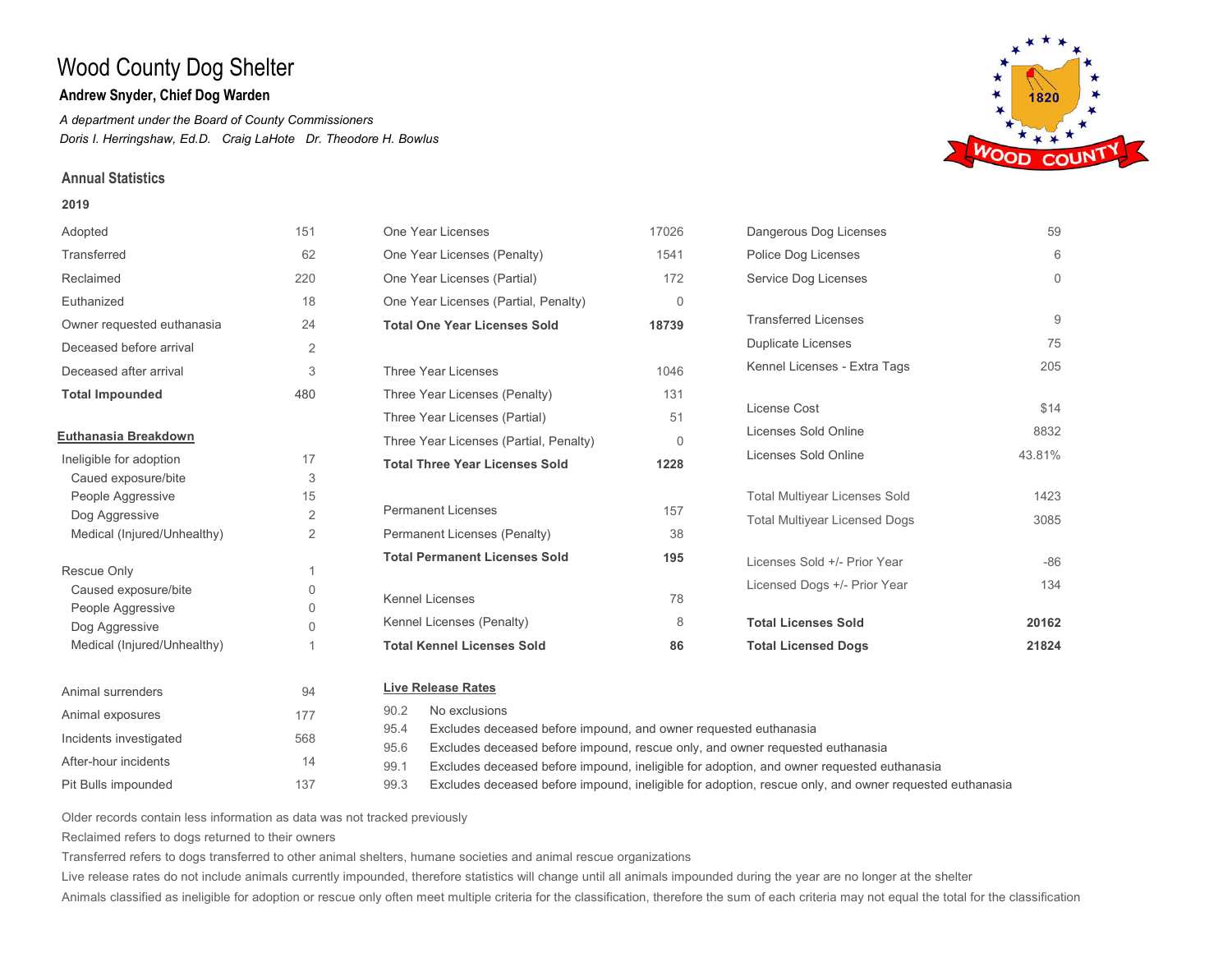## **Andrew Snyder, Chief Dog Warden**

*A department under the Board of County Commissioners Doris I. Herringshaw, Ed.D. Craig LaHote Dr. Theodore H. Bowlus*

### **Annual Statistics**

#### **2018**

| Adopted                             | 131          | One Year Licenses                                                                          | 17823    | Dangerous Dog Licenses               | 50             |
|-------------------------------------|--------------|--------------------------------------------------------------------------------------------|----------|--------------------------------------|----------------|
| Transferred                         | 84           | One Year Licenses (Penalty)                                                                | 1611     | Police Dog Licenses                  | $\overline{4}$ |
| Reclaimed                           | 216          | One Year Licenses (Partial)                                                                | 119      | Service Dog Licenses                 |                |
| Euthanized                          | 16           | One Year Licenses (Partial, Penalty)                                                       | $\Omega$ |                                      |                |
| Owner requested euthanasia          | 18           | <b>Total One Year Licenses Sold</b>                                                        | 19553    | <b>Transferred Licenses</b>          | 6              |
| Deceased before arrival             | $\mathbf{0}$ |                                                                                            |          | <b>Duplicate Licenses</b>            | 101            |
| Deceased after arrival              |              | Three Year Licenses                                                                        | 512      | Kennel Licenses - Extra Tags         | 211            |
| <b>Total Impounded</b>              | 466          | Three Year Licenses (Penalty)                                                              | 41       |                                      |                |
|                                     |              | Three Year Licenses (Partial)                                                              | 25       | License Cost                         | \$14           |
| Euthanasia Breakdown                |              | Three Year Licenses (Partial, Penalty)                                                     | $\Omega$ | Licenses Sold Online                 | 8097           |
| Ineligible for adoption             | 12           | <b>Total Three Year Licenses Sold</b>                                                      | 578      | Licenses Sold Online                 | 39.99%         |
| Caued exposure/bite                 | 3            |                                                                                            |          |                                      |                |
| People Aggressive                   | 11           |                                                                                            |          | <b>Total Multiyear Licenses Sold</b> | 695            |
| Dog Aggressive                      | 5            | <b>Permanent Licenses</b>                                                                  | 109      | <b>Total Multiyear Licensed Dogs</b> | 2137           |
| Medical (Injured/Unhealthy)         | 2            | Permanent Licenses (Penalty)                                                               | 8        |                                      |                |
|                                     |              | <b>Total Permanent Licenses Sold</b>                                                       | 117      | Licenses Sold +/- Prior Year         | $-93$          |
| Rescue Only                         | 4            |                                                                                            |          | Licensed Dogs +/- Prior Year         | 343            |
| Caused exposure/bite                | $\Omega$     | <b>Kennel Licenses</b>                                                                     | 90       |                                      |                |
| People Aggressive<br>Dog Aggressive | 3            | Kennel Licenses (Penalty)                                                                  | 3        | <b>Total Licenses Sold</b>           | 20248          |
| Medical (Injured/Unhealthy)         | $\Omega$     | <b>Total Kennel Licenses Sold</b>                                                          | 93       | <b>Total Licensed Dogs</b>           | 21690          |
| Animal surrenders                   | 75           | <b>Live Release Rates</b>                                                                  |          |                                      |                |
| Animal exposures                    | 167          | No exclusions<br>92.5                                                                      |          |                                      |                |
| Incidents investigated              | 554          | Excludes deceased before impound, and owner requested euthanasia<br>96.2<br>$\sim$ $ \sim$ |          |                                      |                |

Excludes deceased before impound, rescue only, and owner requested euthanasia 97.1

Excludes deceased before impound, ineligible for adoption, and owner requested euthanasia 98.9

Excludes deceased before impound, ineligible for adoption, rescue only, and owner requested euthanasia 99.8

Older records contain less information as data was not tracked previously

123

Reclaimed refers to dogs returned to their owners

After-hour incidents 14

Pit Bulls impounded

Transferred refers to dogs transferred to other animal shelters, humane societies and animal rescue organizations

Live release rates do not include animals currently impounded, therefore statistics will change until all animals impounded during the year are no longer at the shelter

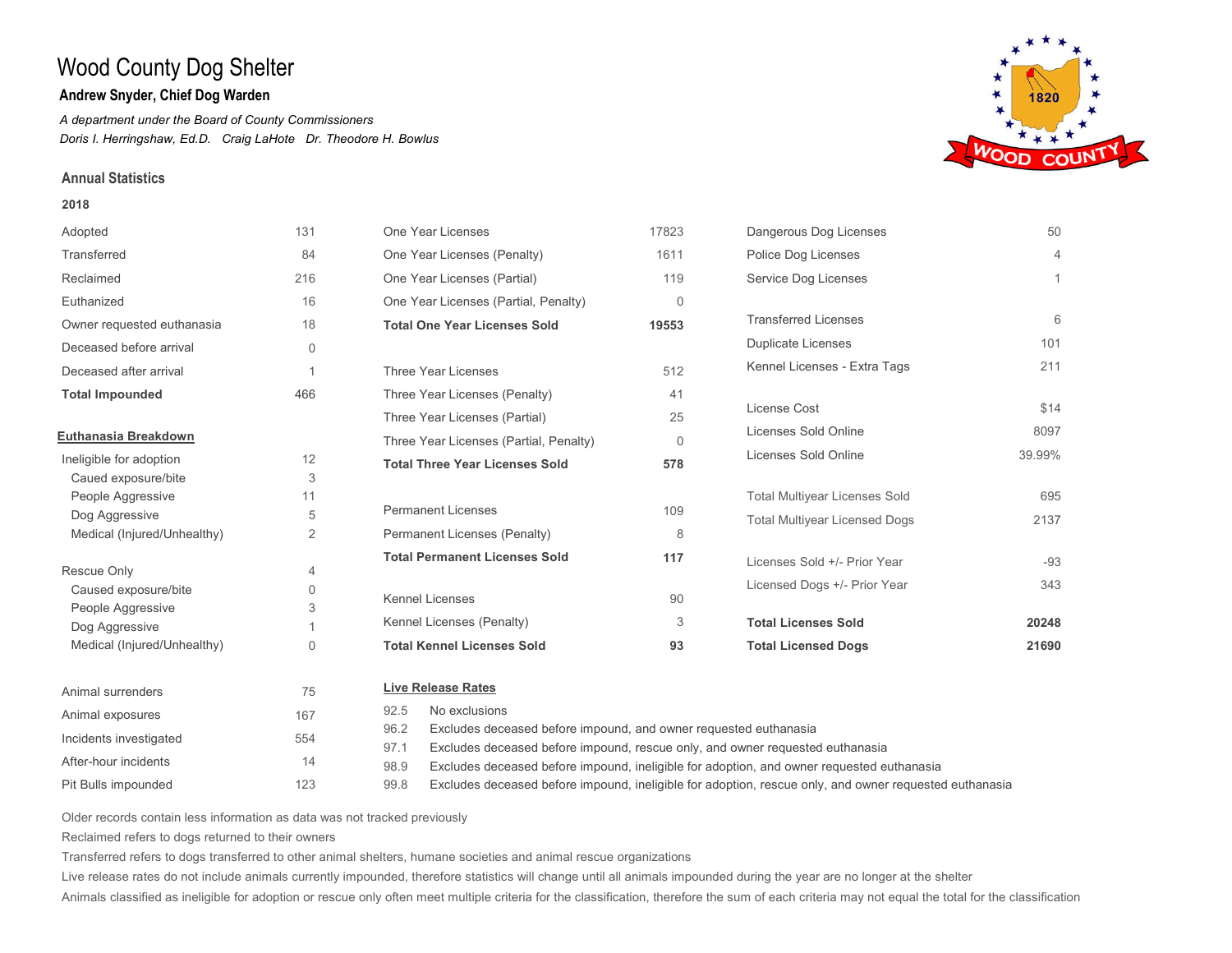## **Andrew Snyder, Chief Dog Warden**

*A department under the Board of County Commissioners Doris I. Herringshaw, Ed.D. Craig LaHote Dr. Theodore H. Bowlus*

### **Annual Statistics**

#### **2017**

| Adopted                             | 93             | One Year Licenses                                                                     | 18155                                                            | Dangerous Dog Licenses               | 41             |  |
|-------------------------------------|----------------|---------------------------------------------------------------------------------------|------------------------------------------------------------------|--------------------------------------|----------------|--|
| Transferred                         | 75             | One Year Licenses (Penalty)                                                           | 1319                                                             | Police Dog Licenses                  | 3              |  |
| Reclaimed                           | 183            | One Year Licenses (Partial)                                                           | 83                                                               | Service Dog Licenses                 |                |  |
| Euthanized                          | 61             | One Year Licenses (Partial, Penalty)                                                  | $\Omega$                                                         |                                      |                |  |
| Owner requested euthanasia          | 13             | <b>Total One Year Licenses Sold</b>                                                   | 19557                                                            | <b>Transferred Licenses</b>          | $\overline{7}$ |  |
| Deceased before arrival             | $\mathbf{0}$   |                                                                                       |                                                                  | <b>Duplicate Licenses</b>            | 81             |  |
| Deceased after arrival              | $\overline{1}$ | Three Year Licenses                                                                   | 609                                                              | Kennel Licenses - Extra Tags         | 218            |  |
| <b>Total Impounded</b>              | 426            | Three Year Licenses (Penalty)                                                         | 48                                                               |                                      |                |  |
|                                     |                | Three Year Licenses (Partial)                                                         | 23                                                               | License Cost                         | \$14           |  |
| Euthanasia Breakdown                |                | Three Year Licenses (Partial, Penalty)                                                | $\Omega$                                                         | Licenses Sold Online                 | 7201           |  |
| Ineligible for adoption             | 59             | <b>Total Three Year Licenses Sold</b>                                                 | 680                                                              | Licenses Sold Online                 | 35.4%          |  |
| Caued exposure/bite                 | 5              |                                                                                       |                                                                  |                                      |                |  |
| People Aggressive                   | 47             |                                                                                       |                                                                  | <b>Total Multiyear Licenses Sold</b> | 784            |  |
| Dog Aggressive                      | 10             | <b>Permanent Licenses</b>                                                             | 97                                                               | <b>Total Multiyear Licensed Dogs</b> | 1790           |  |
| Medical (Injured/Unhealthy)         | 3              | Permanent Licenses (Penalty)                                                          | $\overline{7}$                                                   |                                      |                |  |
|                                     |                | <b>Total Permanent Licenses Sold</b>                                                  | 104                                                              | Licenses Sold +/- Prior Year         | 379            |  |
| Rescue Only                         | 1              |                                                                                       |                                                                  | Licensed Dogs +/- Prior Year         | 267            |  |
| Caused exposure/bite                | $\mathbf{0}$   | <b>Kennel Licenses</b>                                                                | 92                                                               |                                      |                |  |
| People Aggressive<br>Dog Aggressive | $\Omega$       | Kennel Licenses (Penalty)                                                             | $\overline{4}$                                                   | <b>Total Licenses Sold</b>           | 20341          |  |
| Medical (Injured/Unhealthy)         |                | <b>Total Kennel Licenses Sold</b>                                                     | 96                                                               | <b>Total Licensed Dogs</b>           | 21347          |  |
| Animal surrenders                   | 68             | <b>Live Release Rates</b>                                                             |                                                                  |                                      |                |  |
| Animal exposures                    | 155            | No exclusions<br>82.4                                                                 |                                                                  |                                      |                |  |
|                                     |                | 85                                                                                    | Excludes deceased before impound, and owner requested euthanasia |                                      |                |  |
| Incidents investigated              | 492            | 85.2<br>Excludes deceased before impound, rescue only, and owner requested euthanasia |                                                                  |                                      |                |  |



Older records contain less information as data was not tracked previously

100

Reclaimed refers to dogs returned to their owners

After-hour incidents 16

Pit Bulls impounded

Transferred refers to dogs transferred to other animal shelters, humane societies and animal rescue organizations

99.2 99.4

Live release rates do not include animals currently impounded, therefore statistics will change until all animals impounded during the year are no longer at the shelter

Animals classified as ineligible for adoption or rescue only often meet multiple criteria for the classification, therefore the sum of each criteria may not equal the total for the classification

Excludes deceased before impound, ineligible for adoption, and owner requested euthanasia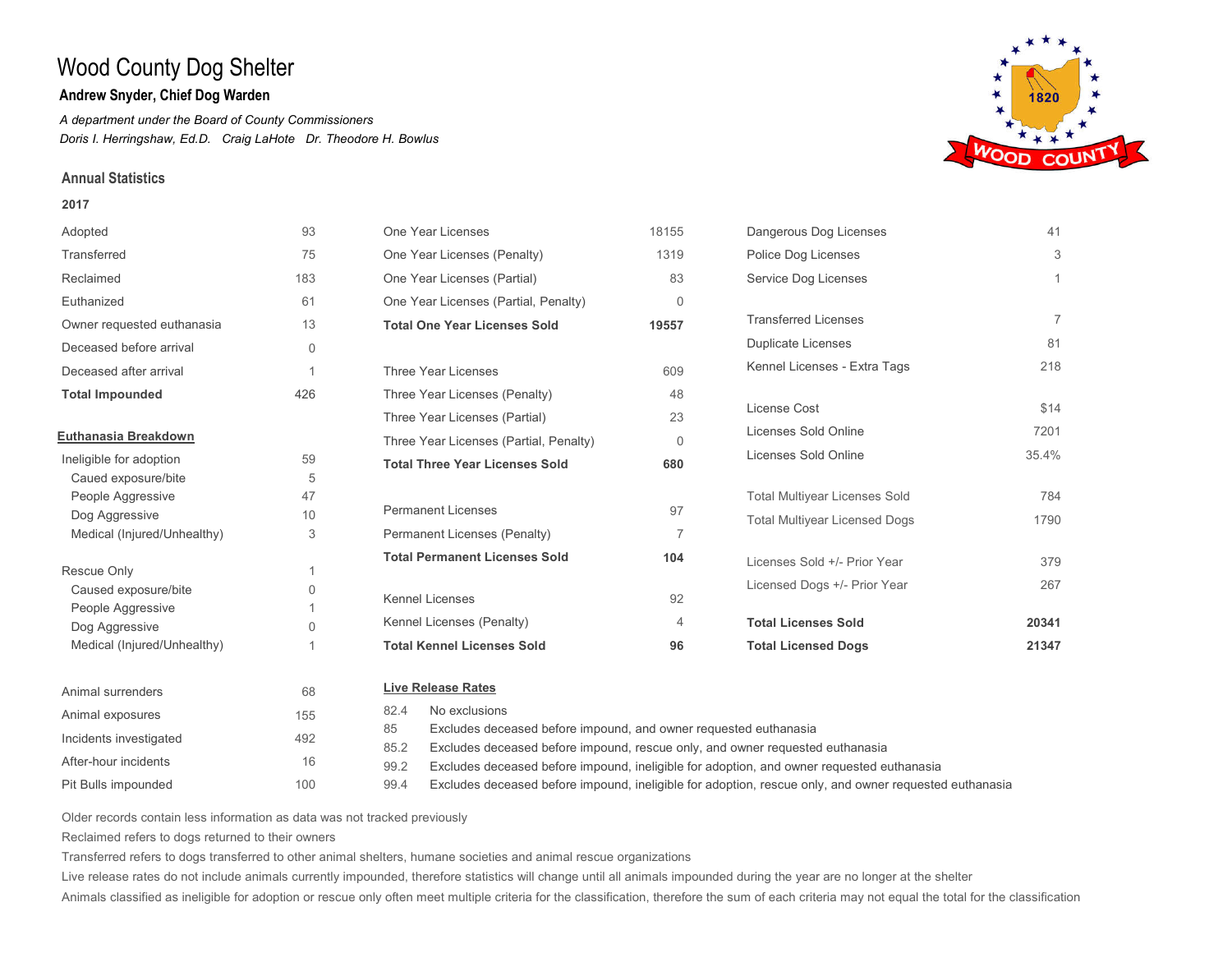## **Andrew Snyder, Chief Dog Warden**

*A department under the Board of County Commissioners Doris I. Herringshaw, Ed.D. Craig LaHote Dr. Theodore H. Bowlus*

### **Annual Statistics**

#### **2016**

| Adopted                             | 112            | One Year Licenses                                                                     | 18061    | Dangerous Dog Licenses               | 36          |
|-------------------------------------|----------------|---------------------------------------------------------------------------------------|----------|--------------------------------------|-------------|
| Transferred                         | 98             | One Year Licenses (Penalty)                                                           | 1244     | Police Dog Licenses                  |             |
| Reclaimed                           | 185            | One Year Licenses (Partial)                                                           | 118      | Service Dog Licenses                 | $\mathbf 0$ |
| Euthanized                          | 59             | One Year Licenses (Partial, Penalty)                                                  | $\Omega$ |                                      |             |
| Owner requested euthanasia          | 17             | <b>Total One Year Licenses Sold</b>                                                   | 19423    | <b>Transferred Licenses</b>          | 2           |
| Deceased before arrival             | 2              |                                                                                       |          | <b>Duplicate Licenses</b>            | 77          |
| Deceased after arrival              | $\overline{2}$ | Three Year Licenses                                                                   | 424      | Kennel Licenses - Extra Tags         | 231         |
| <b>Total Impounded</b>              | 475            | Three Year Licenses (Penalty)                                                         | 28       |                                      |             |
|                                     |                | Three Year Licenses (Partial)                                                         | 23       | License Cost                         | \$14        |
| Euthanasia Breakdown                |                | Three Year Licenses (Partial, Penalty)                                                | $\Omega$ | Licenses Sold Online                 | 6625        |
| Ineligible for adoption             | 57             | <b>Total Three Year Licenses Sold</b>                                                 | 475      | Licenses Sold Online                 | 33.19%      |
| Caued exposure/bite                 | 11             |                                                                                       |          |                                      |             |
| People Aggressive                   | 48             |                                                                                       |          | <b>Total Multiyear Licenses Sold</b> | 539         |
| Dog Aggressive                      | 3              | <b>Permanent Licenses</b>                                                             | 61       | <b>Total Multiyear Licensed Dogs</b> | 1657        |
| Medical (Injured/Unhealthy)         | 5              | Permanent Licenses (Penalty)                                                          | 3        |                                      |             |
| Rescue Only                         |                | <b>Total Permanent Licenses Sold</b>                                                  | 64       | Licenses Sold +/- Prior Year         | $-149$      |
| Caused exposure/bite                |                |                                                                                       |          | Licensed Dogs +/- Prior Year         | 243         |
|                                     | 0              | <b>Kennel Licenses</b>                                                                | 99       |                                      |             |
| People Aggressive<br>Dog Aggressive | $\Omega$       | Kennel Licenses (Penalty)                                                             | 5        | <b>Total Licenses Sold</b>           | 19962       |
| Medical (Injured/Unhealthy)         | 0              | <b>Total Kennel Licenses Sold</b>                                                     | 104      | <b>Total Licensed Dogs</b>           | 21080       |
| Animal surrenders                   | 85             | <b>Live Release Rates</b>                                                             |          |                                      |             |
| Animal exposures                    | 161            | No exclusions<br>83.2                                                                 |          |                                      |             |
|                                     |                | 86.6<br>Excludes deceased before impound, and owner requested euthanasia              |          |                                      |             |
| Incidents investigated              | 540            | 86.8<br>Excludes deceased before impound, rescue only, and owner requested euthanasia |          |                                      |             |

Older records contain less information as data was not tracked previously

114

Reclaimed refers to dogs returned to their owners

After-hour incidents 17

Pit Bulls impounded

Transferred refers to dogs transferred to other animal shelters, humane societies and animal rescue organizations

99 99.2

Live release rates do not include animals currently impounded, therefore statistics will change until all animals impounded during the year are no longer at the shelter

Animals classified as ineligible for adoption or rescue only often meet multiple criteria for the classification, therefore the sum of each criteria may not equal the total for the classification

Excludes deceased before impound, ineligible for adoption, and owner requested euthanasia

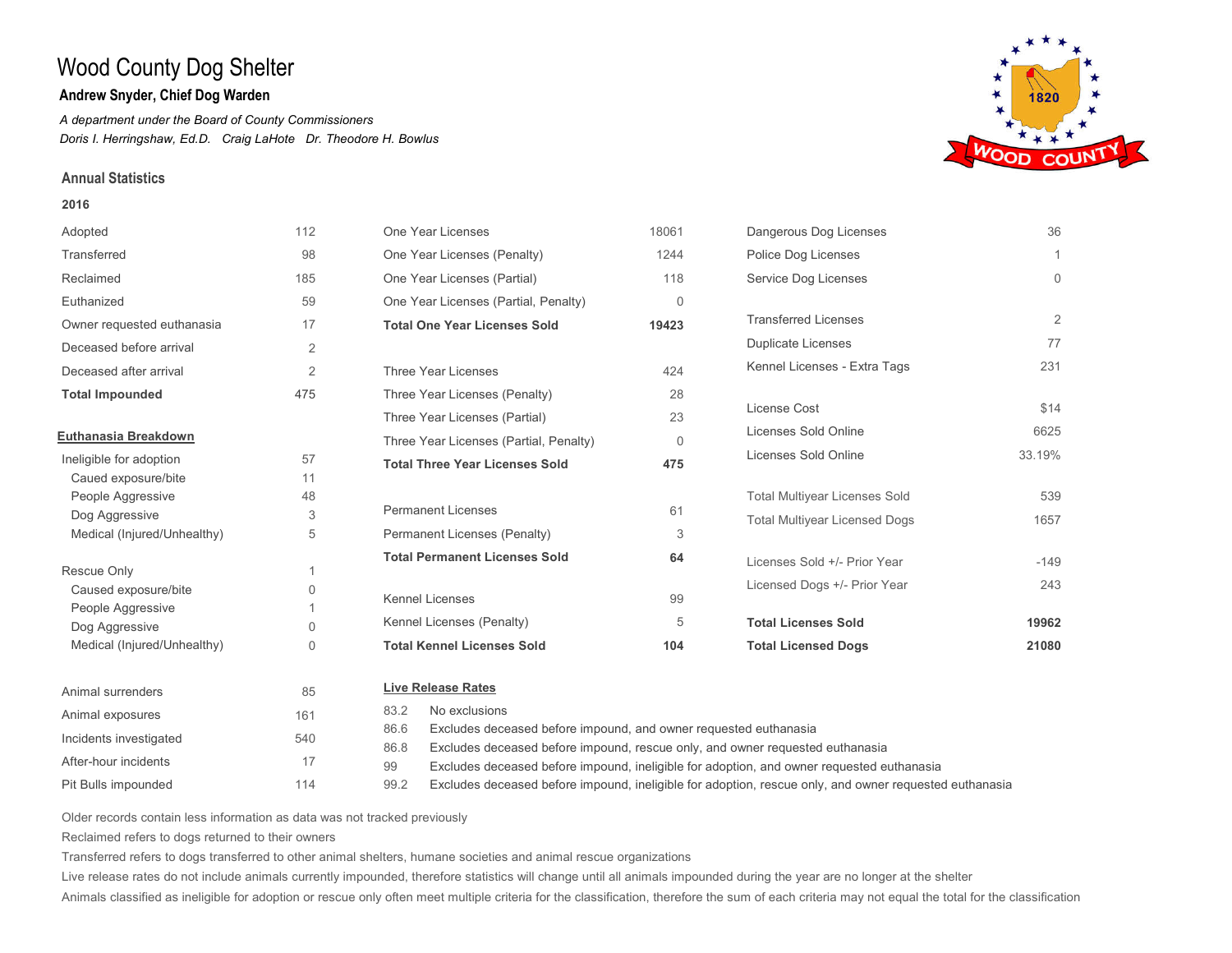## **Andrew Snyder, Chief Dog Warden**

*A department under the Board of County Commissioners Doris I. Herringshaw, Ed.D. Craig LaHote Dr. Theodore H. Bowlus*

### **Annual Statistics**

#### **2015**

| Adopted                             | 137          | One Year Licenses                                                                     | 18331    | Dangerous Dog Licenses               | 31             |
|-------------------------------------|--------------|---------------------------------------------------------------------------------------|----------|--------------------------------------|----------------|
| Transferred                         | 84           | One Year Licenses (Penalty)                                                           | 1261     | Police Dog Licenses                  | 3              |
| Reclaimed                           | 218          | One Year Licenses (Partial)                                                           | 127      | Service Dog Licenses                 | $\overline{2}$ |
| Euthanized                          | 85           | One Year Licenses (Partial, Penalty)                                                  | $\Omega$ |                                      |                |
| Owner requested euthanasia          | 17           | <b>Total One Year Licenses Sold</b>                                                   | 19719    | <b>Transferred Licenses</b>          | 1              |
| Deceased before arrival             | 3            |                                                                                       |          | <b>Duplicate Licenses</b>            | 97             |
| Deceased after arrival              | $\Omega$     | Three Year Licenses                                                                   | 289      | Kennel Licenses - Extra Tags         | 215            |
| <b>Total Impounded</b>              | 544          | Three Year Licenses (Penalty)                                                         | 39       |                                      |                |
|                                     |              | Three Year Licenses (Partial)                                                         | 20       | License Cost                         | \$14           |
| Euthanasia Breakdown                |              | Three Year Licenses (Partial, Penalty)                                                | $\Omega$ | Licenses Sold Online                 | 6069           |
| Ineligible for adoption             | 82           | <b>Total Three Year Licenses Sold</b>                                                 | 348      | Licenses Sold Online                 | 30.18%         |
| Caued exposure/bite                 | 5            |                                                                                       |          |                                      |                |
| People Aggressive                   | 73           |                                                                                       |          | <b>Total Multiyear Licenses Sold</b> | 392            |
| Dog Aggressive                      |              | <b>Permanent Licenses</b>                                                             | 41       | <b>Total Multiyear Licensed Dogs</b> | 1118           |
| Medical (Injured/Unhealthy)         | 8            | Permanent Licenses (Penalty)                                                          | 3        |                                      |                |
| Rescue Only                         | 1            | <b>Total Permanent Licenses Sold</b>                                                  | 44       | Licenses Sold +/- Prior Year         | $-57$          |
| Caused exposure/bite                | $\mathbf{0}$ |                                                                                       |          | Licensed Dogs +/- Prior Year         | 669            |
|                                     | $\Omega$     | <b>Kennel Licenses</b>                                                                | 99       |                                      |                |
| People Aggressive<br>Dog Aggressive | $\Omega$     | Kennel Licenses (Penalty)                                                             |          | <b>Total Licenses Sold</b>           | 20111          |
| Medical (Injured/Unhealthy)         |              | <b>Total Kennel Licenses Sold</b>                                                     | 100      | <b>Total Licensed Dogs</b>           | 20837          |
| Animal surrenders                   | 95           | <b>Live Release Rates</b>                                                             |          |                                      |                |
|                                     |              | No exclusions<br>80.7                                                                 |          |                                      |                |
| Animal exposures                    | 152          | 83.8<br>Excludes deceased before impound, and owner requested euthanasia              |          |                                      |                |
| Incidents investigated              | 682          | 83.9<br>Excludes deceased before impound, rescue only, and owner requested euthanasia |          |                                      |                |



Older records contain less information as data was not tracked previously

126

Reclaimed refers to dogs returned to their owners

After-hour incidents 23

Pit Bulls impounded

Transferred refers to dogs transferred to other animal shelters, humane societies and animal rescue organizations

99.3 99.5

Live release rates do not include animals currently impounded, therefore statistics will change until all animals impounded during the year are no longer at the shelter

Animals classified as ineligible for adoption or rescue only often meet multiple criteria for the classification, therefore the sum of each criteria may not equal the total for the classification

Excludes deceased before impound, ineligible for adoption, and owner requested euthanasia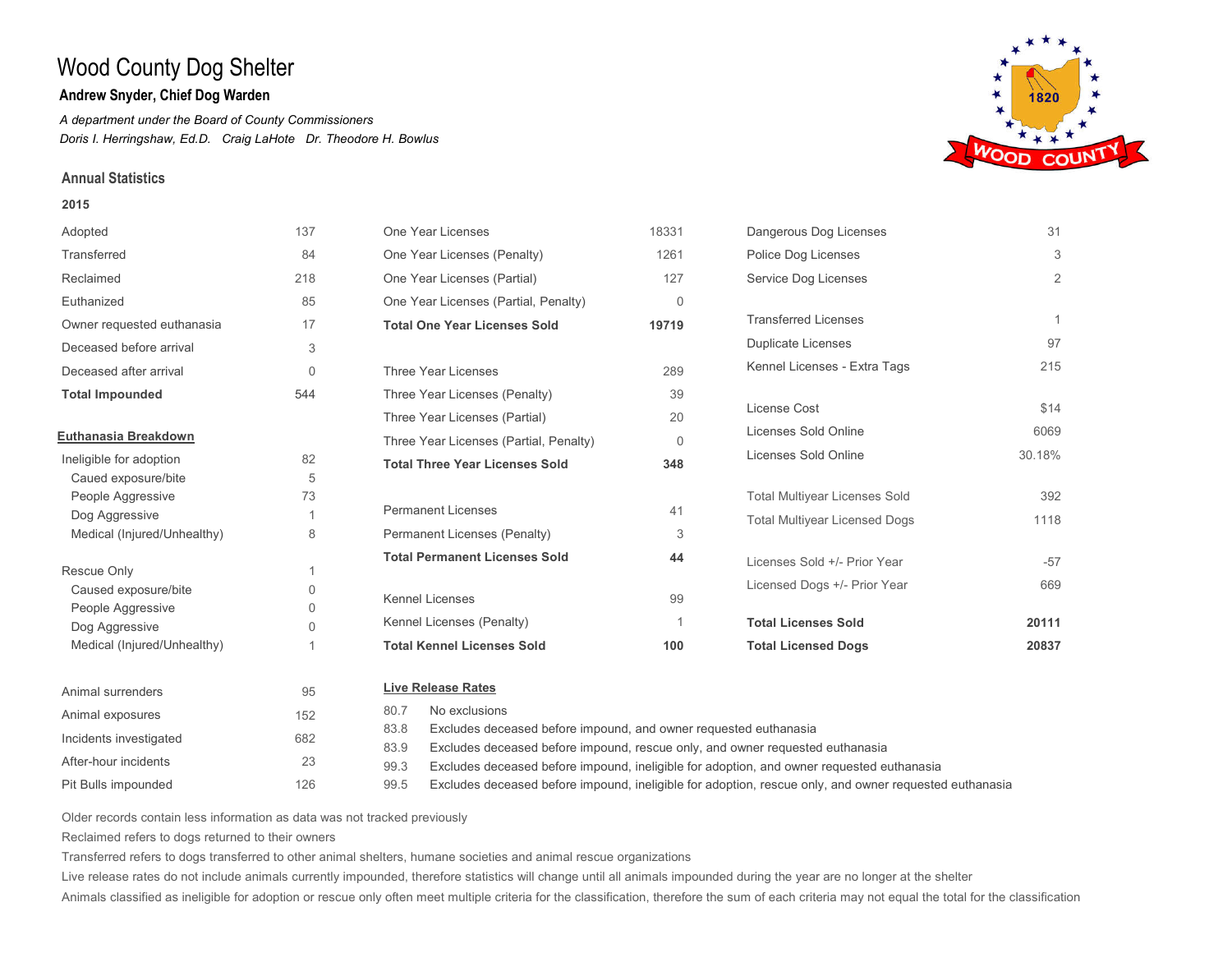## **Andrew Snyder, Chief Dog Warden**

*A department under the Board of County Commissioners Doris I. Herringshaw, Ed.D. Craig LaHote Dr. Theodore H. Bowlus*

### **Annual Statistics**

#### **2014**

| Adopted                             | 144            | One Year Licenses                                                                     | 18193                                                            | Dangerous Dog Licenses               | 20             |  |  |
|-------------------------------------|----------------|---------------------------------------------------------------------------------------|------------------------------------------------------------------|--------------------------------------|----------------|--|--|
| Transferred                         | 96             | One Year Licenses (Penalty)                                                           | 1128                                                             | Police Dog Licenses                  | $\overline{2}$ |  |  |
| Reclaimed                           | 207            | One Year Licenses (Partial)                                                           | 121                                                              | Service Dog Licenses                 | 21             |  |  |
| Euthanized                          | 71             | One Year Licenses (Partial, Penalty)                                                  | $\Omega$                                                         |                                      |                |  |  |
| Owner requested euthanasia          | 12             | <b>Total One Year Licenses Sold</b>                                                   | 19442                                                            | <b>Transferred Licenses</b>          | 8              |  |  |
| Deceased before arrival             | $\mathbf{0}$   |                                                                                       |                                                                  | <b>Duplicate Licenses</b>            | 80             |  |  |
| Deceased after arrival              | $\overline{1}$ | Three Year Licenses                                                                   | 618                                                              | Kennel Licenses - Extra Tags         | 208            |  |  |
| <b>Total Impounded</b>              | 531            | Three Year Licenses (Penalty)                                                         | 33                                                               |                                      |                |  |  |
|                                     |                | Three Year Licenses (Partial)                                                         | $\Omega$                                                         | License Cost                         | \$14           |  |  |
| Euthanasia Breakdown                |                | Three Year Licenses (Partial, Penalty)                                                | $\Omega$                                                         | Licenses Sold Online                 | 5636           |  |  |
| Ineligible for adoption             | 61             | <b>Total Three Year Licenses Sold</b>                                                 | 651                                                              | Licenses Sold Online                 | 27.95%         |  |  |
| Caued exposure/bite                 | 6              |                                                                                       |                                                                  |                                      |                |  |  |
| People Aggressive                   | 53             |                                                                                       |                                                                  | <b>Total Multiyear Licenses Sold</b> | 726            |  |  |
| Dog Aggressive                      | $\Omega$       | <b>Permanent Licenses</b>                                                             | 74                                                               | <b>Total Multiyear Licensed Dogs</b> | 726            |  |  |
| Medical (Injured/Unhealthy)         | 8              | Permanent Licenses (Penalty)                                                          | $\overline{1}$                                                   |                                      |                |  |  |
|                                     |                | <b>Total Permanent Licenses Sold</b>                                                  | 75                                                               | Licenses Sold +/- Prior Year         | $-476$         |  |  |
| Rescue Only                         | 4              |                                                                                       |                                                                  | Licensed Dogs +/- Prior Year         | $-476$         |  |  |
| Caused exposure/bite                | $\mathbf 0$    | <b>Kennel Licenses</b>                                                                | 104                                                              |                                      |                |  |  |
| People Aggressive<br>Dog Aggressive | $\Omega$       | Kennel Licenses (Penalty)                                                             |                                                                  | <b>Total Licenses Sold</b>           | 20168          |  |  |
| Medical (Injured/Unhealthy)         | 0              | <b>Total Kennel Licenses Sold</b>                                                     | 105                                                              | <b>Total Licensed Dogs</b>           | 20168          |  |  |
|                                     |                |                                                                                       |                                                                  |                                      |                |  |  |
| Animal surrenders                   | 59             | <b>Live Release Rates</b>                                                             |                                                                  |                                      |                |  |  |
| Animal exposures                    | 180            | 84.2<br>No exclusions                                                                 |                                                                  |                                      |                |  |  |
| Incidents investigated              | 579            | 86.1                                                                                  | Excludes deceased before impound, and owner requested euthanasia |                                      |                |  |  |
|                                     |                | 86.8<br>Excludes deceased before impound, rescue only, and owner requested euthanasia |                                                                  |                                      |                |  |  |

WOOD

Older records contain less information as data was not tracked previously

90

Reclaimed refers to dogs returned to their owners

After-hour incidents 31

Pit Bulls impounded

Transferred refers to dogs transferred to other animal shelters, humane societies and animal rescue organizations

97.6 98.5

Live release rates do not include animals currently impounded, therefore statistics will change until all animals impounded during the year are no longer at the shelter

Animals classified as ineligible for adoption or rescue only often meet multiple criteria for the classification, therefore the sum of each criteria may not equal the total for the classification

Excludes deceased before impound, ineligible for adoption, and owner requested euthanasia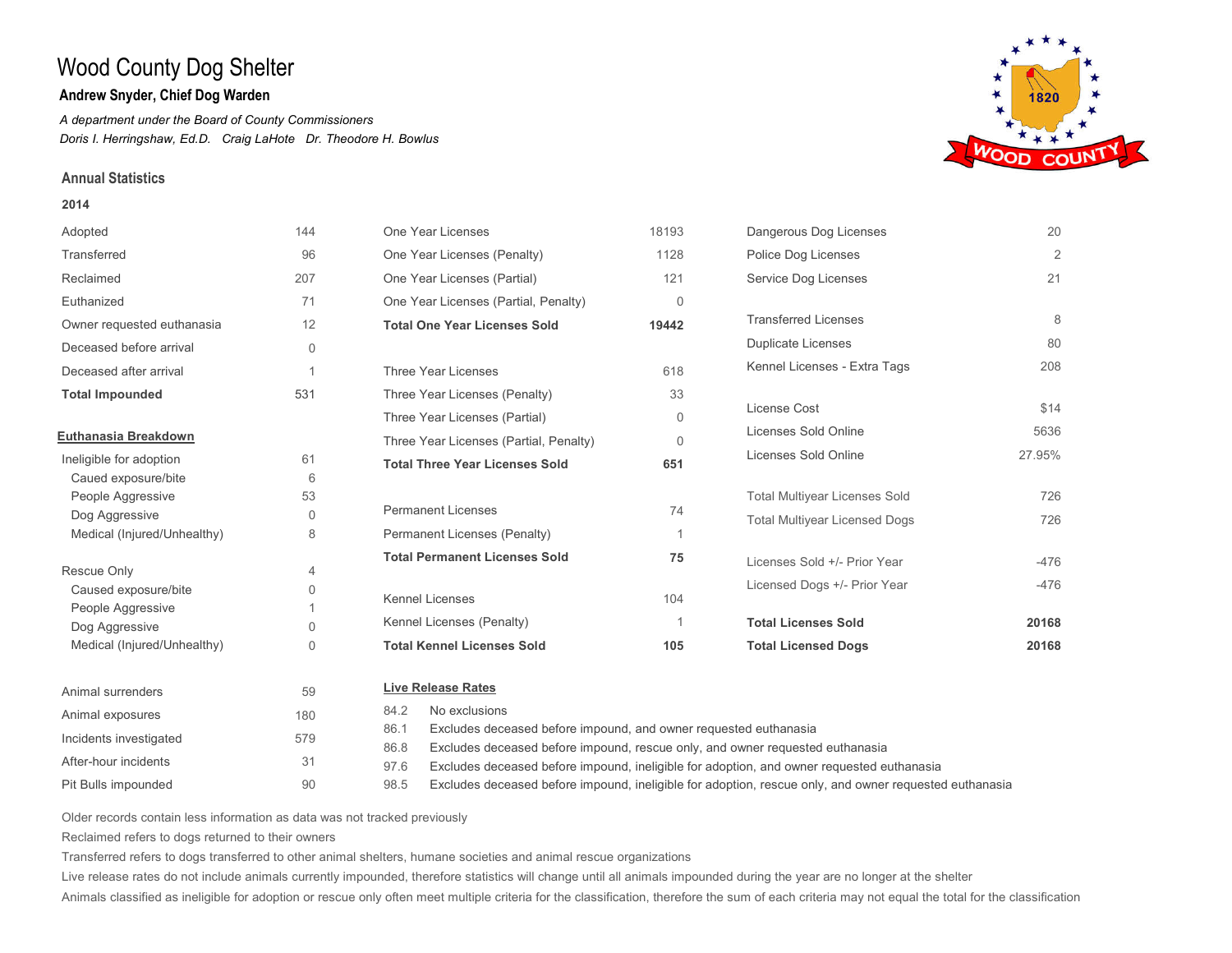## **Andrew Snyder, Chief Dog Warden**

*A department under the Board of County Commissioners Doris I. Herringshaw, Ed.D. Craig LaHote Dr. Theodore H. Bowlus*

### **Annual Statistics**

### **2013**

| Adopted                             | 142                        | One Year Licenses                                                                     | 19569    | Dangerous Dog Licenses               | $\Omega$ |
|-------------------------------------|----------------------------|---------------------------------------------------------------------------------------|----------|--------------------------------------|----------|
| Transferred                         | 137                        | One Year Licenses (Penalty)                                                           | 956      | Police Dog Licenses                  | 3        |
| Reclaimed                           | 176                        | One Year Licenses (Partial)                                                           | 115      | Service Dog Licenses                 | $\Omega$ |
| Euthanized                          | 85                         | One Year Licenses (Partial, Penalty)                                                  | 4        |                                      |          |
| Owner requested euthanasia          | 14                         | <b>Total One Year Licenses Sold</b>                                                   | 20644    | <b>Transferred Licenses</b>          | $\Omega$ |
| Deceased before arrival             | $\mathbf{0}$               |                                                                                       |          | <b>Duplicate Licenses</b>            | $\Omega$ |
| Deceased after arrival              | 3                          | Three Year Licenses                                                                   | $\Omega$ | Kennel Licenses - Extra Tags         | 248      |
| <b>Total Impounded</b>              | 557                        | Three Year Licenses (Penalty)                                                         | $\Omega$ |                                      |          |
|                                     |                            | Three Year Licenses (Partial)                                                         | $\Omega$ | License Cost                         | \$14     |
| Euthanasia Breakdown                |                            | Three Year Licenses (Partial, Penalty)                                                | 0        | Licenses Sold Online                 | 5115     |
| Ineligible for adoption             | 84                         | <b>Total Three Year Licenses Sold</b>                                                 | 0        | Licenses Sold Online                 | 24.78%   |
| Caued exposure/bite                 | 3                          |                                                                                       |          |                                      |          |
| People Aggressive                   | 56                         |                                                                                       |          | <b>Total Multiyear Licenses Sold</b> | $\Omega$ |
| Dog Aggressive                      | 6                          | Permanent Licenses                                                                    | 0        | <b>Total Multiyear Licensed Dogs</b> | $\Omega$ |
| Medical (Injured/Unhealthy)         | 10                         | Permanent Licenses (Penalty)                                                          | $\Omega$ |                                      |          |
| Rescue Only                         |                            | <b>Total Permanent Licenses Sold</b>                                                  | 0        | Licenses Sold +/- Prior Year         | $-259$   |
| Caused exposure/bite                | $\Omega$<br>$\overline{0}$ |                                                                                       |          | Licensed Dogs +/- Prior Year         | $-259$   |
|                                     | $\Omega$                   | <b>Kennel Licenses</b>                                                                | 118      |                                      |          |
| People Aggressive<br>Dog Aggressive | $\Omega$                   | Kennel Licenses (Penalty)                                                             | 2        | <b>Total Licenses Sold</b>           | 20644    |
| Medical (Injured/Unhealthy)         | $\mathbf 0$                | <b>Total Kennel Licenses Sold</b>                                                     | 120      | <b>Total Licensed Dogs</b>           | 20644    |
| Animal surrenders                   | 99                         | <b>Live Release Rates</b>                                                             |          |                                      |          |
| Animal exposures                    | 152                        | No exclusions<br>81.7                                                                 |          |                                      |          |
|                                     |                            | Excludes deceased before impound, and owner requested euthanasia<br>83.8              |          |                                      |          |
| Incidents investigated              | 568                        | 83.8<br>Excludes deceased before impound, rescue only, and owner requested euthanasia |          |                                      |          |



Older records contain less information as data was not tracked previously

67

Reclaimed refers to dogs returned to their owners

After-hour incidents 30

Pit Bulls impounded

Transferred refers to dogs transferred to other animal shelters, humane societies and animal rescue organizations

99.1 99.1

Live release rates do not include animals currently impounded, therefore statistics will change until all animals impounded during the year are no longer at the shelter

Animals classified as ineligible for adoption or rescue only often meet multiple criteria for the classification, therefore the sum of each criteria may not equal the total for the classification

Excludes deceased before impound, ineligible for adoption, and owner requested euthanasia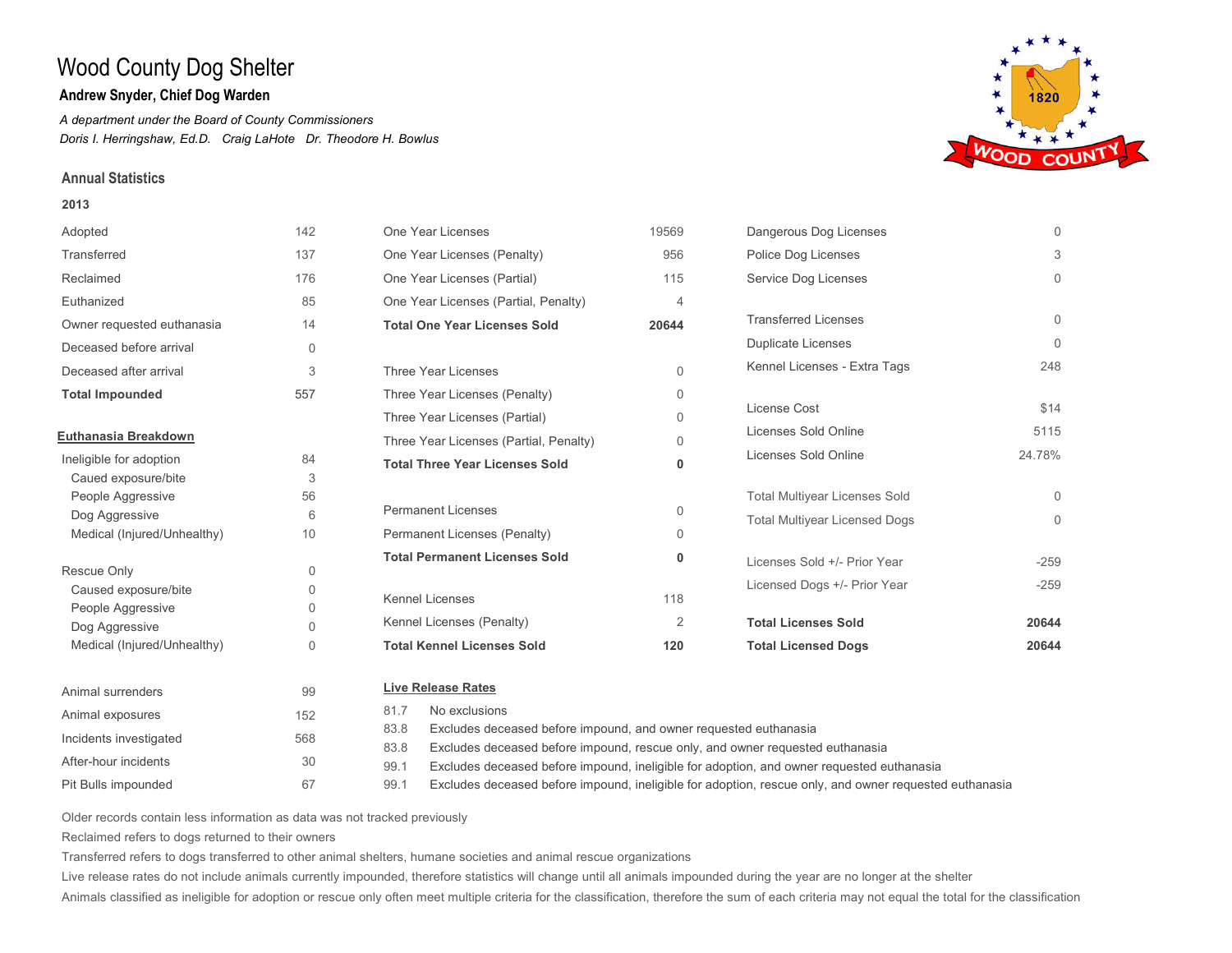## **Andrew Snyder, Chief Dog Warden**

*A department under the Board of County Commissioners Doris I. Herringshaw, Ed.D. Craig LaHote Dr. Theodore H. Bowlus*

## **Annual Statistics**

#### **2012**

| Adopted                     | 182            | One Year Licenses                                                        | 19746          | Dangerous Dog Licenses               |          |
|-----------------------------|----------------|--------------------------------------------------------------------------|----------------|--------------------------------------|----------|
| Transferred                 | 130            | One Year Licenses (Penalty)                                              | 1042           | Police Dog Licenses                  |          |
| Reclaimed                   | 192            | One Year Licenses (Partial)                                              | 113            | Service Dog Licenses                 |          |
| Euthanized                  | 142            | One Year Licenses (Partial, Penalty)                                     | $\overline{2}$ |                                      |          |
| Owner requested euthanasia  | 22             | <b>Total One Year Licenses Sold</b>                                      | 20903          | <b>Transferred Licenses</b>          |          |
| Deceased before arrival     | $\overline{2}$ |                                                                          |                | <b>Duplicate Licenses</b>            |          |
| Deceased after arrival      | 2              | Three Year Licenses                                                      | $\Omega$       | Kennel Licenses - Extra Tags         | 275      |
| <b>Total Impounded</b>      | 672            | Three Year Licenses (Penalty)                                            | $\Omega$       |                                      |          |
|                             |                | Three Year Licenses (Partial)                                            | $\Omega$       | License Cost                         | \$14     |
| Euthanasia Breakdown        |                | Three Year Licenses (Partial, Penalty)                                   | $\Omega$       | Licenses Sold Online                 | 4938     |
| Ineligible for adoption     | 115            | <b>Total Three Year Licenses Sold</b>                                    | 0              | Licenses Sold Online                 | 23.62%   |
| Caued exposure/bite         | $\overline{2}$ |                                                                          |                |                                      |          |
| People Aggressive           | 97             |                                                                          |                | <b>Total Multiyear Licenses Sold</b> | $\Omega$ |
| Dog Aggressive              | 14             | <b>Permanent Licenses</b>                                                | $\Omega$       | <b>Total Multiyear Licensed Dogs</b> | $\Omega$ |
| Medical (Injured/Unhealthy) | 18             | Permanent Licenses (Penalty)                                             | $\Omega$       |                                      |          |
| Rescue Only                 | $\mathbf 0$    | <b>Total Permanent Licenses Sold</b>                                     | 0              | Licenses Sold +/- Prior Year         | $-157$   |
| Caused exposure/bite        | $\Omega$       |                                                                          |                | Licensed Dogs +/- Prior Year         | $-157$   |
| People Aggressive           | $\Omega$       | <b>Kennel Licenses</b>                                                   | 133            |                                      |          |
| Dog Aggressive              | $\Omega$       | Kennel Licenses (Penalty)                                                | 2              | <b>Total Licenses Sold</b>           | 20903    |
| Medical (Injured/Unhealthy) | $\Omega$       | <b>Total Kennel Licenses Sold</b>                                        | 135            | <b>Total Licensed Dogs</b>           | 20903    |
| Animal surrenders           | 114            | <b>Live Release Rates</b>                                                |                |                                      |          |
| Animal exposures            | 176            | No exclusions<br>75                                                      |                |                                      |          |
| Incidents investigated      | 605            | 77.8<br>Excludes deceased before impound, and owner requested euthanasia |                |                                      |          |



Older records contain less information as data was not tracked previously

66

Reclaimed refers to dogs returned to their owners

After-hour incidents 33

Pit Bulls impounded

Transferred refers to dogs transferred to other animal shelters, humane societies and animal rescue organizations

77.8 94.6 94.6

Live release rates do not include animals currently impounded, therefore statistics will change until all animals impounded during the year are no longer at the shelter

Animals classified as ineligible for adoption or rescue only often meet multiple criteria for the classification, therefore the sum of each criteria may not equal the total for the classification

Excludes deceased before impound, rescue only, and owner requested euthanasia

Excludes deceased before impound, ineligible for adoption, and owner requested euthanasia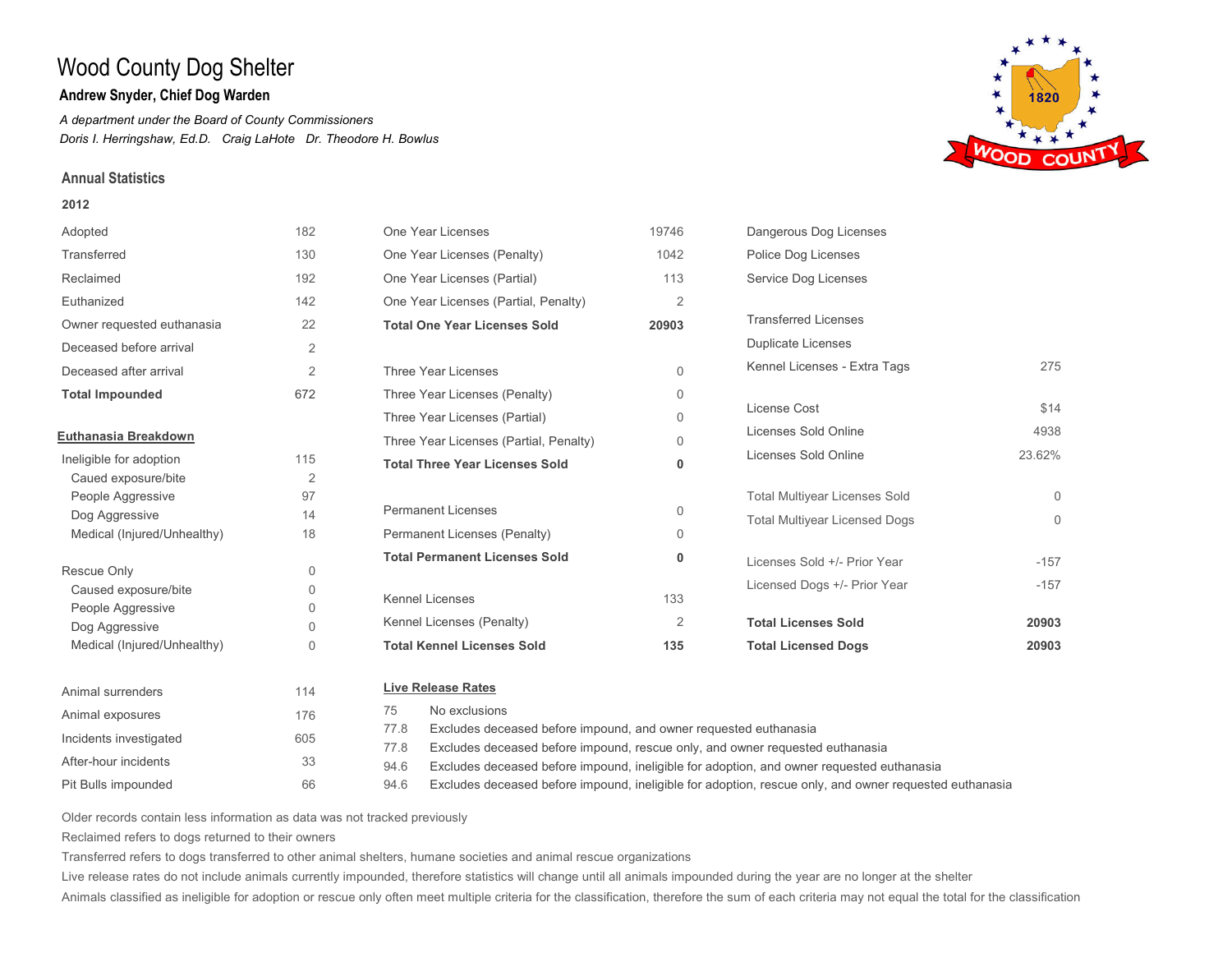## **Andrew Snyder, Chief Dog Warden**

*A department under the Board of County Commissioners Doris I. Herringshaw, Ed.D. Craig LaHote Dr. Theodore H. Bowlus*

### **Annual Statistics**

#### **2011**





Older records contain less information as data was not tracked previously

81

Reclaimed refers to dogs returned to their owners

After-hour incidents 37

Pit Bulls impounded

Transferred refers to dogs transferred to other animal shelters, humane societies and animal rescue organizations

70.6 90.7 90.7

Live release rates do not include animals currently impounded, therefore statistics will change until all animals impounded during the year are no longer at the shelter

Animals classified as ineligible for adoption or rescue only often meet multiple criteria for the classification, therefore the sum of each criteria may not equal the total for the classification

Excludes deceased before impound, rescue only, and owner requested euthanasia

Excludes deceased before impound, ineligible for adoption, and owner requested euthanasia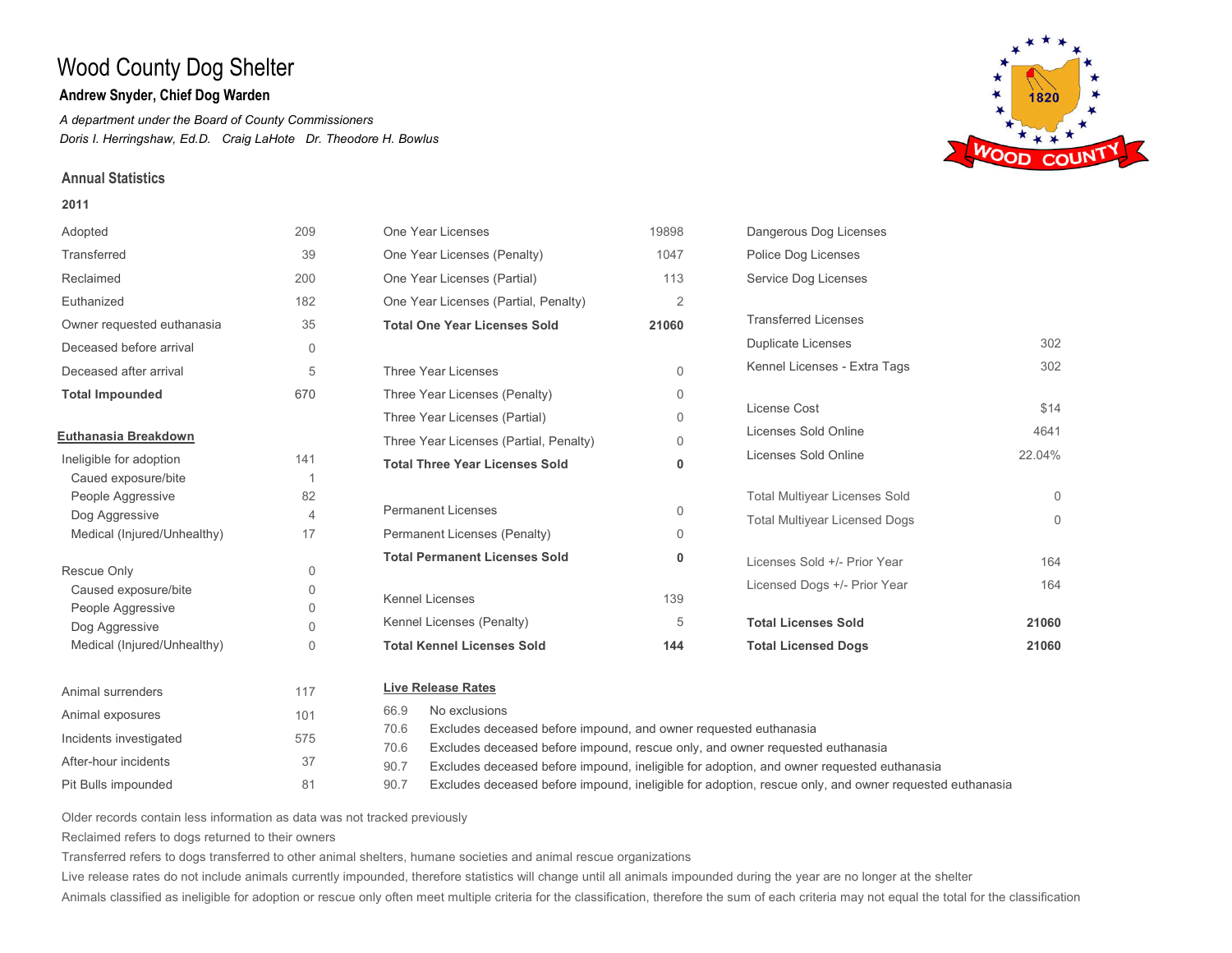## **Andrew Snyder, Chief Dog Warden**

*A department under the Board of County Commissioners Doris I. Herringshaw, Ed.D. Craig LaHote Dr. Theodore H. Bowlus*

### **Annual Statistics**

#### **2010**





Older records contain less information as data was not tracked previously

72

Reclaimed refers to dogs returned to their owners

After-hour incidents 30

Pit Bulls impounded

Transferred refers to dogs transferred to other animal shelters, humane societies and animal rescue organizations

79.5 79.5

Live release rates do not include animals currently impounded, therefore statistics will change until all animals impounded during the year are no longer at the shelter

Animals classified as ineligible for adoption or rescue only often meet multiple criteria for the classification, therefore the sum of each criteria may not equal the total for the classification

Excludes deceased before impound, ineligible for adoption, and owner requested euthanasia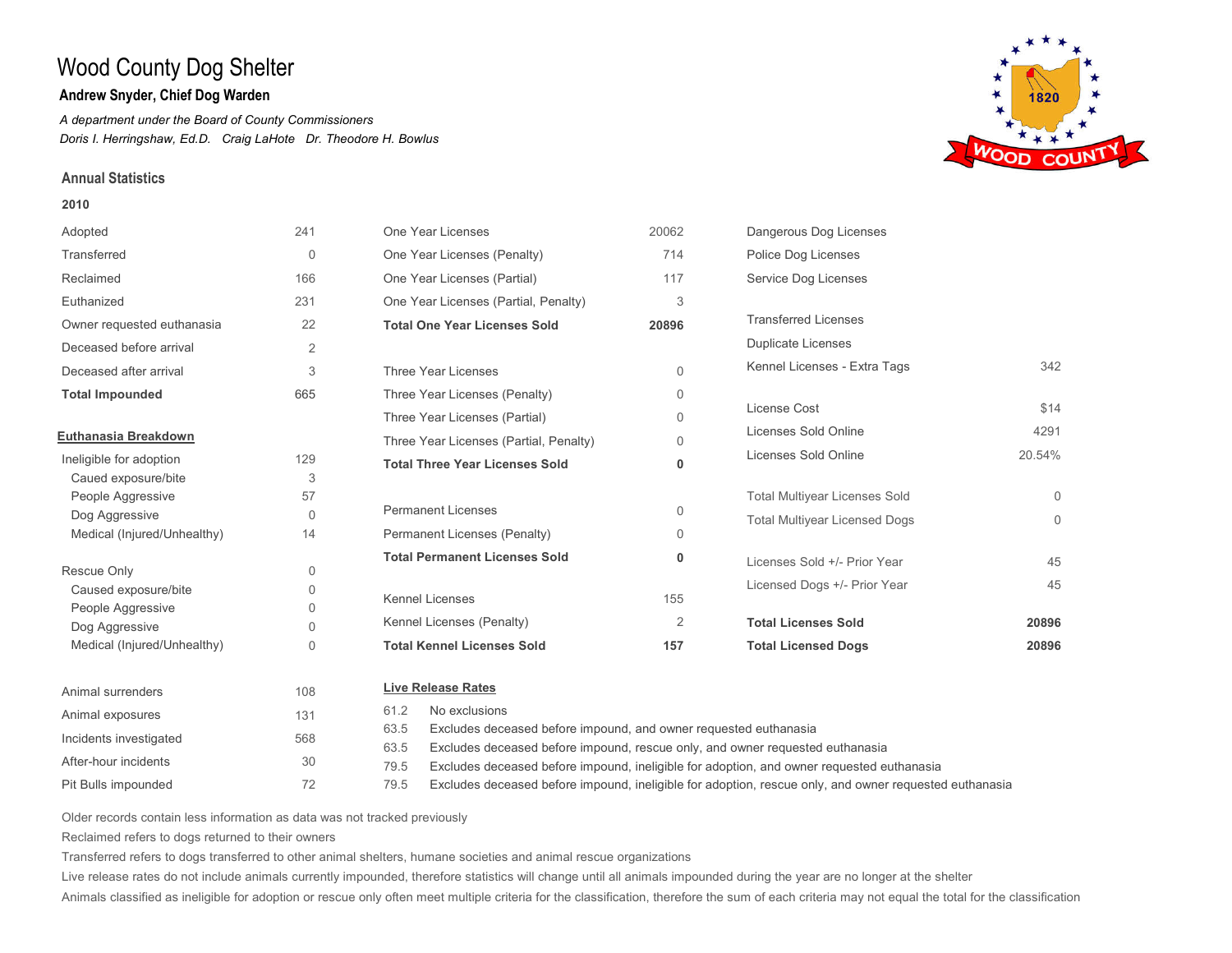## **Andrew Snyder, Chief Dog Warden**

*A department under the Board of County Commissioners Doris I. Herringshaw, Ed.D. Craig LaHote Dr. Theodore H. Bowlus*

## **Annual Statistics**

#### **2009**





Older records contain less information as data was not tracked previously

63

Reclaimed refers to dogs returned to their owners

After-hour incidents 10

Pit Bulls impounded

Transferred refers to dogs transferred to other animal shelters, humane societies and animal rescue organizations

81.5 81.5

Live release rates do not include animals currently impounded, therefore statistics will change until all animals impounded during the year are no longer at the shelter

Animals classified as ineligible for adoption or rescue only often meet multiple criteria for the classification, therefore the sum of each criteria may not equal the total for the classification

Excludes deceased before impound, ineligible for adoption, and owner requested euthanasia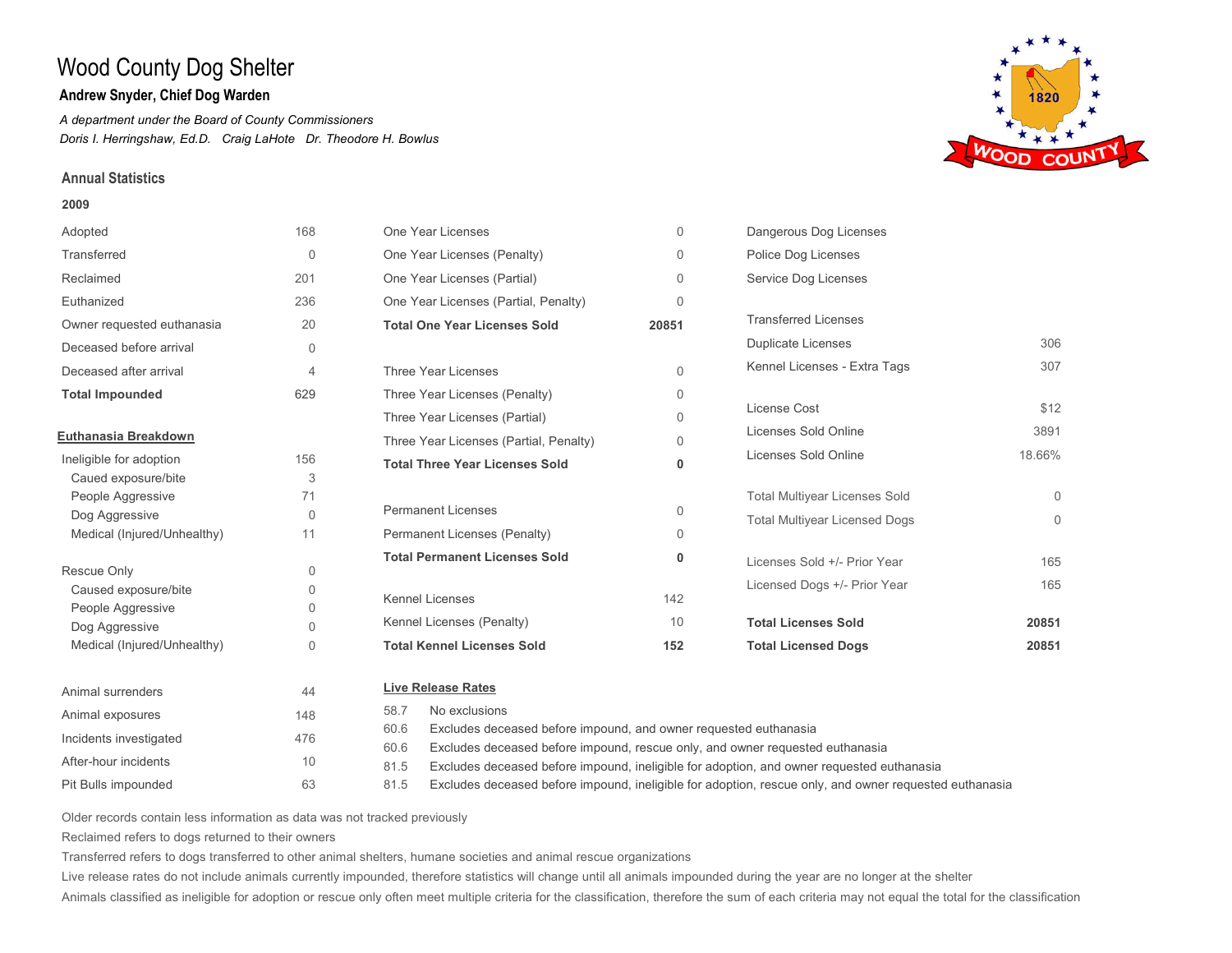## **Andrew Snyder, Chief Dog Warden**

*A department under the Board of County Commissioners Doris I. Herringshaw, Ed.D. Craig LaHote Dr. Theodore H. Bowlus*

## **Annual Statistics**

### **2008**





Older records contain less information as data was not tracked previously

62

Reclaimed refers to dogs returned to their owners

Pit Bulls impounded

Transferred refers to dogs transferred to other animal shelters, humane societies and animal rescue organizations

78.6 78.6

Live release rates do not include animals currently impounded, therefore statistics will change until all animals impounded during the year are no longer at the shelter

Animals classified as ineligible for adoption or rescue only often meet multiple criteria for the classification, therefore the sum of each criteria may not equal the total for the classification

Excludes deceased before impound, ineligible for adoption, and owner requested euthanasia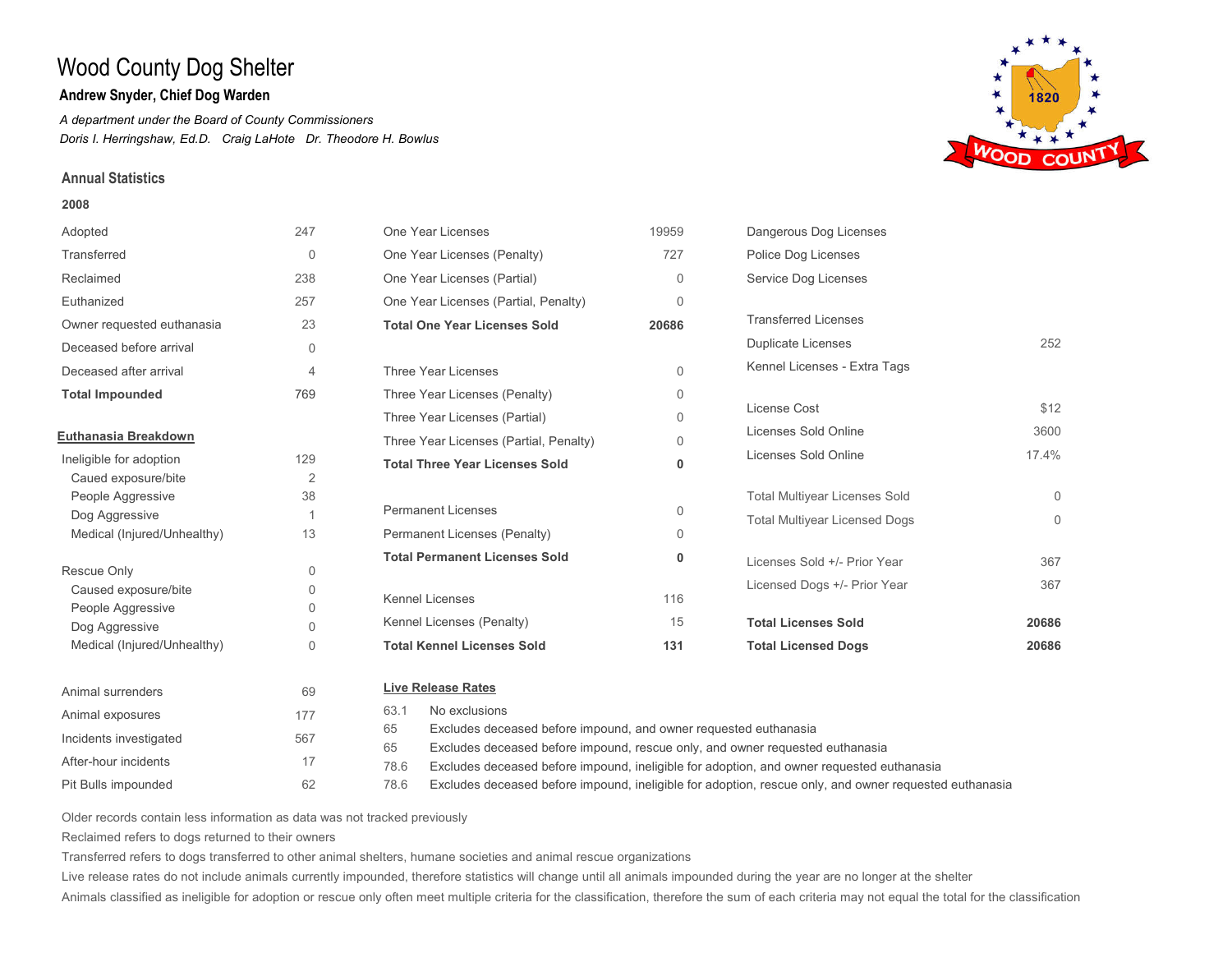## **Andrew Snyder, Chief Dog Warden**

*A department under the Board of County Commissioners Doris I. Herringshaw, Ed.D. Craig LaHote Dr. Theodore H. Bowlus*

## **Annual Statistics**

### **2007**





Older records contain less information as data was not tracked previously

45

Reclaimed refers to dogs returned to their owners

After-hour incidents 8

Pit Bulls impounded

Transferred refers to dogs transferred to other animal shelters, humane societies and animal rescue organizations

77.4 77.4

Live release rates do not include animals currently impounded, therefore statistics will change until all animals impounded during the year are no longer at the shelter

Animals classified as ineligible for adoption or rescue only often meet multiple criteria for the classification, therefore the sum of each criteria may not equal the total for the classification

Excludes deceased before impound, ineligible for adoption, and owner requested euthanasia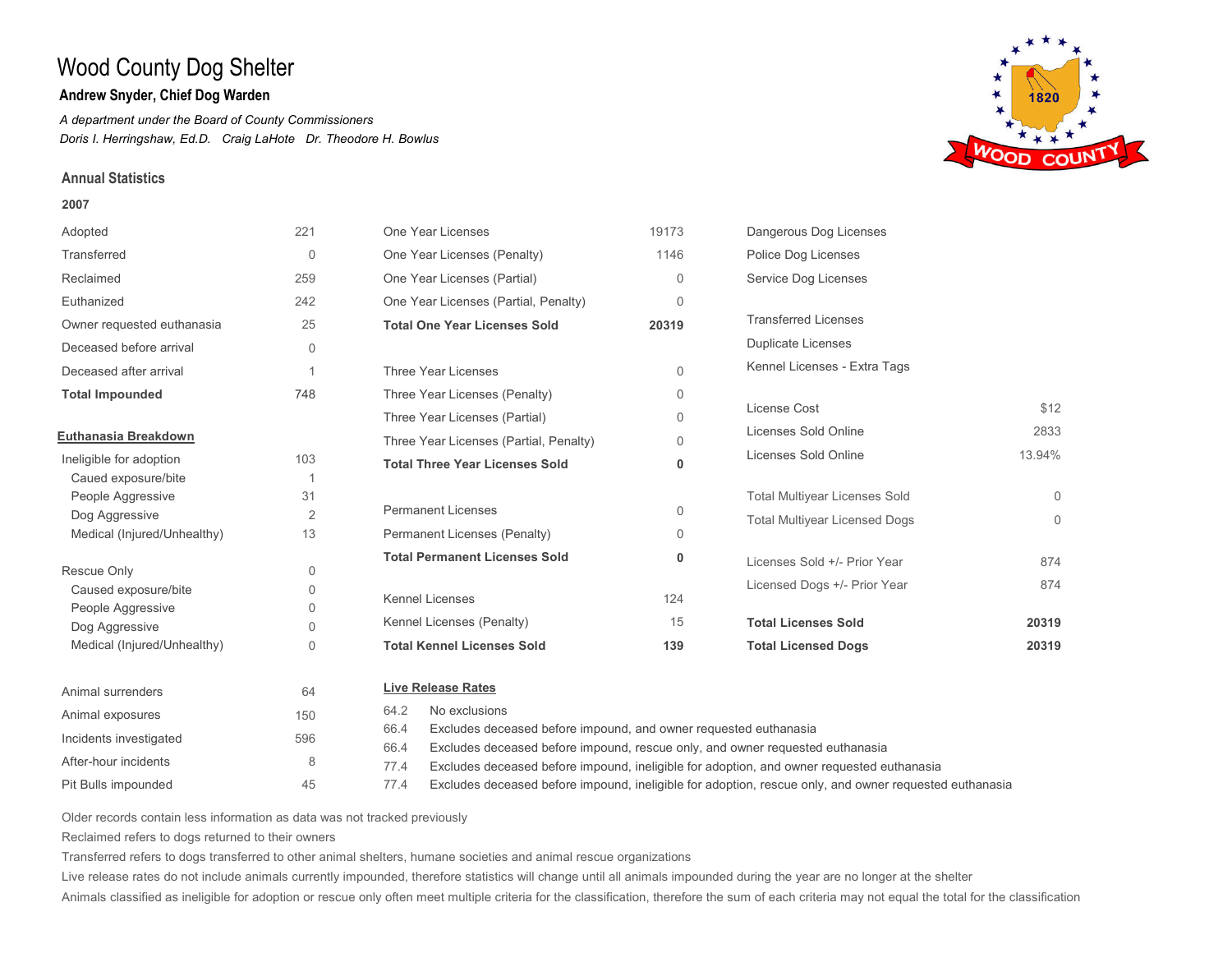## **Andrew Snyder, Chief Dog Warden**

*A department under the Board of County Commissioners Doris I. Herringshaw, Ed.D. Craig LaHote Dr. Theodore H. Bowlus*

### **Annual Statistics**

#### **2006**

| Adopted                     | 215            | One Year Licenses                                                        | 18482       | Dangerous Dog Licenses               |          |
|-----------------------------|----------------|--------------------------------------------------------------------------|-------------|--------------------------------------|----------|
| Transferred                 | $\Omega$       | One Year Licenses (Penalty)                                              | 963         | Police Dog Licenses                  |          |
| Reclaimed                   | 226            | One Year Licenses (Partial)                                              | $\Omega$    | Service Dog Licenses                 |          |
| Euthanized                  | 266            | One Year Licenses (Partial, Penalty)                                     | $\Omega$    |                                      |          |
| Owner requested euthanasia  | 16             | <b>Total One Year Licenses Sold</b>                                      | 19445       | <b>Transferred Licenses</b>          |          |
| Deceased before arrival     |                |                                                                          |             | <b>Duplicate Licenses</b>            |          |
| Deceased after arrival      | $\overline{2}$ | Three Year Licenses                                                      | $\Omega$    | Kennel Licenses - Extra Tags         |          |
| <b>Total Impounded</b>      | 726            | Three Year Licenses (Penalty)                                            | $\Omega$    |                                      |          |
|                             |                | Three Year Licenses (Partial)                                            | $\Omega$    | License Cost                         | \$12     |
| Euthanasia Breakdown        |                | Three Year Licenses (Partial, Penalty)                                   | 0           | Licenses Sold Online                 | 2221     |
| Ineligible for adoption     | 87             | <b>Total Three Year Licenses Sold</b>                                    | 0           | Licenses Sold Online                 | 11.42%   |
| Caued exposure/bite         | 2              |                                                                          |             |                                      |          |
| People Aggressive           | 37             |                                                                          |             | <b>Total Multiyear Licenses Sold</b> | $\Omega$ |
| Dog Aggressive              | 0              | <b>Permanent Licenses</b>                                                | $\mathbf 0$ | <b>Total Multiyear Licensed Dogs</b> | $\Omega$ |
| Medical (Injured/Unhealthy) | 9              | Permanent Licenses (Penalty)                                             | $\Omega$    |                                      |          |
| Rescue Only                 | 0              | <b>Total Permanent Licenses Sold</b>                                     | $\mathbf 0$ | Licenses Sold +/- Prior Year         | 374      |
| Caused exposure/bite        | 0              |                                                                          |             | Licensed Dogs +/- Prior Year         | 374      |
| People Aggressive           | $\Omega$       | <b>Kennel Licenses</b>                                                   | 152         |                                      |          |
| Dog Aggressive              | 0              | Kennel Licenses (Penalty)                                                | $\Omega$    | <b>Total Licenses Sold</b>           | 19445    |
| Medical (Injured/Unhealthy) | $\Omega$       | <b>Total Kennel Licenses Sold</b>                                        | 152         | <b>Total Licensed Dogs</b>           | 19445    |
| Animal surrenders           | 55             | <b>Live Release Rates</b>                                                |             |                                      |          |
| Animal exposures            | 167            | No exclusions<br>60.7                                                    |             |                                      |          |
| Incidents investigated      |                | Excludes deceased before impound, and owner requested euthanasia<br>62.2 |             |                                      |          |

Pit Bulls impounded After-hour incidents

- Excludes deceased before impound, rescue only, and owner requested euthanasia Excludes deceased before impound, ineligible for adoption, and owner requested euthanasia 62.2 70.9
- Excludes deceased before impound, ineligible for adoption, rescue only, and owner requested euthanasia 70.9

Older records contain less information as data was not tracked previously

42

Reclaimed refers to dogs returned to their owners

Transferred refers to dogs transferred to other animal shelters, humane societies and animal rescue organizations

Live release rates do not include animals currently impounded, therefore statistics will change until all animals impounded during the year are no longer at the shelter

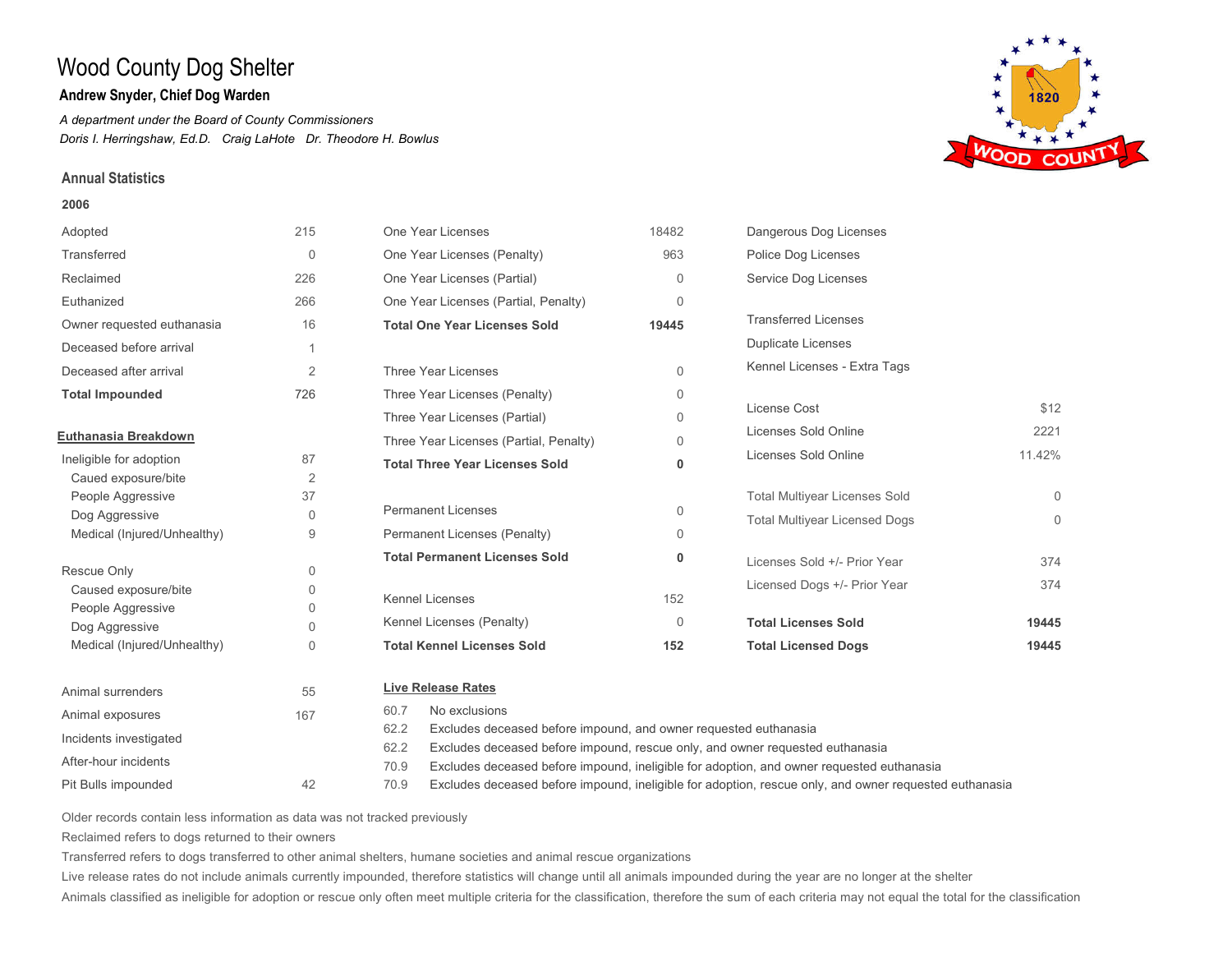## **Andrew Snyder, Chief Dog Warden**

*A department under the Board of County Commissioners Doris I. Herringshaw, Ed.D. Craig LaHote Dr. Theodore H. Bowlus*

## **Annual Statistics**

### **2005**



Pit Bulls impounded After-hour incidents

- Excludes deceased before impound, ineligible for adoption, and owner requested euthanasia 67.1
- Excludes deceased before impound, ineligible for adoption, rescue only, and owner requested euthanasia 67.1

Older records contain less information as data was not tracked previously

32

Reclaimed refers to dogs returned to their owners

Transferred refers to dogs transferred to other animal shelters, humane societies and animal rescue organizations

Live release rates do not include animals currently impounded, therefore statistics will change until all animals impounded during the year are no longer at the shelter

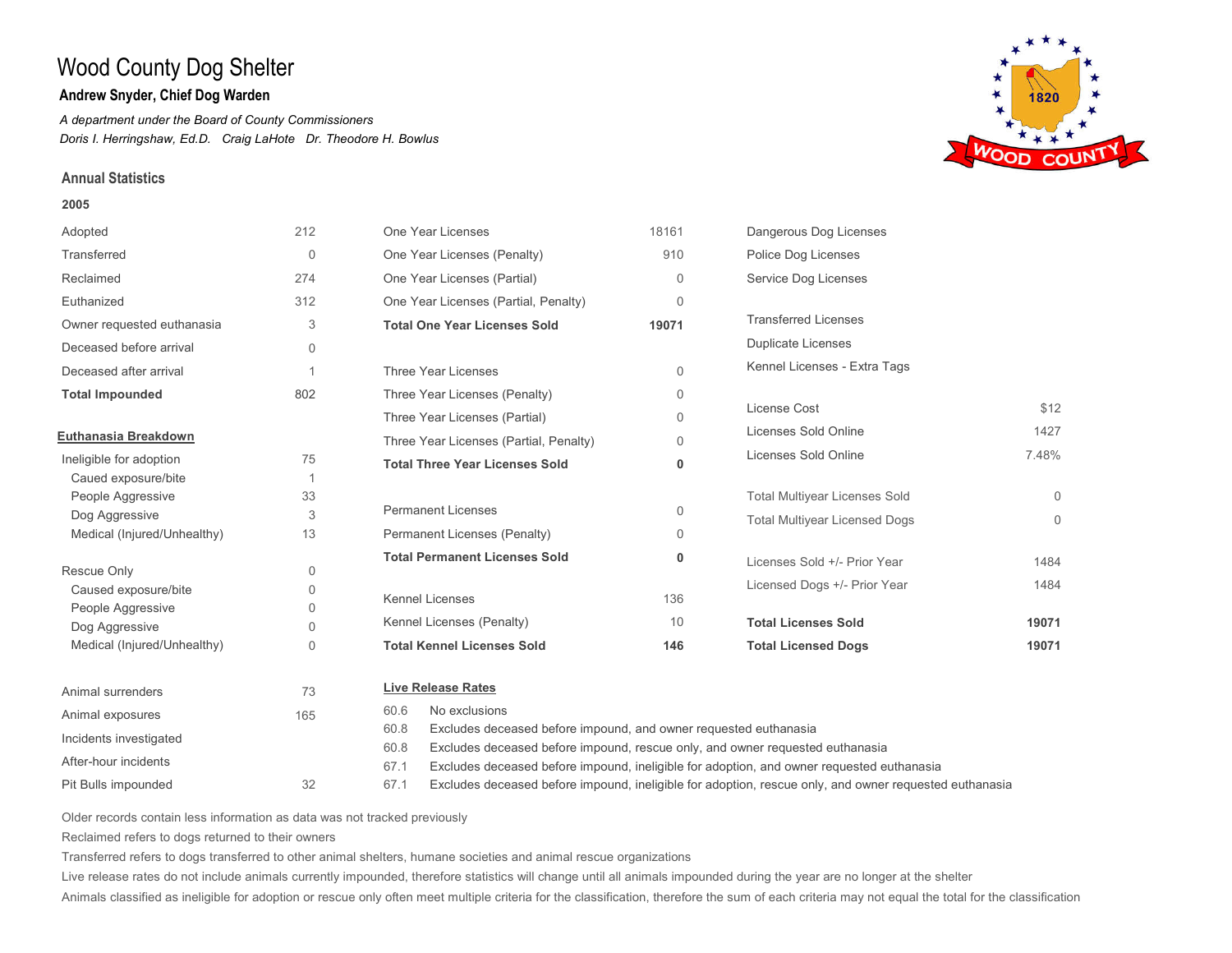## **Andrew Snyder, Chief Dog Warden**

*A department under the Board of County Commissioners Doris I. Herringshaw, Ed.D. Craig LaHote Dr. Theodore H. Bowlus*

## **Annual Statistics**

#### **2004**





Older records contain less information as data was not tracked previously

15

Reclaimed refers to dogs returned to their owners

Pit Bulls impounded

After-hour incidents

Transferred refers to dogs transferred to other animal shelters, humane societies and animal rescue organizations

64.5 64.9 64.9

Live release rates do not include animals currently impounded, therefore statistics will change until all animals impounded during the year are no longer at the shelter

Animals classified as ineligible for adoption or rescue only often meet multiple criteria for the classification, therefore the sum of each criteria may not equal the total for the classification

Excludes deceased before impound, rescue only, and owner requested euthanasia

Excludes deceased before impound, ineligible for adoption, and owner requested euthanasia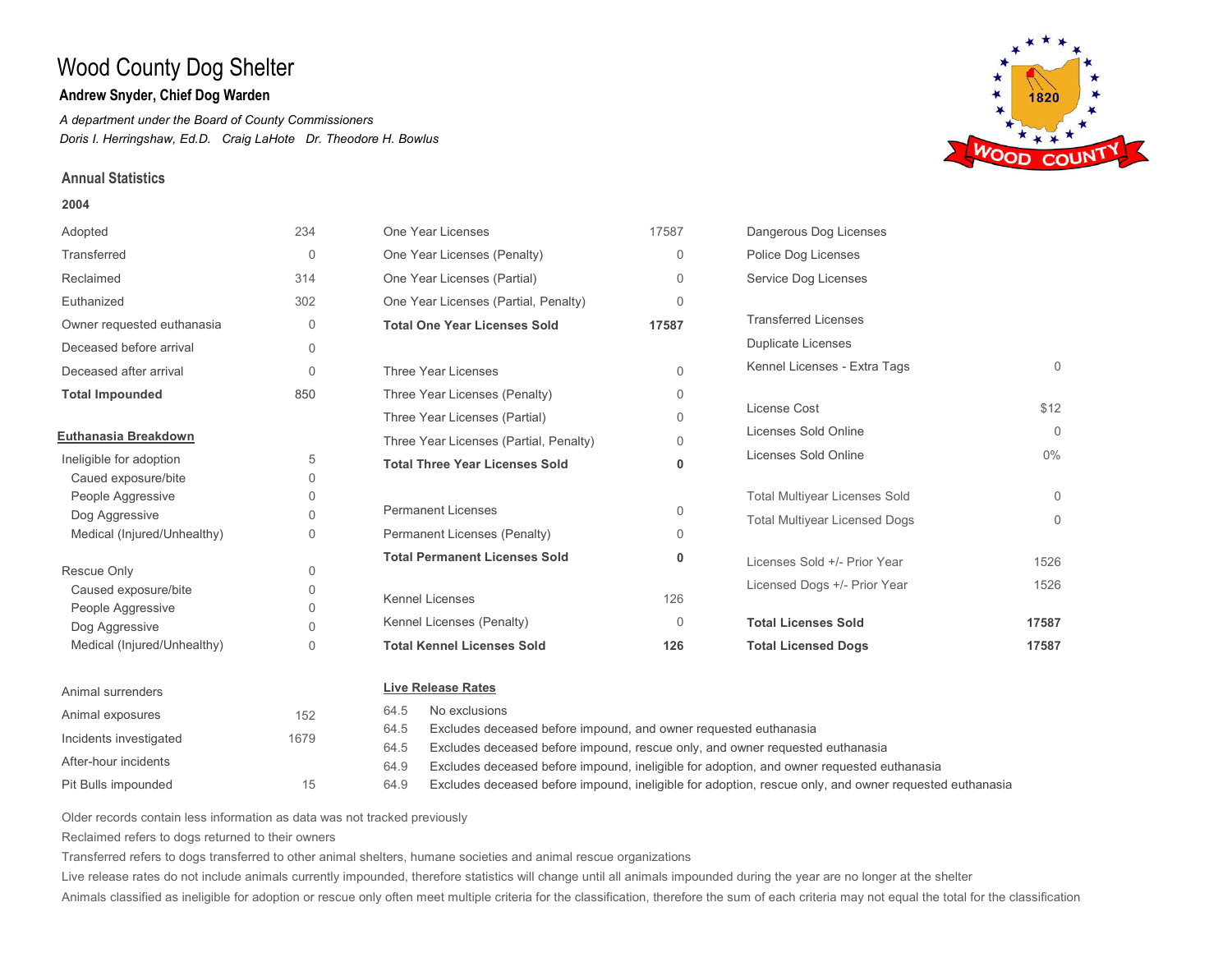## **Andrew Snyder, Chief Dog Warden**

*A department under the Board of County Commissioners Doris I. Herringshaw, Ed.D. Craig LaHote Dr. Theodore H. Bowlus*

### **Annual Statistics**

#### **2003**



Pit Bulls impounded After-hour incidents

- Excludes deceased before impound, ineligible for adoption, and owner requested euthanasia 58.2
- Excludes deceased before impound, ineligible for adoption, rescue only, and owner requested euthanasia 58.2

Older records contain less information as data was not tracked previously

10

Reclaimed refers to dogs returned to their owners

Transferred refers to dogs transferred to other animal shelters, humane societies and animal rescue organizations

Live release rates do not include animals currently impounded, therefore statistics will change until all animals impounded during the year are no longer at the shelter

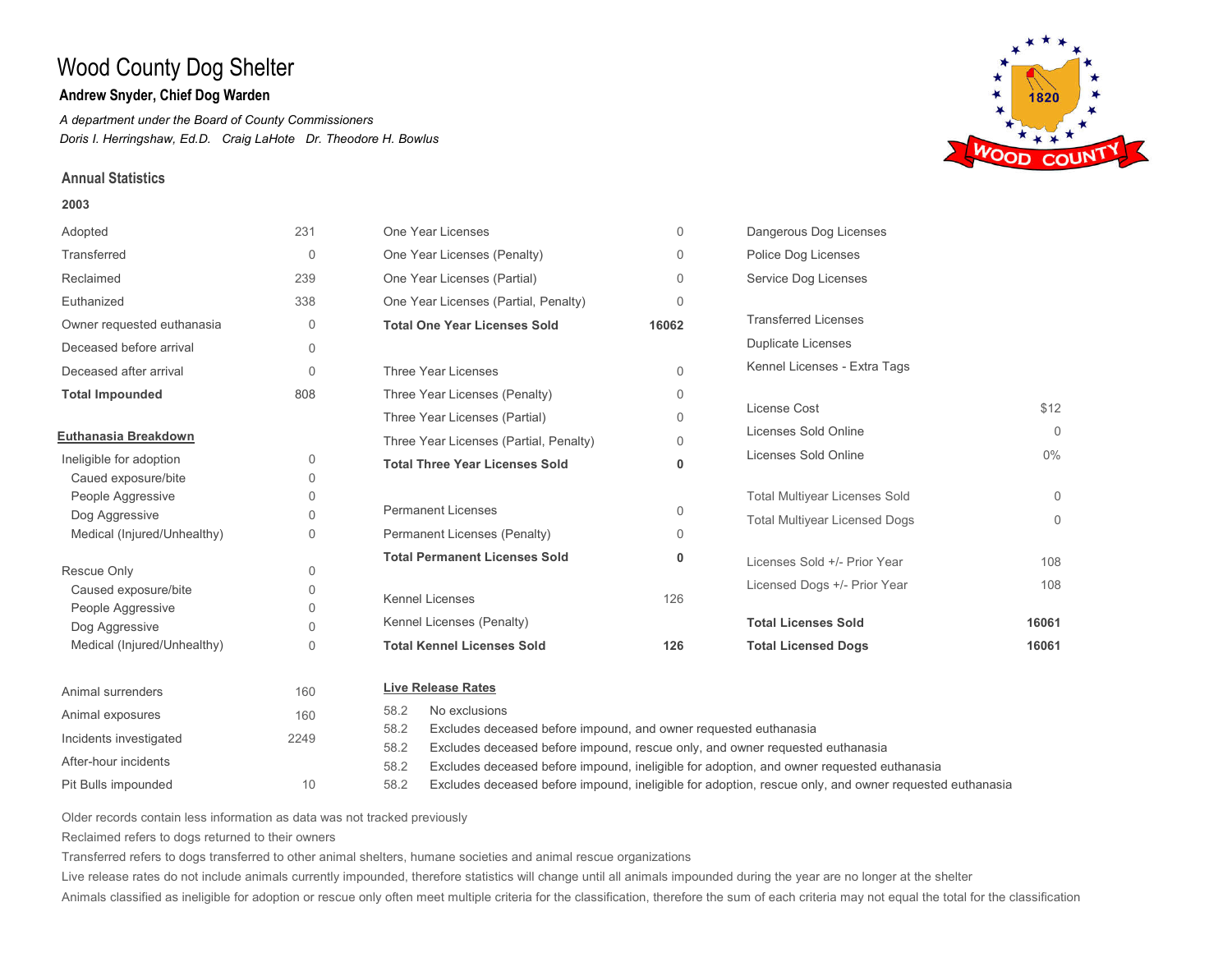## **Andrew Snyder, Chief Dog Warden**

*A department under the Board of County Commissioners Doris I. Herringshaw, Ed.D. Craig LaHote Dr. Theodore H. Bowlus*

### **Annual Statistics**

#### **2002**



| Adopted                     | 228          | One Year Licenses                                                                     | 15953                                                            | Dangerous Dog Licenses               |          |  |
|-----------------------------|--------------|---------------------------------------------------------------------------------------|------------------------------------------------------------------|--------------------------------------|----------|--|
| Transferred                 | $\mathbf{0}$ | One Year Licenses (Penalty)                                                           |                                                                  | Police Dog Licenses                  |          |  |
| Reclaimed                   | 247          | One Year Licenses (Partial)                                                           |                                                                  | Service Dog Licenses                 |          |  |
| Euthanized                  | 334          | One Year Licenses (Partial, Penalty)                                                  |                                                                  |                                      |          |  |
| Owner requested euthanasia  | $\Omega$     | <b>Total One Year Licenses Sold</b>                                                   | 15953                                                            | <b>Transferred Licenses</b>          |          |  |
| Deceased before arrival     | $\Omega$     |                                                                                       |                                                                  | <b>Duplicate Licenses</b>            |          |  |
| Deceased after arrival      | $\Omega$     | Three Year Licenses                                                                   | $\Omega$                                                         | Kennel Licenses - Extra Tags         |          |  |
| <b>Total Impounded</b>      | 809          | Three Year Licenses (Penalty)                                                         | 0                                                                |                                      |          |  |
|                             |              | Three Year Licenses (Partial)                                                         | 0                                                                | License Cost                         | \$10     |  |
| Euthanasia Breakdown        |              | Three Year Licenses (Partial, Penalty)                                                | $\Omega$                                                         | Licenses Sold Online                 | $\Omega$ |  |
| Ineligible for adoption     | $\mathbf 0$  | <b>Total Three Year Licenses Sold</b>                                                 | 0                                                                | Licenses Sold Online                 | $0\%$    |  |
| Caued exposure/bite         | 0            |                                                                                       |                                                                  |                                      |          |  |
| People Aggressive           | 0            |                                                                                       |                                                                  | <b>Total Multiyear Licenses Sold</b> | $\Omega$ |  |
| Dog Aggressive              | O.           | <b>Permanent Licenses</b>                                                             | 0                                                                | <b>Total Multiyear Licensed Dogs</b> | $\Omega$ |  |
| Medical (Injured/Unhealthy) | 0            | Permanent Licenses (Penalty)                                                          | 0                                                                |                                      |          |  |
|                             |              | <b>Total Permanent Licenses Sold</b>                                                  | 0                                                                | Licenses Sold +/- Prior Year         | $-155$   |  |
| Rescue Only                 | $\Omega$     |                                                                                       |                                                                  | Licensed Dogs +/- Prior Year         | $-155$   |  |
| Caused exposure/bite        | 0            | <b>Kennel Licenses</b>                                                                | 122                                                              |                                      |          |  |
| People Aggressive           | $\Omega$     | Kennel Licenses (Penalty)                                                             |                                                                  | <b>Total Licenses Sold</b>           | 15953    |  |
| Dog Aggressive              | O.           |                                                                                       |                                                                  |                                      |          |  |
| Medical (Injured/Unhealthy) | $\mathbf 0$  | <b>Total Kennel Licenses Sold</b>                                                     | 122                                                              | <b>Total Licensed Dogs</b>           | 15953    |  |
| Animal surrenders           |              | <b>Live Release Rates</b>                                                             |                                                                  |                                      |          |  |
| Animal exposures            | 96           | No exclusions<br>58.7                                                                 |                                                                  |                                      |          |  |
|                             |              | 58.7                                                                                  | Excludes deceased before impound, and owner requested euthanasia |                                      |          |  |
| Incidents investigated      | 1970         | Excludes deceased before impound, rescue only, and owner requested euthanasia<br>58.7 |                                                                  |                                      |          |  |

Pit Bulls impounded 12

Excludes deceased before impound, ineligible for adoption, rescue only, and owner requested euthanasia 58.7

Older records contain less information as data was not tracked previously

Reclaimed refers to dogs returned to their owners

After-hour incidents

Transferred refers to dogs transferred to other animal shelters, humane societies and animal rescue organizations

58.7

Live release rates do not include animals currently impounded, therefore statistics will change until all animals impounded during the year are no longer at the shelter

Animals classified as ineligible for adoption or rescue only often meet multiple criteria for the classification, therefore the sum of each criteria may not equal the total for the classification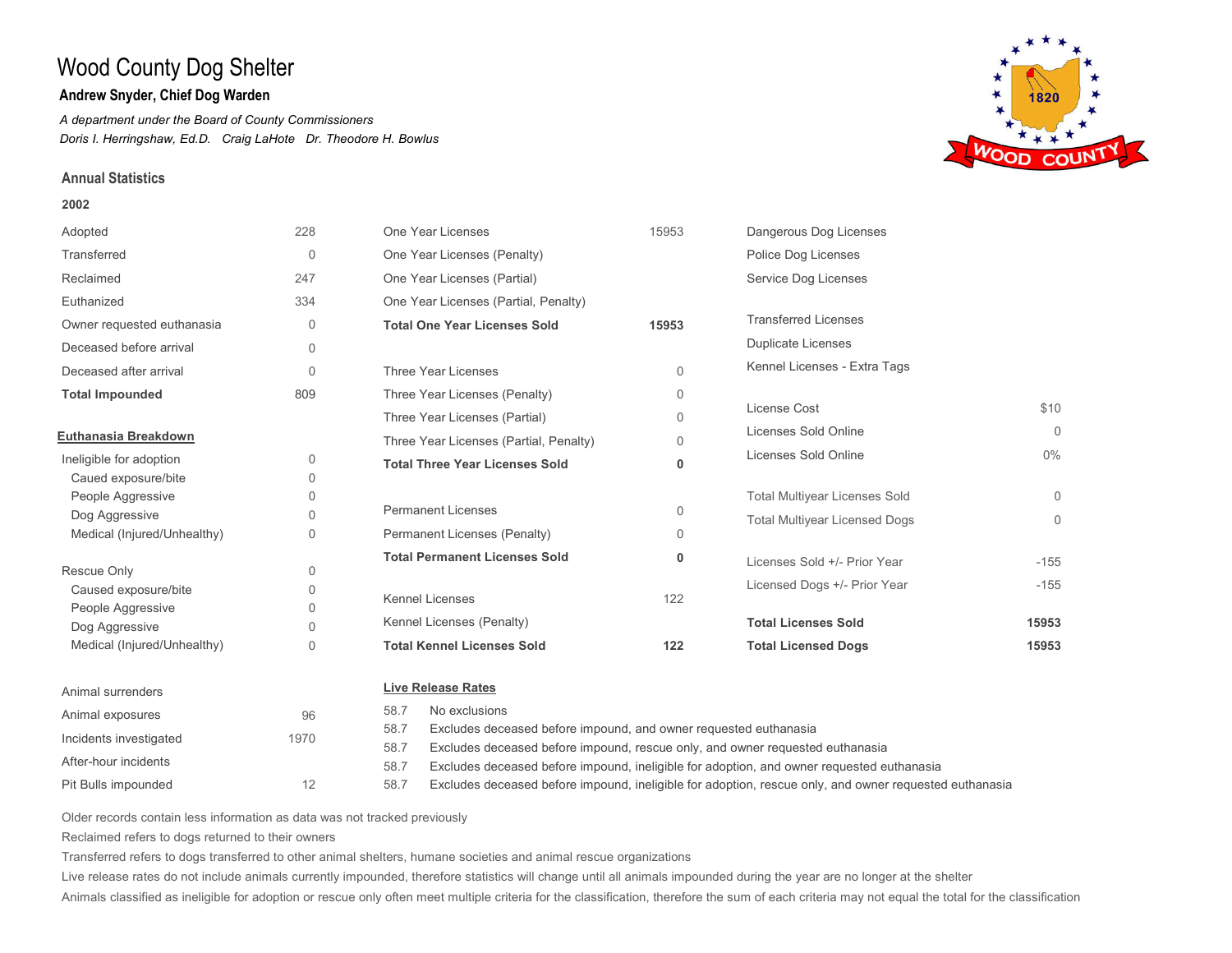## **Andrew Snyder, Chief Dog Warden**

*A department under the Board of County Commissioners Doris I. Herringshaw, Ed.D. Craig LaHote Dr. Theodore H. Bowlus*

### **Annual Statistics**

#### **2001**





Incidents investigated 1907 After-hour incidents 64.9 Excludes deceased before impound, and owner requested euthanasia Excludes deceased before impound, rescue only, and owner requested euthanasia 64.9

Pit Bulls impounded

- Excludes deceased before impound, ineligible for adoption, and owner requested euthanasia 64.9
- Excludes deceased before impound, ineligible for adoption, rescue only, and owner requested euthanasia 64.9

Older records contain less information as data was not tracked previously

Reclaimed refers to dogs returned to their owners

Transferred refers to dogs transferred to other animal shelters, humane societies and animal rescue organizations

Live release rates do not include animals currently impounded, therefore statistics will change until all animals impounded during the year are no longer at the shelter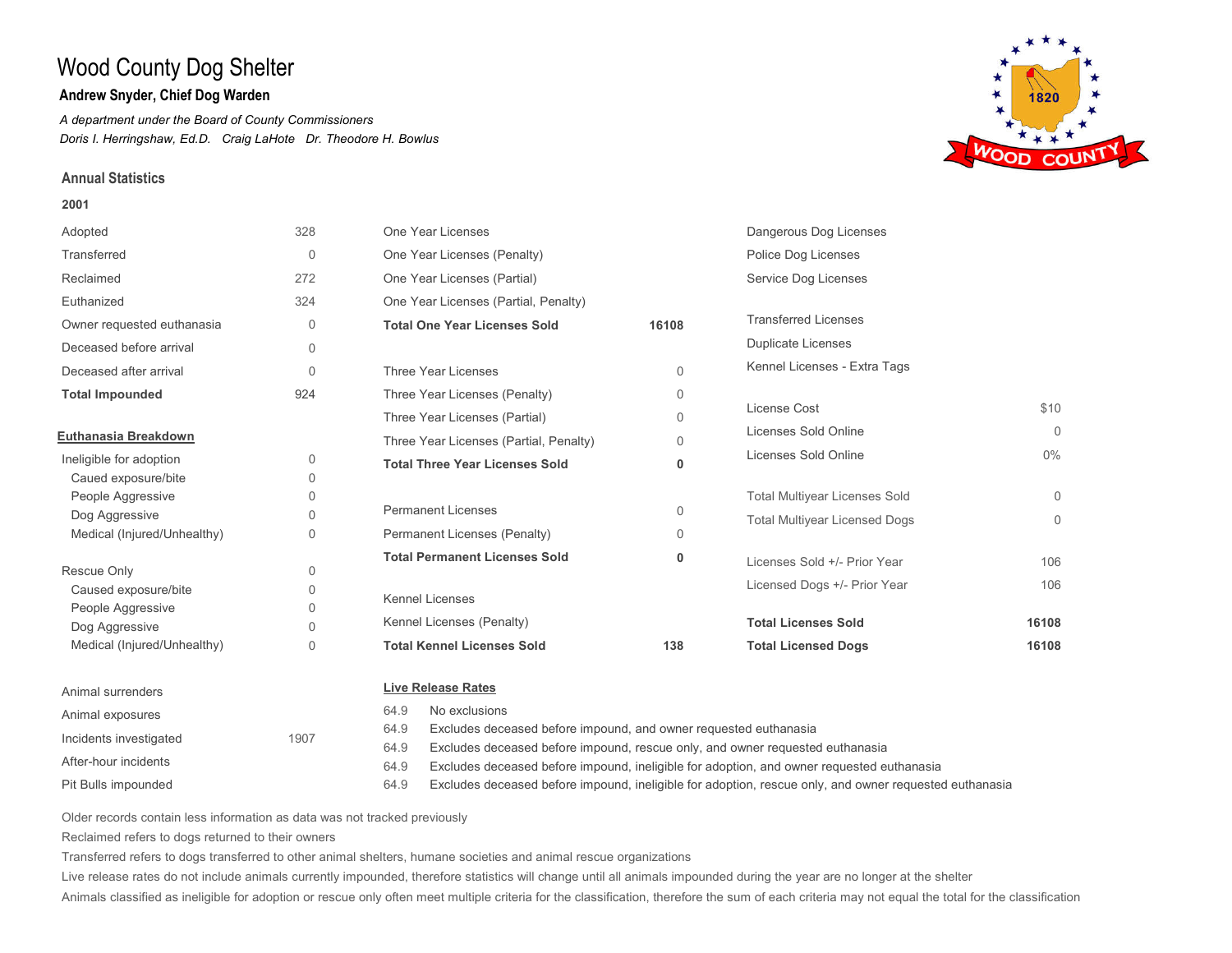## **Andrew Snyder, Chief Dog Warden**

*A department under the Board of County Commissioners Doris I. Herringshaw, Ed.D. Craig LaHote Dr. Theodore H. Bowlus*

### **Annual Statistics**

#### **2000**



| Adopted                     | 358          | One Year Licenses                      | 16002    | Dangerous Dog Licenses               |          |
|-----------------------------|--------------|----------------------------------------|----------|--------------------------------------|----------|
| Transferred                 | $\mathbf{0}$ | One Year Licenses (Penalty)            |          | Police Dog Licenses                  |          |
| Reclaimed                   | 274          | One Year Licenses (Partial)            |          | Service Dog Licenses                 |          |
| Euthanized                  | 399          | One Year Licenses (Partial, Penalty)   |          |                                      |          |
| Owner requested euthanasia  | $\mathbf{0}$ | <b>Total One Year Licenses Sold</b>    | 16002    | <b>Transferred Licenses</b>          |          |
| Deceased before arrival     | 0            |                                        |          | <b>Duplicate Licenses</b>            |          |
| Deceased after arrival      | $\mathbf{0}$ | Three Year Licenses                    | $\Omega$ | Kennel Licenses - Extra Tags         |          |
| <b>Total Impounded</b>      | 1031         | Three Year Licenses (Penalty)          | $\Omega$ |                                      |          |
|                             |              | Three Year Licenses (Partial)          | $\Omega$ | License Cost                         | \$10     |
| Euthanasia Breakdown        |              | Three Year Licenses (Partial, Penalty) | $\Omega$ | Licenses Sold Online                 | $\Omega$ |
| Ineligible for adoption     | 0            | <b>Total Three Year Licenses Sold</b>  | 0        | Licenses Sold Online                 | $0\%$    |
| Caued exposure/bite         | $\Omega$     |                                        |          |                                      |          |
| People Aggressive           | 0            |                                        |          | <b>Total Multiyear Licenses Sold</b> | $\Omega$ |
| Dog Aggressive              | $\Omega$     | <b>Permanent Licenses</b>              | 0        | <b>Total Multiyear Licensed Dogs</b> | $\Omega$ |
| Medical (Injured/Unhealthy) | $\Omega$     | Permanent Licenses (Penalty)           | $\Omega$ |                                      |          |
|                             |              | <b>Total Permanent Licenses Sold</b>   | 0        | Licenses Sold +/- Prior Year         | 158      |
| Rescue Only                 | 0            |                                        |          | Licensed Dogs +/- Prior Year         | 158      |
| Caused exposure/bite        | $\Omega$     | <b>Kennel Licenses</b>                 |          |                                      |          |
| People Aggressive           | $\Omega$     | Kennel Licenses (Penalty)              |          | <b>Total Licenses Sold</b>           | 16002    |
| Dog Aggressive              | $\Omega$     | <b>Total Kennel Licenses Sold</b>      |          |                                      |          |
| Medical (Injured/Unhealthy) | 0            |                                        | 128      | <b>Total Licensed Dogs</b>           | 16002    |
| Animal surrenders           |              | <b>Live Release Rates</b>              |          |                                      |          |
| Animal exposures            |              | No exclusions<br>61.3                  |          |                                      |          |

61.3 Excludes deceased before impound, and owner requested euthanasia

Excludes deceased before impound, rescue only, and owner requested euthanasia 61.3

Excludes deceased before impound, ineligible for adoption, and owner requested euthanasia 61.3

Excludes deceased before impound, ineligible for adoption, rescue only, and owner requested euthanasia 61.3

Older records contain less information as data was not tracked previously

1907

Reclaimed refers to dogs returned to their owners

Pit Bulls impounded

After-hour incidents

Incidents investigated

Transferred refers to dogs transferred to other animal shelters, humane societies and animal rescue organizations

Live release rates do not include animals currently impounded, therefore statistics will change until all animals impounded during the year are no longer at the shelter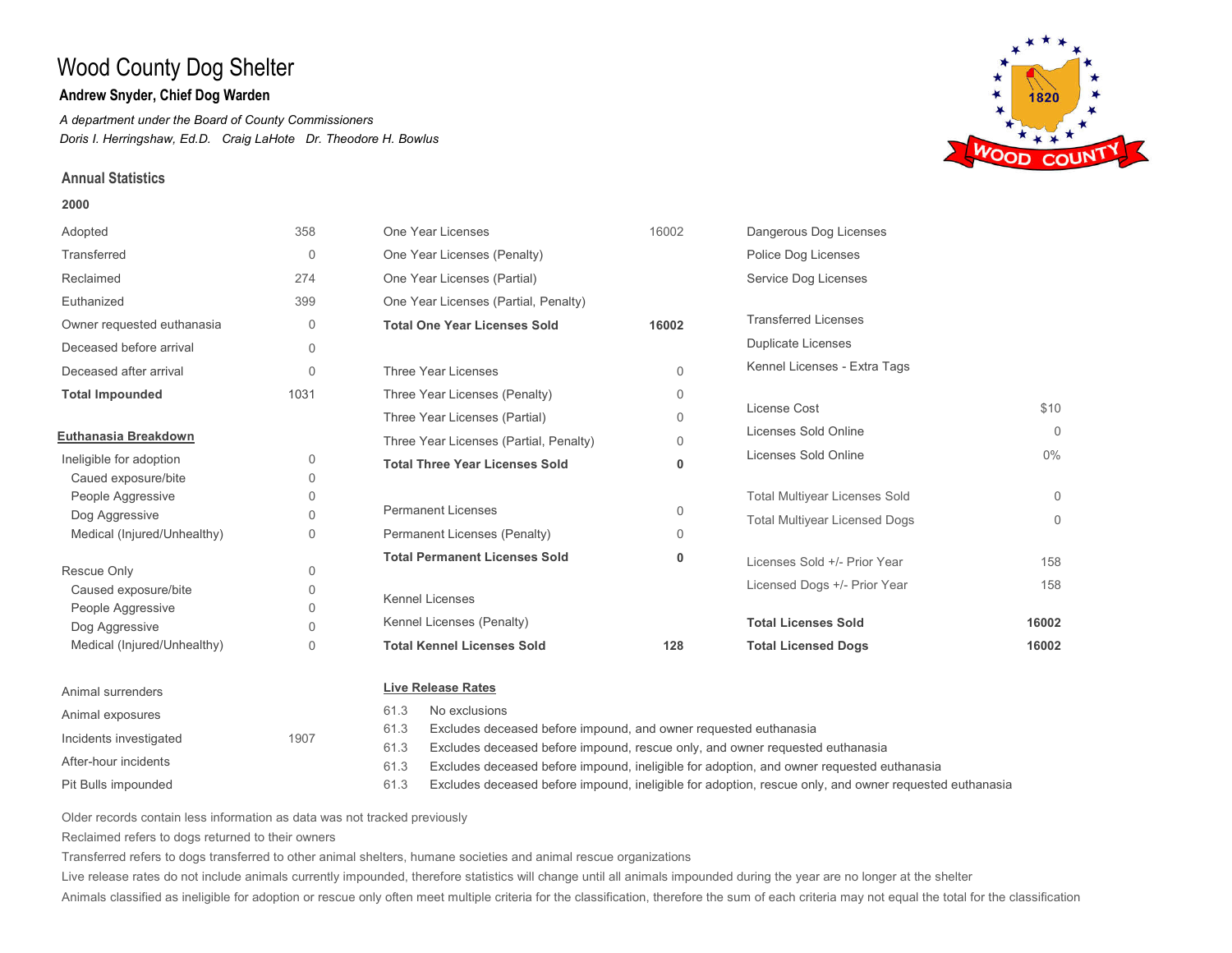## **Andrew Snyder, Chief Dog Warden**

*A department under the Board of County Commissioners Doris I. Herringshaw, Ed.D. Craig LaHote Dr. Theodore H. Bowlus*

### **Annual Statistics**

Pit Bulls impounded

After-hour incidents

Incidents investigated 1846

#### **1999**





Older records contain less information as data was not tracked previously

Transferred refers to dogs transferred to other animal shelters, humane societies and animal rescue organizations

Live release rates do not include animals currently impounded, therefore statistics will change until all animals impounded during the year are no longer at the shelter

Animals classified as ineligible for adoption or rescue only often meet multiple criteria for the classification, therefore the sum of each criteria may not equal the total for the classification

67.3 Excludes deceased before impound, and owner requested euthanasia

Excludes deceased before impound, rescue only, and owner requested euthanasia 67.3

Excludes deceased before impound, ineligible for adoption, and owner requested euthanasia 69.1

Excludes deceased before impound, ineligible for adoption, rescue only, and owner requested euthanasia 69.1

Reclaimed refers to dogs returned to their owners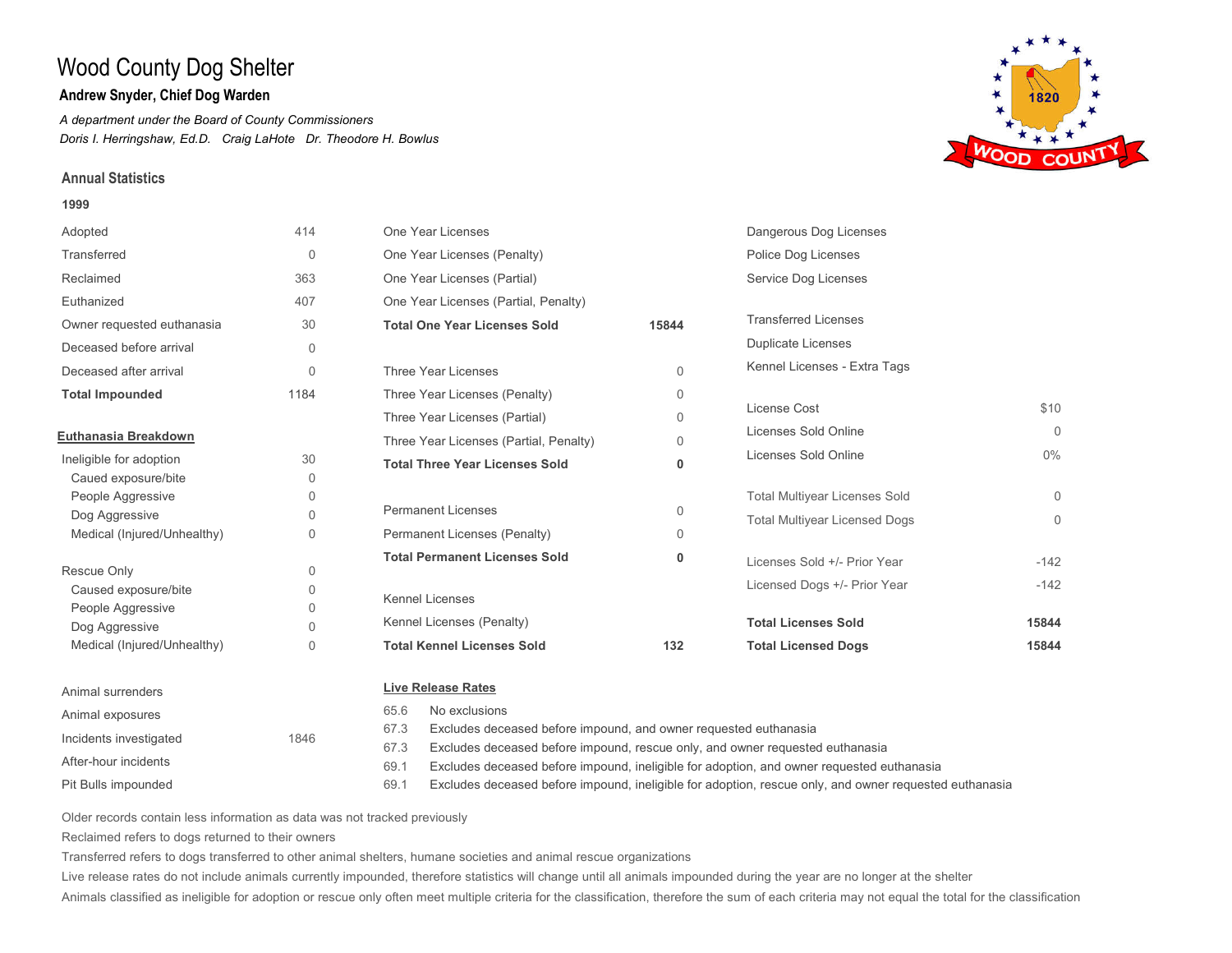## **Andrew Snyder, Chief Dog Warden**

*A department under the Board of County Commissioners Doris I. Herringshaw, Ed.D. Craig LaHote Dr. Theodore H. Bowlus*

### **Annual Statistics**

#### **1998**



65.7 Excludes deceased before impound, and owner requested euthanasia

Excludes deceased before impound, rescue only, and owner requested euthanasia 65.7

Excludes deceased before impound, ineligible for adoption, and owner requested euthanasia 69.7

Excludes deceased before impound, ineligible for adoption, rescue only, and owner requested euthanasia 69.7

Older records contain less information as data was not tracked previously

Reclaimed refers to dogs returned to their owners

Incidents investigated 1758

Pit Bulls impounded

After-hour incidents

Transferred refers to dogs transferred to other animal shelters, humane societies and animal rescue organizations

Live release rates do not include animals currently impounded, therefore statistics will change until all animals impounded during the year are no longer at the shelter

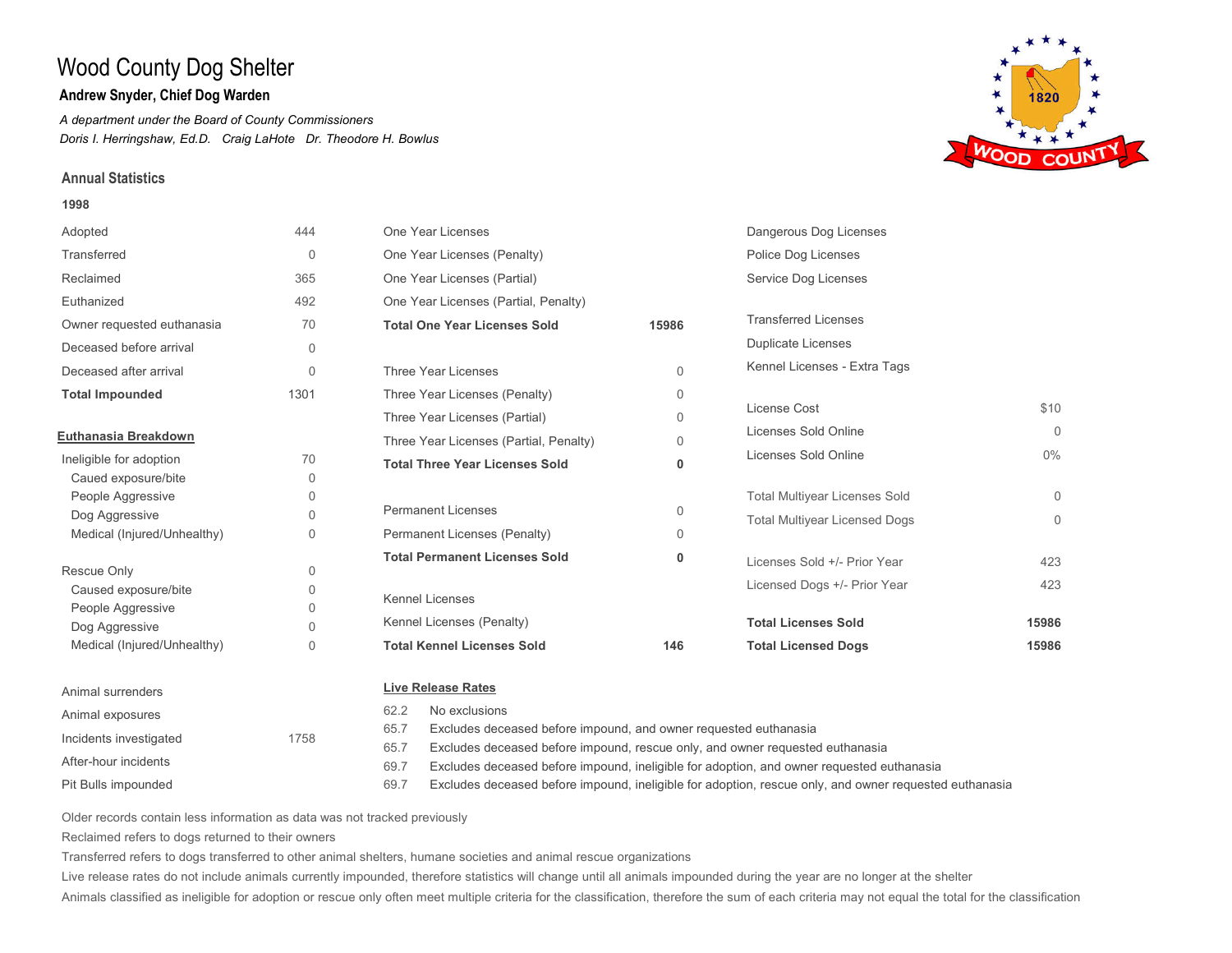## **Andrew Snyder, Chief Dog Warden**

*A department under the Board of County Commissioners Doris I. Herringshaw, Ed.D. Craig LaHote Dr. Theodore H. Bowlus*

### **Annual Statistics**

#### **1997**



Pit Bulls impounded After-hour incidents

Excludes deceased before impound, and owner requested euthanasia

- Excludes deceased before impound, rescue only, and owner requested euthanasia 60.6
- Excludes deceased before impound, ineligible for adoption, and owner requested euthanasia 63.8
- Excludes deceased before impound, ineligible for adoption, rescue only, and owner requested euthanasia 63.8

Older records contain less information as data was not tracked previously

Reclaimed refers to dogs returned to their owners

Incidents investigated 1731

Transferred refers to dogs transferred to other animal shelters, humane societies and animal rescue organizations

Live release rates do not include animals currently impounded, therefore statistics will change until all animals impounded during the year are no longer at the shelter

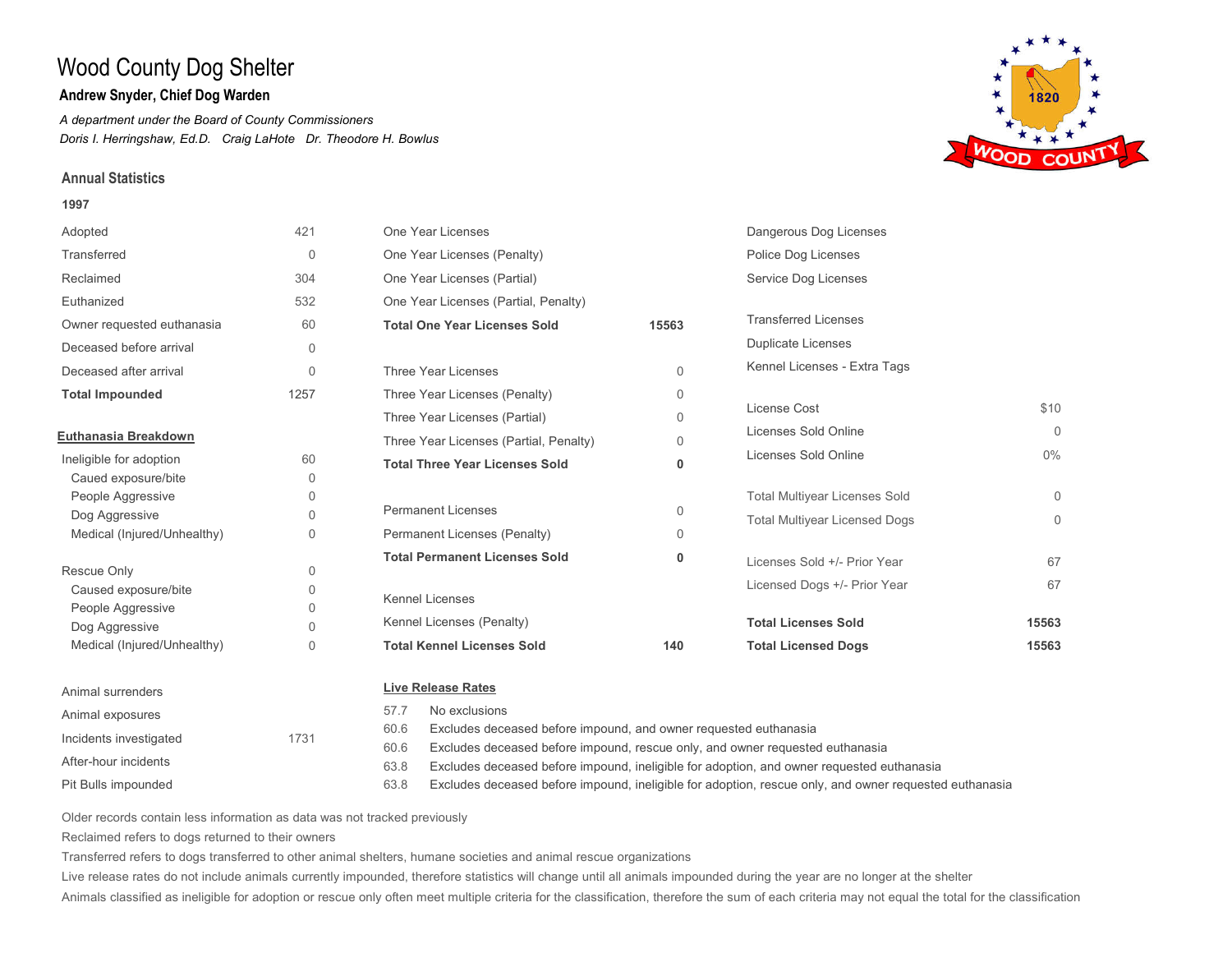## **Andrew Snyder, Chief Dog Warden**

*A department under the Board of County Commissioners Doris I. Herringshaw, Ed.D. Craig LaHote Dr. Theodore H. Bowlus*

### **Annual Statistics**

#### **1996**



Pit Bulls impounded After-hour incidents

Excludes deceased before impound, rescue only, and owner requested euthanasia 64.4

Excludes deceased before impound, ineligible for adoption, and owner requested euthanasia 66.6

Excludes deceased before impound, ineligible for adoption, rescue only, and owner requested euthanasia 66.6

Older records contain less information as data was not tracked previously

Reclaimed refers to dogs returned to their owners

Transferred refers to dogs transferred to other animal shelters, humane societies and animal rescue organizations

Live release rates do not include animals currently impounded, therefore statistics will change until all animals impounded during the year are no longer at the shelter

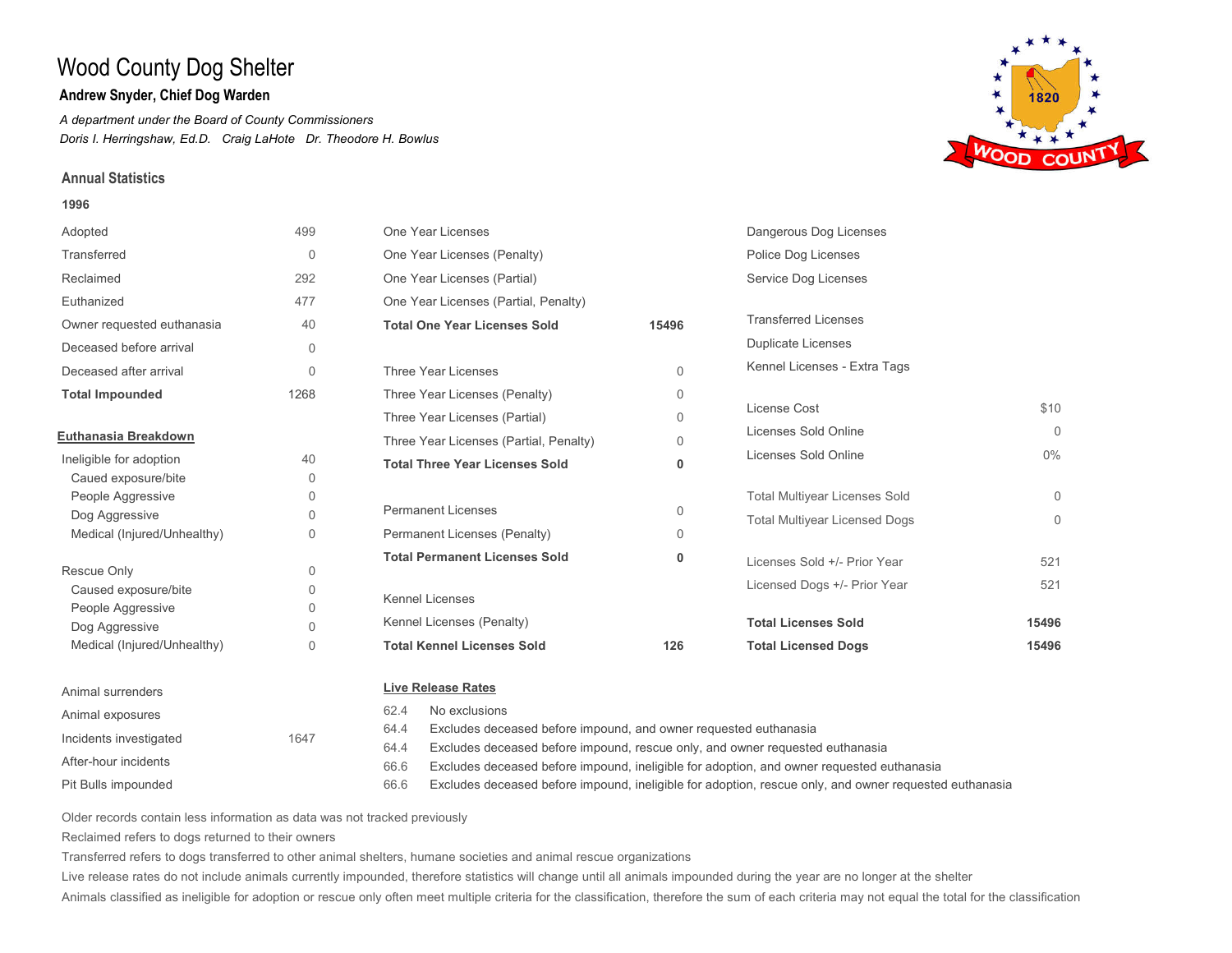## **Andrew Snyder, Chief Dog Warden**

*A department under the Board of County Commissioners Doris I. Herringshaw, Ed.D. Craig LaHote Dr. Theodore H. Bowlus*

### **Annual Statistics**

#### **1995**



Pit Bulls impounded After-hour incidents

Excludes deceased before impound, and owner requested euthanasia

- Excludes deceased before impound, rescue only, and owner requested euthanasia 67.8
- Excludes deceased before impound, ineligible for adoption, and owner requested euthanasia 70.3
- Excludes deceased before impound, ineligible for adoption, rescue only, and owner requested euthanasia 70.3

Older records contain less information as data was not tracked previously

Reclaimed refers to dogs returned to their owners

Transferred refers to dogs transferred to other animal shelters, humane societies and animal rescue organizations

Live release rates do not include animals currently impounded, therefore statistics will change until all animals impounded during the year are no longer at the shelter

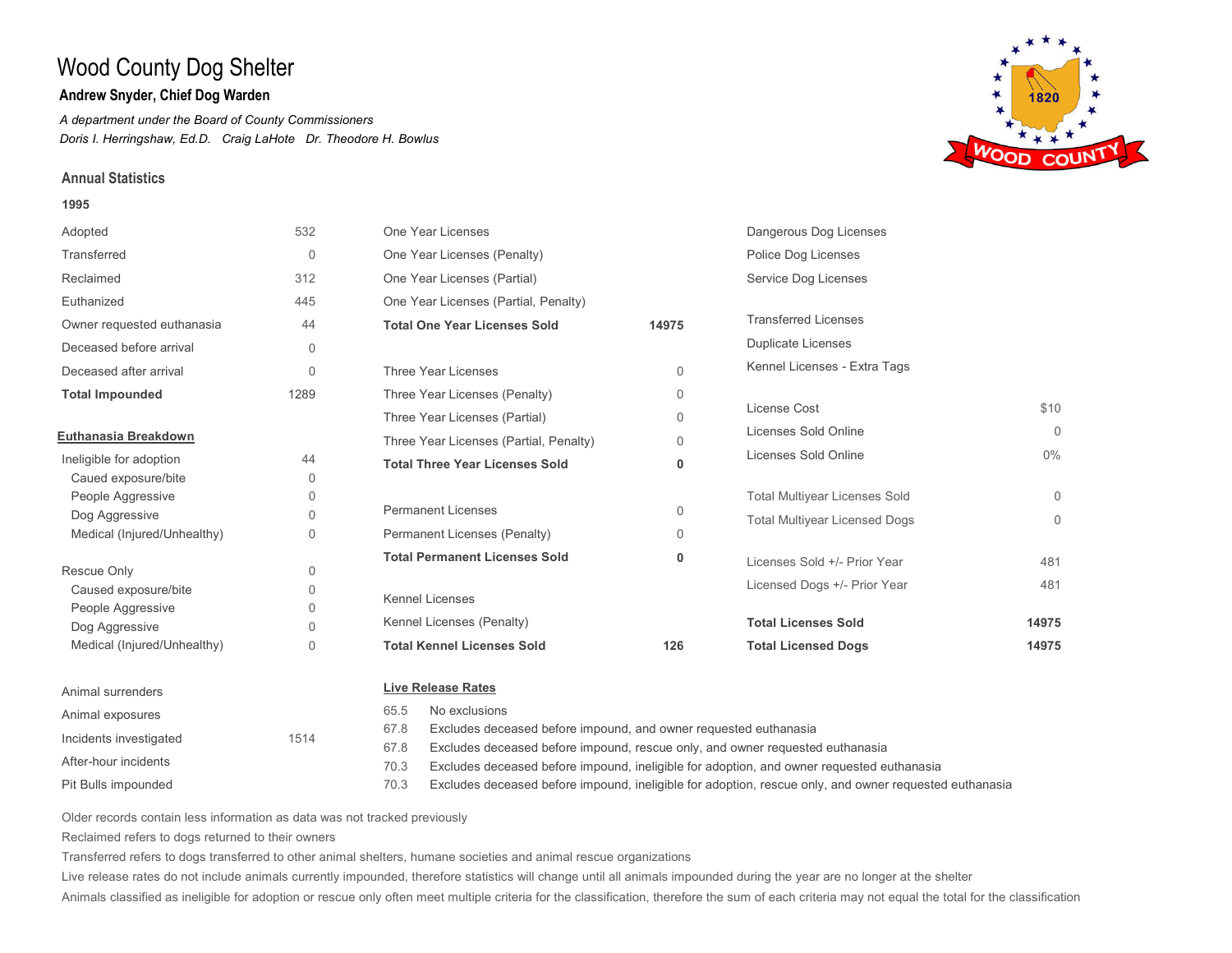## **Andrew Snyder, Chief Dog Warden**

*A department under the Board of County Commissioners Doris I. Herringshaw, Ed.D. Craig LaHote Dr. Theodore H. Bowlus*

### **Annual Statistics**

#### **1994**





Older records contain less information as data was not tracked previously

Reclaimed refers to dogs returned to their owners

Pit Bulls impounded

After-hour incidents

Transferred refers to dogs transferred to other animal shelters, humane societies and animal rescue organizations

58.4 60.3 60.3

Live release rates do not include animals currently impounded, therefore statistics will change until all animals impounded during the year are no longer at the shelter

Animals classified as ineligible for adoption or rescue only often meet multiple criteria for the classification, therefore the sum of each criteria may not equal the total for the classification

Excludes deceased before impound, ineligible for adoption, and owner requested euthanasia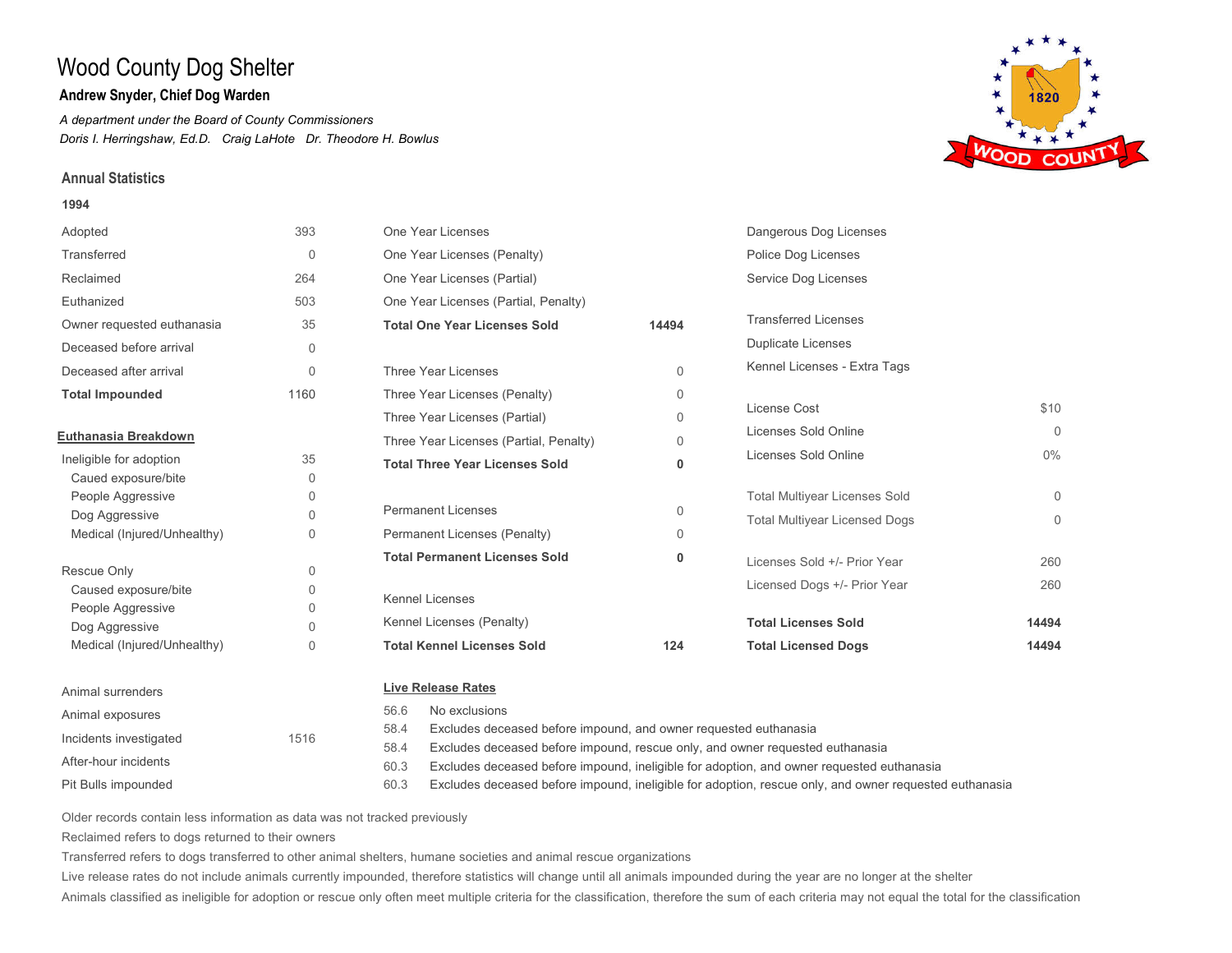## **Andrew Snyder, Chief Dog Warden**

*A department under the Board of County Commissioners Doris I. Herringshaw, Ed.D. Craig LaHote Dr. Theodore H. Bowlus*

## **Annual Statistics**

Pit Bulls impounded

After-hour incidents

### **1993**



1820 **VOOD COUN** 

| Older records contain less information as data was not tracked previously |  |
|---------------------------------------------------------------------------|--|
| Reclaimed refers to dogs returned to their owners                         |  |

Transferred refers to dogs transferred to other animal shelters, humane societies and animal rescue organizations

54.2 57 57

Live release rates do not include animals currently impounded, therefore statistics will change until all animals impounded during the year are no longer at the shelter

Animals classified as ineligible for adoption or rescue only often meet multiple criteria for the classification, therefore the sum of each criteria may not equal the total for the classification

Excludes deceased before impound, rescue only, and owner requested euthanasia

Excludes deceased before impound, ineligible for adoption, and owner requested euthanasia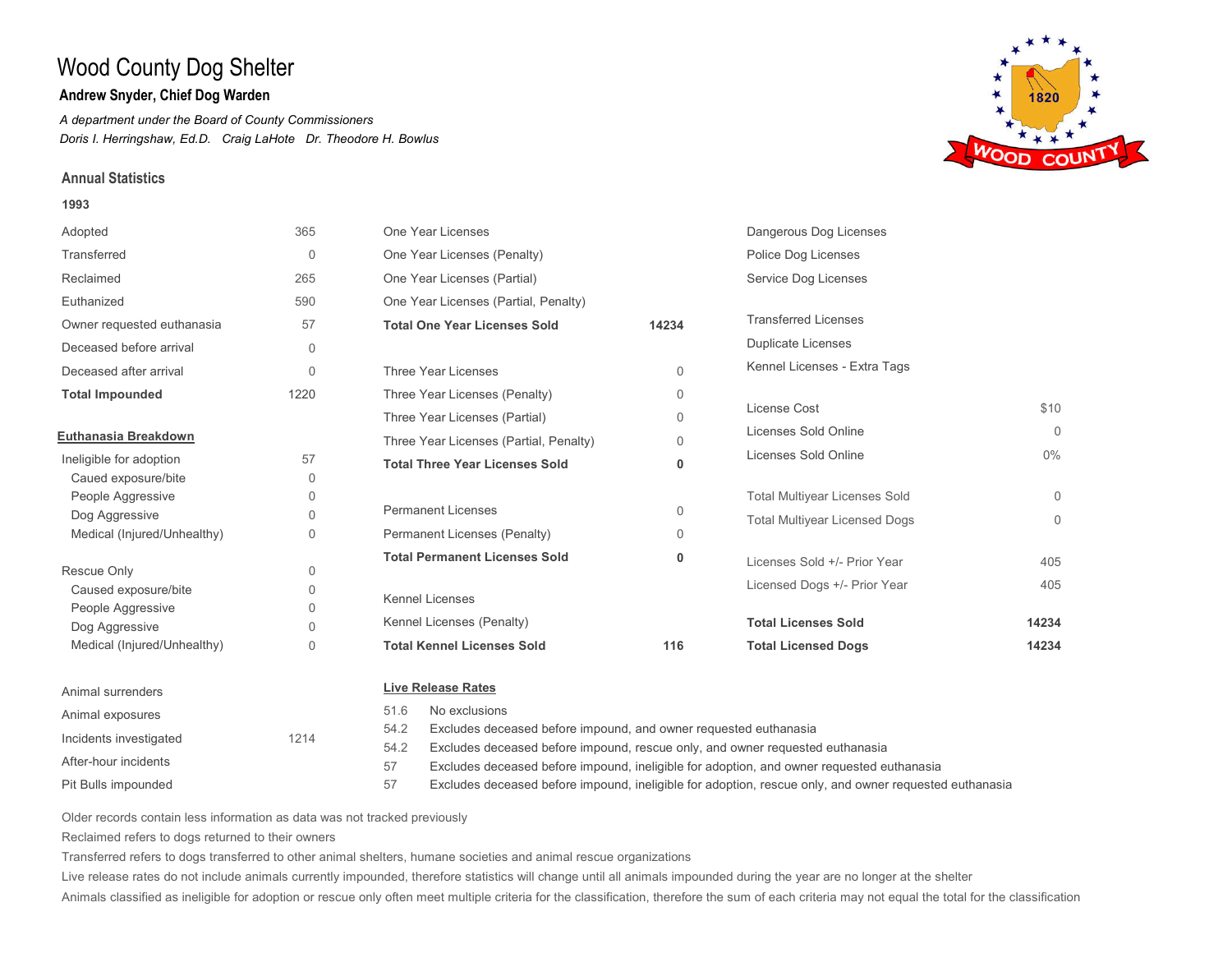## **Andrew Snyder, Chief Dog Warden**

*A department under the Board of County Commissioners Doris I. Herringshaw, Ed.D. Craig LaHote Dr. Theodore H. Bowlus*

### **Annual Statistics**

#### **1992**





Older records contain less information as data was not tracked previously

Reclaimed refers to dogs returned to their owners

Pit Bulls impounded

After-hour incidents

Transferred refers to dogs transferred to other animal shelters, humane societies and animal rescue organizations

46.3 48.2 48.2

Live release rates do not include animals currently impounded, therefore statistics will change until all animals impounded during the year are no longer at the shelter

Animals classified as ineligible for adoption or rescue only often meet multiple criteria for the classification, therefore the sum of each criteria may not equal the total for the classification

Excludes deceased before impound, rescue only, and owner requested euthanasia

Excludes deceased before impound, ineligible for adoption, and owner requested euthanasia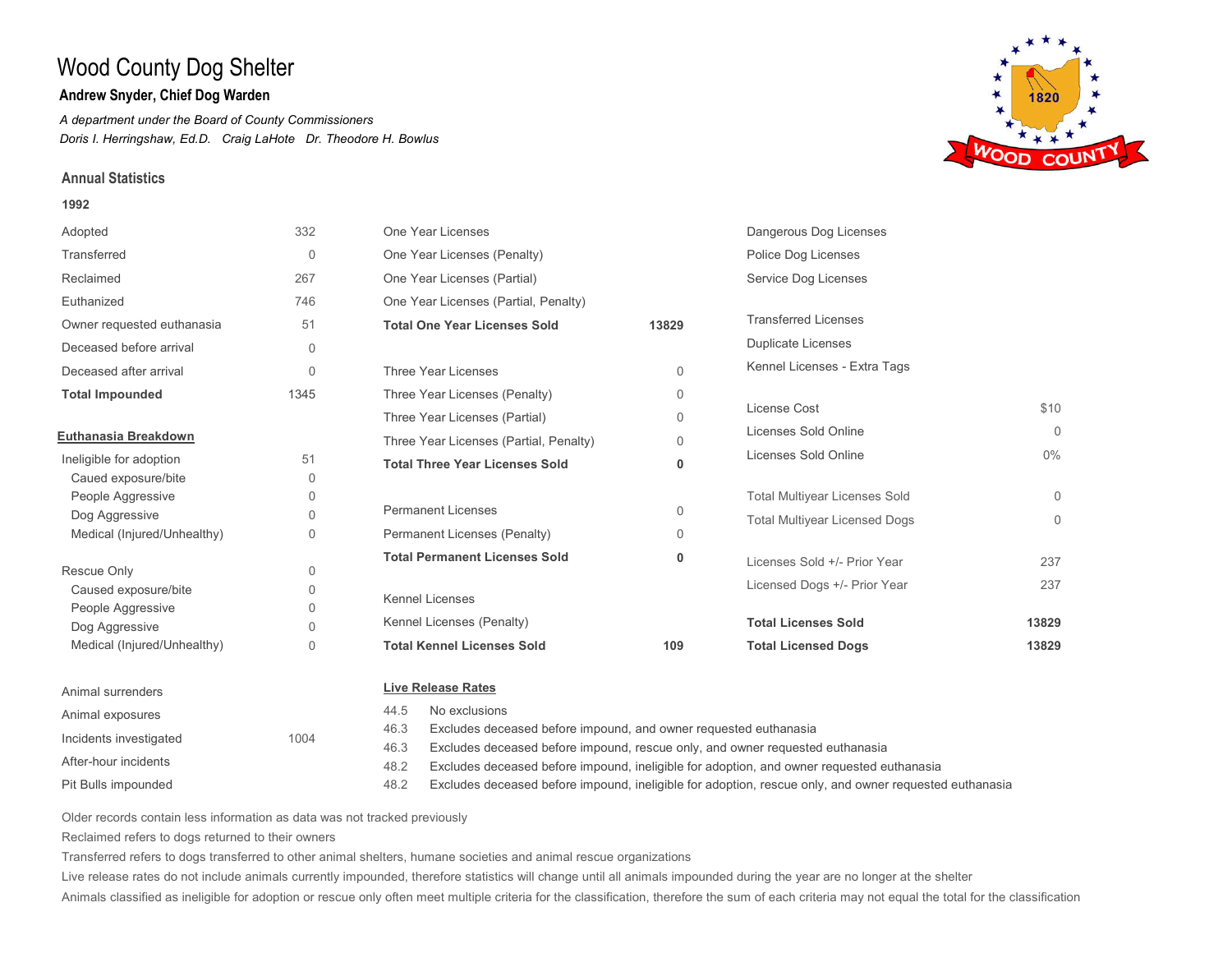## **Andrew Snyder, Chief Dog Warden**

*A department under the Board of County Commissioners Doris I. Herringshaw, Ed.D. Craig LaHote Dr. Theodore H. Bowlus*

### **Annual Statistics**

#### **1991**



42.5 Excludes deceased before impound, and owner requested euthanasia

Excludes deceased before impound, rescue only, and owner requested euthanasia 42.5

Excludes deceased before impound, ineligible for adoption, and owner requested euthanasia 43.4

Excludes deceased before impound, ineligible for adoption, rescue only, and owner requested euthanasia 43.4

Older records contain less information as data was not tracked previously

Reclaimed refers to dogs returned to their owners

Incidents investigated 998

Pit Bulls impounded

After-hour incidents

Transferred refers to dogs transferred to other animal shelters, humane societies and animal rescue organizations

Live release rates do not include animals currently impounded, therefore statistics will change until all animals impounded during the year are no longer at the shelter

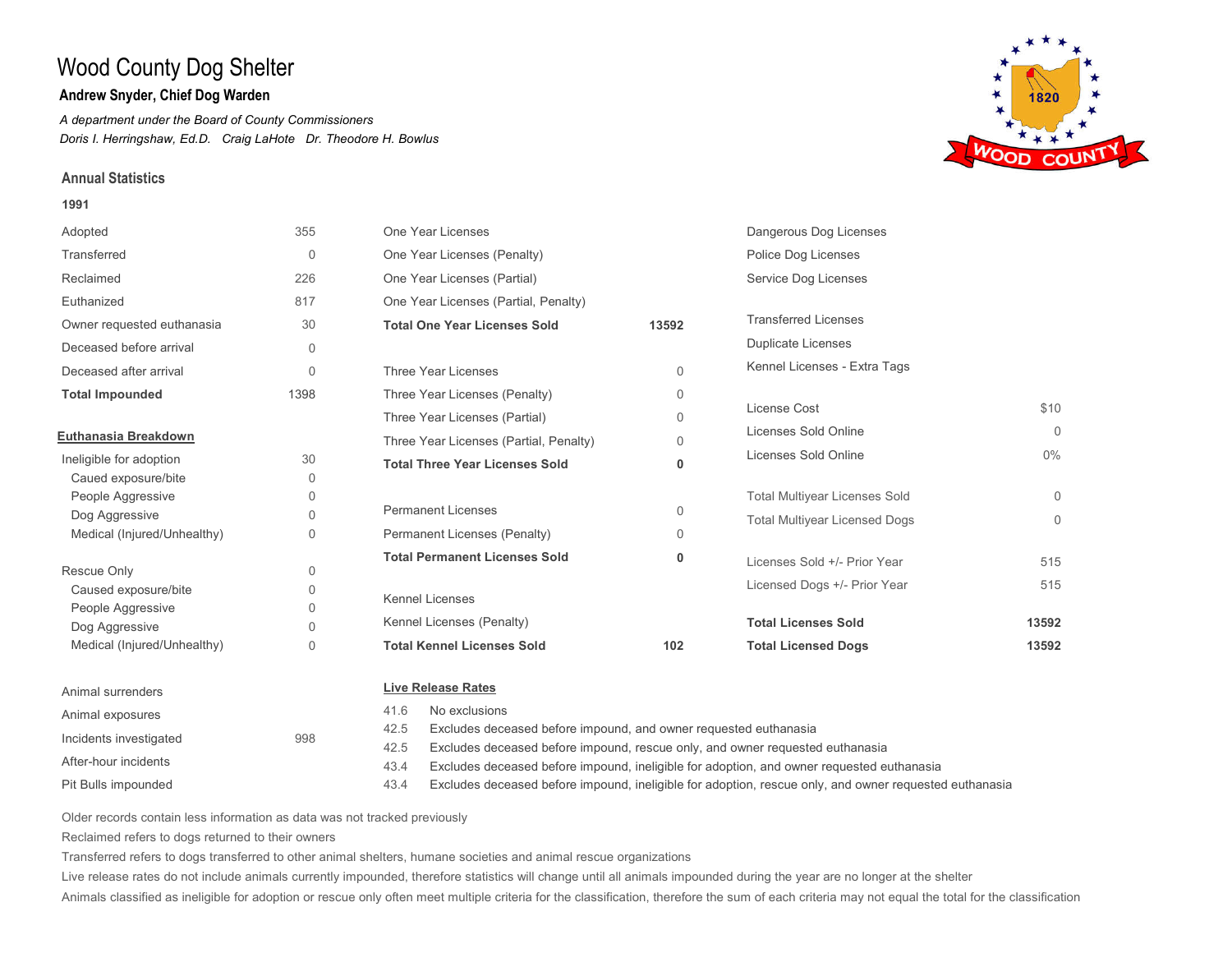## **Andrew Snyder, Chief Dog Warden**

*A department under the Board of County Commissioners Doris I. Herringshaw, Ed.D. Craig LaHote Dr. Theodore H. Bowlus*

### **Annual Statistics**

#### **1990**



1820

31.6 Excludes deceased before impound, and owner requested euthanasia

Excludes deceased before impound, rescue only, and owner requested euthanasia 31.6

Excludes deceased before impound, ineligible for adoption, and owner requested euthanasia 32.4

Excludes deceased before impound, ineligible for adoption, rescue only, and owner requested euthanasia 32.4

Older records contain less information as data was not tracked previously

Reclaimed refers to dogs returned to their owners

Incidents investigated 976

Pit Bulls impounded

After-hour incidents

Transferred refers to dogs transferred to other animal shelters, humane societies and animal rescue organizations

Live release rates do not include animals currently impounded, therefore statistics will change until all animals impounded during the year are no longer at the shelter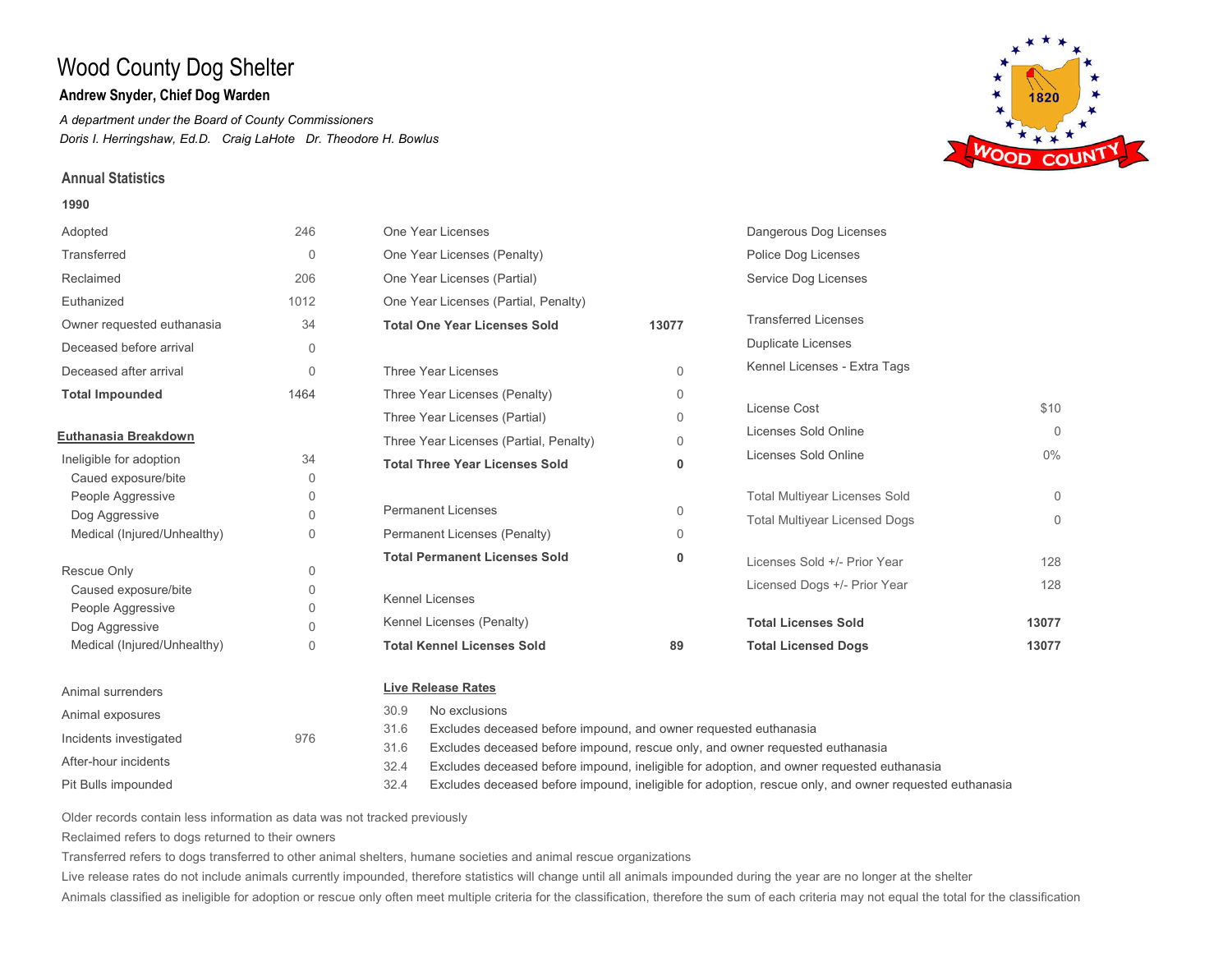## **Andrew Snyder, Chief Dog Warden**

*A department under the Board of County Commissioners Doris I. Herringshaw, Ed.D. Craig LaHote Dr. Theodore H. Bowlus*

## **Annual Statistics**

#### **1989**



Pit Bulls impounded After-hour incidents

- Excludes deceased before impound, rescue only, and owner requested euthanasia 32.3
- Excludes deceased before impound, ineligible for adoption, and owner requested euthanasia 33.6
- Excludes deceased before impound, ineligible for adoption, rescue only, and owner requested euthanasia 33.6

Older records contain less information as data was not tracked previously

Reclaimed refers to dogs returned to their owners

Transferred refers to dogs transferred to other animal shelters, humane societies and animal rescue organizations

Live release rates do not include animals currently impounded, therefore statistics will change until all animals impounded during the year are no longer at the shelter

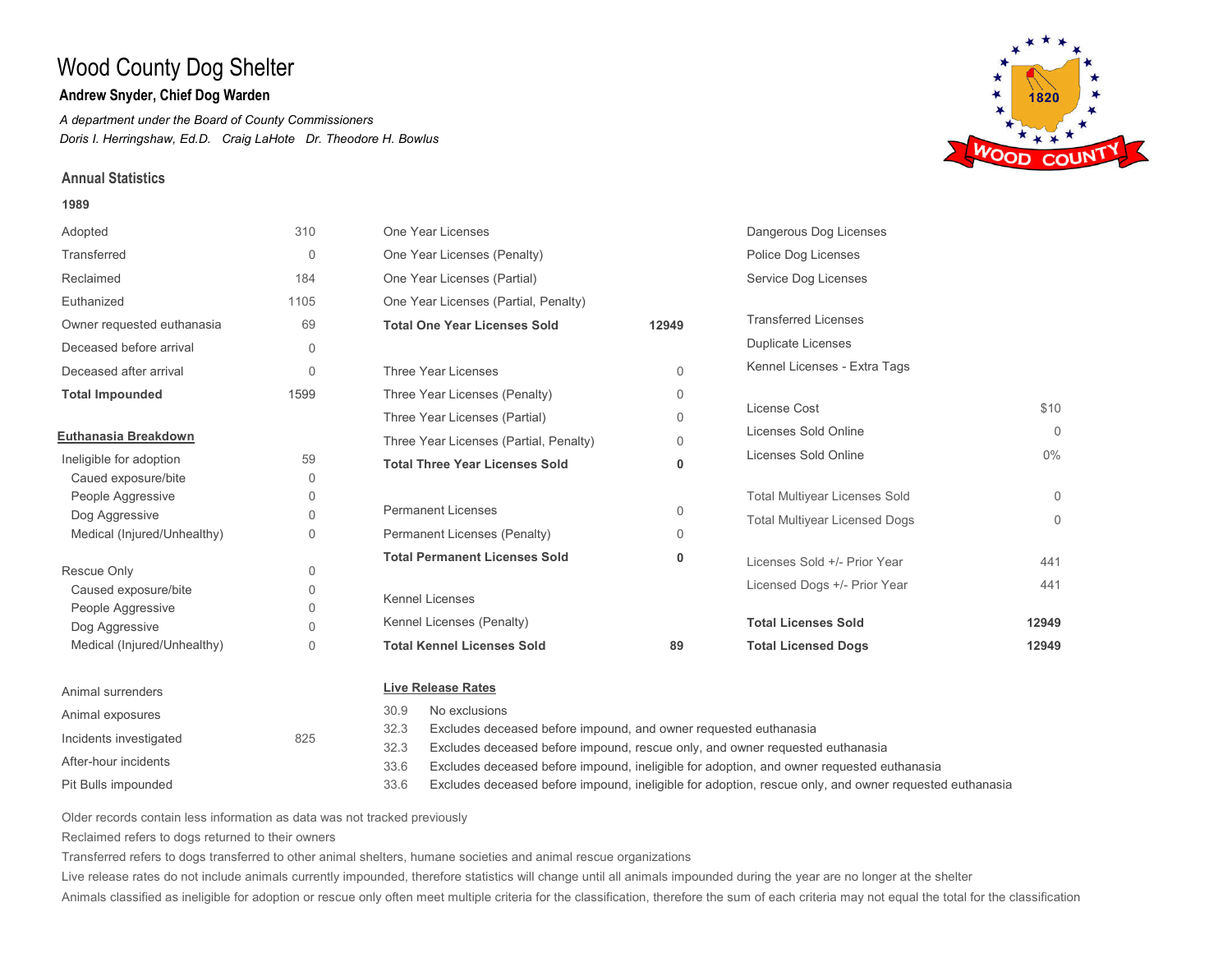## **Andrew Snyder, Chief Dog Warden**

*A department under the Board of County Commissioners Doris I. Herringshaw, Ed.D. Craig LaHote Dr. Theodore H. Bowlus*

## **Annual Statistics**

#### **1988**



Pit Bulls impounded After-hour incidents

- Excludes deceased before impound, rescue only, and owner requested euthanasia 28.7
- Excludes deceased before impound, ineligible for adoption, and owner requested euthanasia 28.7
- Excludes deceased before impound, ineligible for adoption, rescue only, and owner requested euthanasia 28.7

Older records contain less information as data was not tracked previously

Reclaimed refers to dogs returned to their owners

Transferred refers to dogs transferred to other animal shelters, humane societies and animal rescue organizations

Live release rates do not include animals currently impounded, therefore statistics will change until all animals impounded during the year are no longer at the shelter

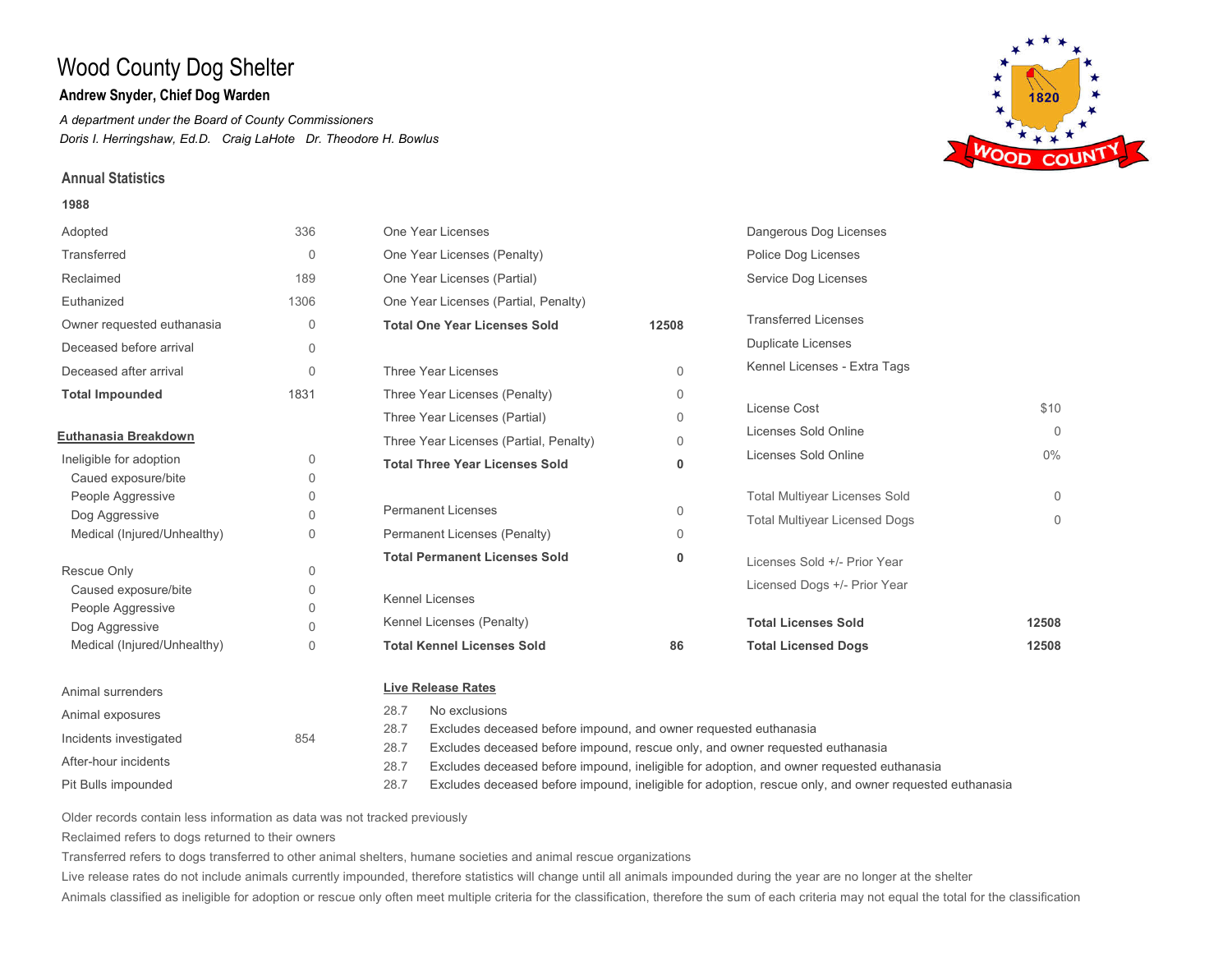## **Andrew Snyder, Chief Dog Warden**

*A department under the Board of County Commissioners Doris I. Herringshaw, Ed.D. Craig LaHote Dr. Theodore H. Bowlus*

### **Annual Statistics**

#### **1986**



Pit Bulls impounded Incidents investigated 1694 After-hour incidents

Excludes deceased before impound, and owner requested euthanasia

- Excludes deceased before impound, rescue only, and owner requested euthanasia 13.7
- Excludes deceased before impound, ineligible for adoption, and owner requested euthanasia 13.7
- Excludes deceased before impound, ineligible for adoption, rescue only, and owner requested euthanasia 13.7

Older records contain less information as data was not tracked previously

Reclaimed refers to dogs returned to their owners

Transferred refers to dogs transferred to other animal shelters, humane societies and animal rescue organizations

Live release rates do not include animals currently impounded, therefore statistics will change until all animals impounded during the year are no longer at the shelter

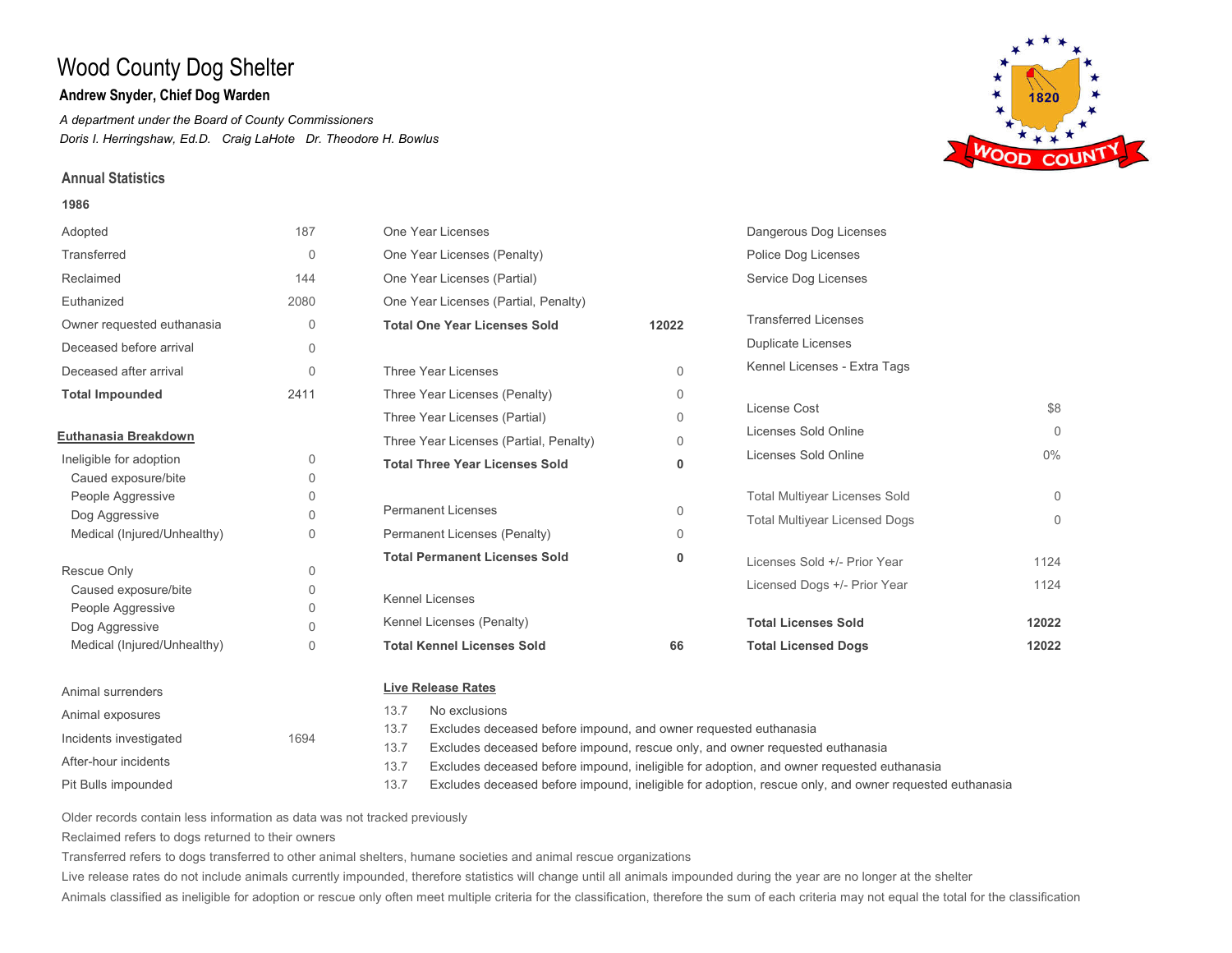## **Andrew Snyder, Chief Dog Warden**

*A department under the Board of County Commissioners Doris I. Herringshaw, Ed.D. Craig LaHote Dr. Theodore H. Bowlus*

## **Annual Statistics**

#### **1985**



Pit Bulls impounded After-hour incidents

#### Excludes deceased before impound, rescue only, and owner requested euthanasia 18

Excludes deceased before impound, ineligible for adoption, and owner requested euthanasia 18

Excludes deceased before impound, ineligible for adoption, rescue only, and owner requested euthanasia 18

Older records contain less information as data was not tracked previously

Reclaimed refers to dogs returned to their owners

Transferred refers to dogs transferred to other animal shelters, humane societies and animal rescue organizations

Live release rates do not include animals currently impounded, therefore statistics will change until all animals impounded during the year are no longer at the shelter

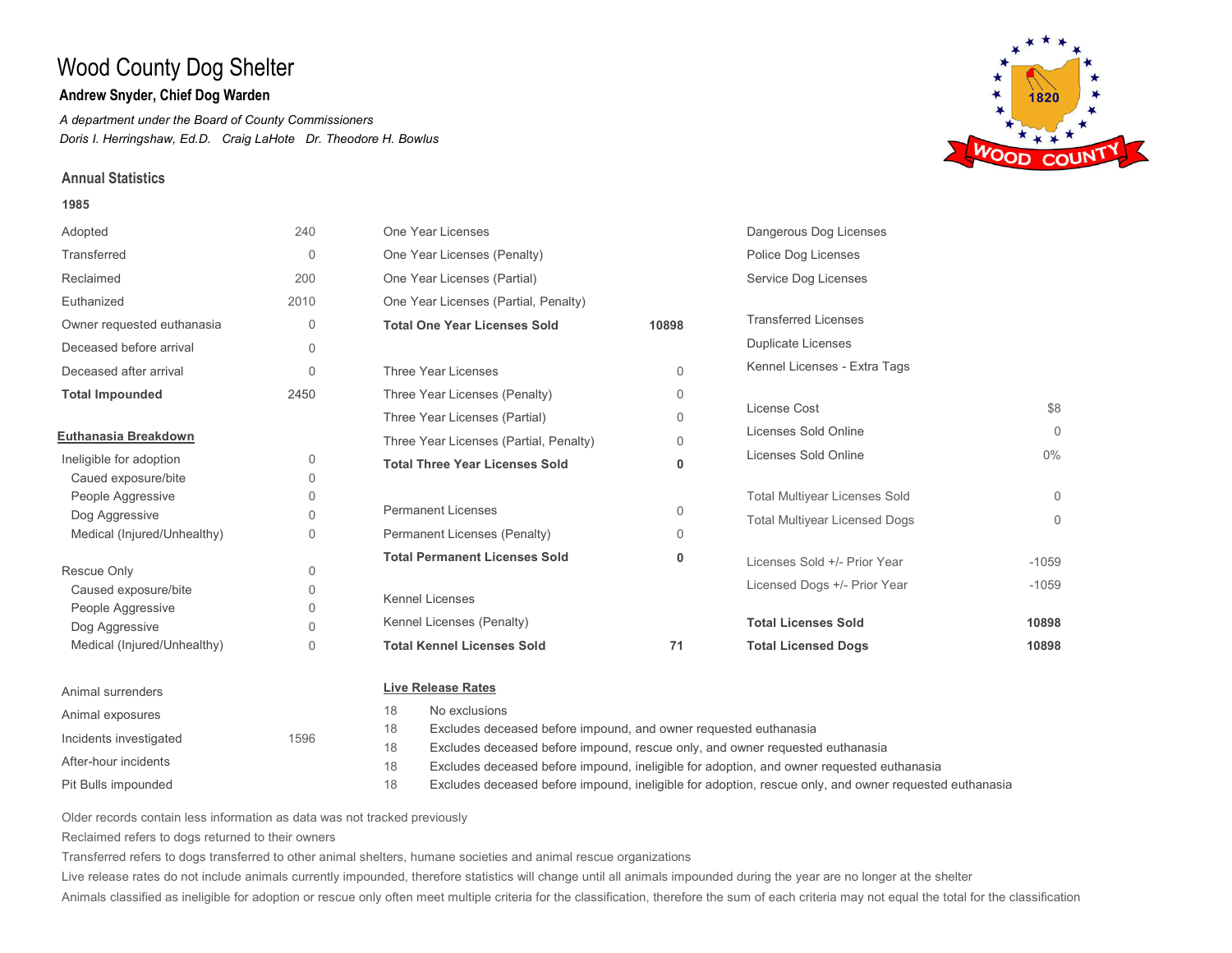## **Andrew Snyder, Chief Dog Warden**

*A department under the Board of County Commissioners Doris I. Herringshaw, Ed.D. Craig LaHote Dr. Theodore H. Bowlus*

### **Annual Statistics**

#### **1984**



Older records contain less information as data was not tracked previously

Reclaimed refers to dogs returned to their owners

Pit Bulls impounded

After-hour incidents

Transferred refers to dogs transferred to other animal shelters, humane societies and animal rescue organizations

22.9 22.9 22.9

Live release rates do not include animals currently impounded, therefore statistics will change until all animals impounded during the year are no longer at the shelter

Animals classified as ineligible for adoption or rescue only often meet multiple criteria for the classification, therefore the sum of each criteria may not equal the total for the classification

Excludes deceased before impound, rescue only, and owner requested euthanasia

Excludes deceased before impound, ineligible for adoption, and owner requested euthanasia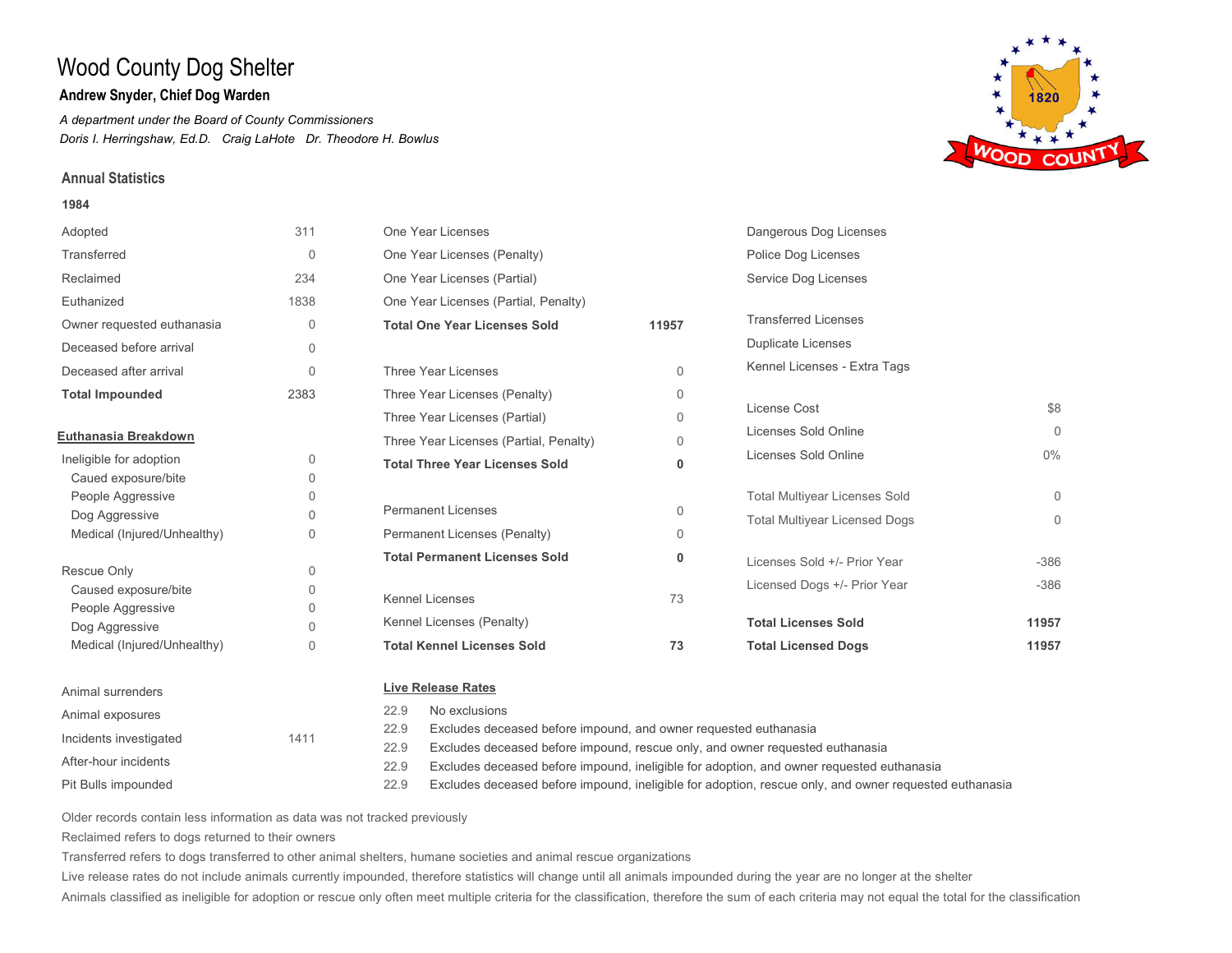## **Andrew Snyder, Chief Dog Warden**

*A department under the Board of County Commissioners Doris I. Herringshaw, Ed.D. Craig LaHote Dr. Theodore H. Bowlus*

### **Annual Statistics**

#### **1983**



Pit Bulls impounded Incidents investigated 1031 After-hour incidents

Excludes deceased before impound, and owner requested euthanasia

- Excludes deceased before impound, rescue only, and owner requested euthanasia 16.2
- Excludes deceased before impound, ineligible for adoption, and owner requested euthanasia 16.2
- Excludes deceased before impound, ineligible for adoption, rescue only, and owner requested euthanasia 16.2

Older records contain less information as data was not tracked previously

Reclaimed refers to dogs returned to their owners

Transferred refers to dogs transferred to other animal shelters, humane societies and animal rescue organizations

Live release rates do not include animals currently impounded, therefore statistics will change until all animals impounded during the year are no longer at the shelter

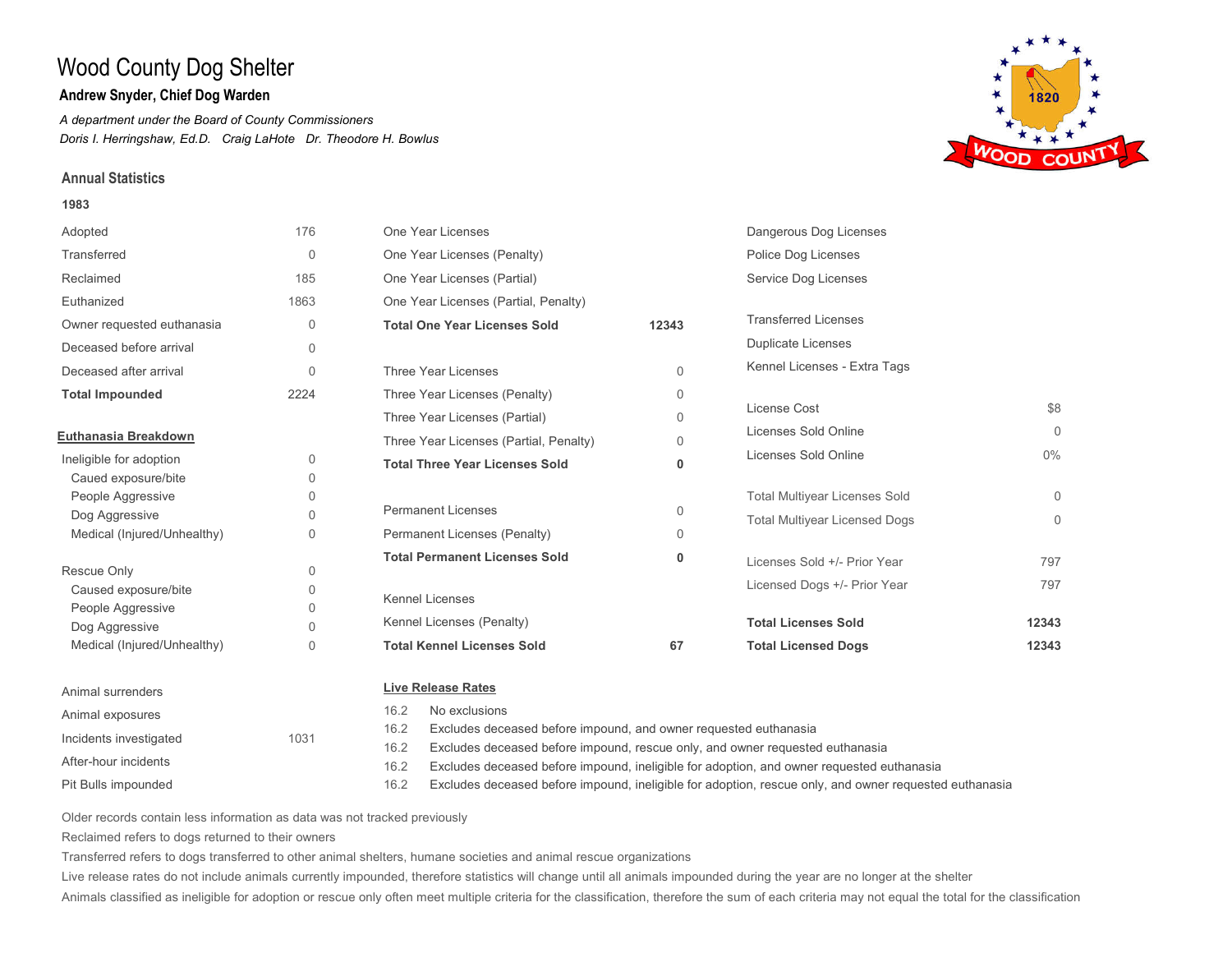## **Andrew Snyder, Chief Dog Warden**

*A department under the Board of County Commissioners Doris I. Herringshaw, Ed.D. Craig LaHote Dr. Theodore H. Bowlus*

### **Annual Statistics**

#### **1982**



16.7 Excludes deceased before impound, and owner requested euthanasia

Excludes deceased before impound, rescue only, and owner requested euthanasia 16.7

Excludes deceased before impound, ineligible for adoption, and owner requested euthanasia 16.7

Excludes deceased before impound, ineligible for adoption, rescue only, and owner requested euthanasia 16.7

Older records contain less information as data was not tracked previously

Reclaimed refers to dogs returned to their owners

Incidents investigated 1118

Pit Bulls impounded

After-hour incidents

Transferred refers to dogs transferred to other animal shelters, humane societies and animal rescue organizations

Live release rates do not include animals currently impounded, therefore statistics will change until all animals impounded during the year are no longer at the shelter

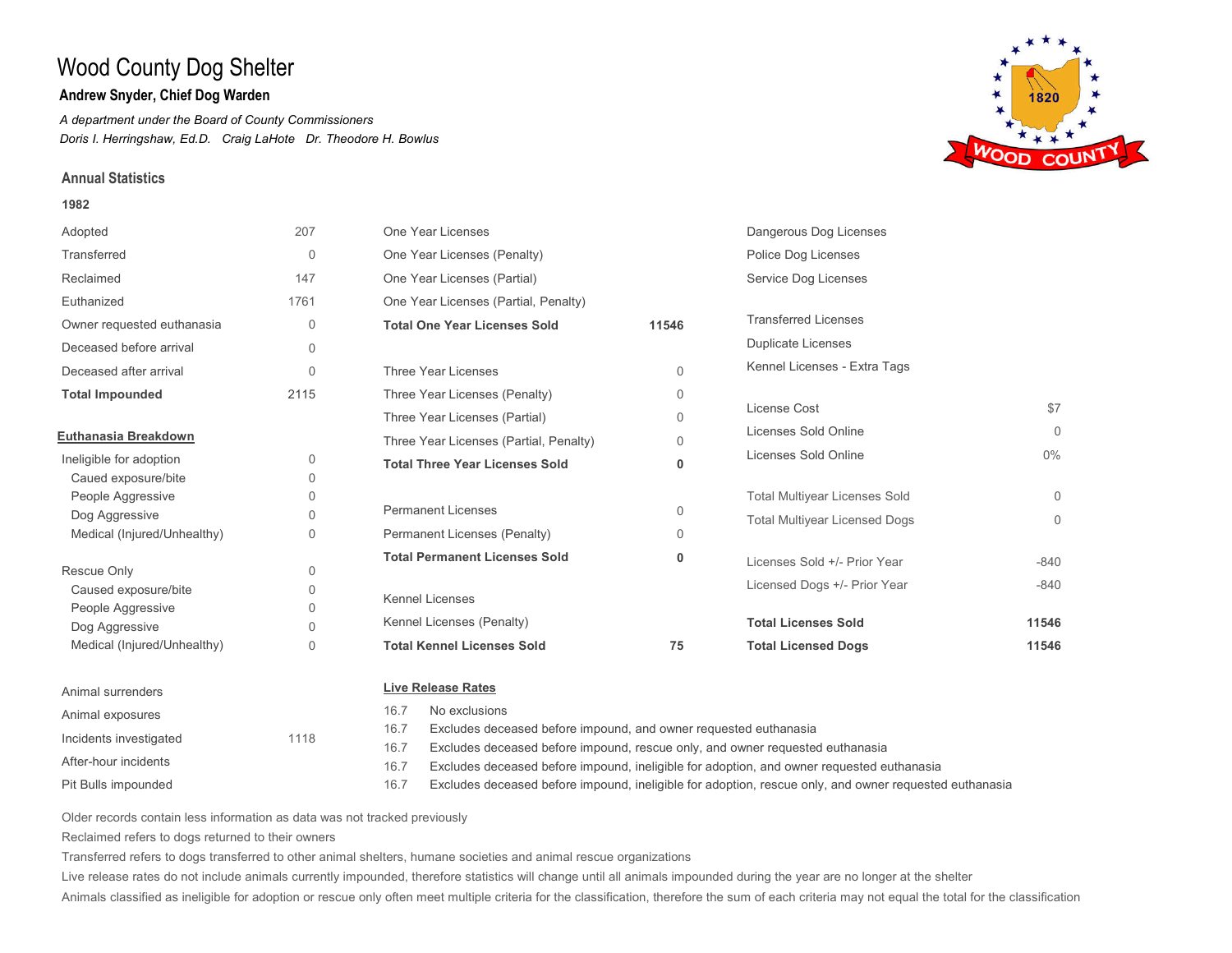## **Andrew Snyder, Chief Dog Warden**

*A department under the Board of County Commissioners Doris I. Herringshaw, Ed.D. Craig LaHote Dr. Theodore H. Bowlus*

### **Annual Statistics**

#### **1981**



Pit Bulls impounded After-hour incidents

- Excludes deceased before impound, rescue only, and owner requested euthanasia 21.2
- Excludes deceased before impound, ineligible for adoption, and owner requested euthanasia 21.2
- Excludes deceased before impound, ineligible for adoption, rescue only, and owner requested euthanasia 21.2

Older records contain less information as data was not tracked previously

Reclaimed refers to dogs returned to their owners

Transferred refers to dogs transferred to other animal shelters, humane societies and animal rescue organizations

Live release rates do not include animals currently impounded, therefore statistics will change until all animals impounded during the year are no longer at the shelter

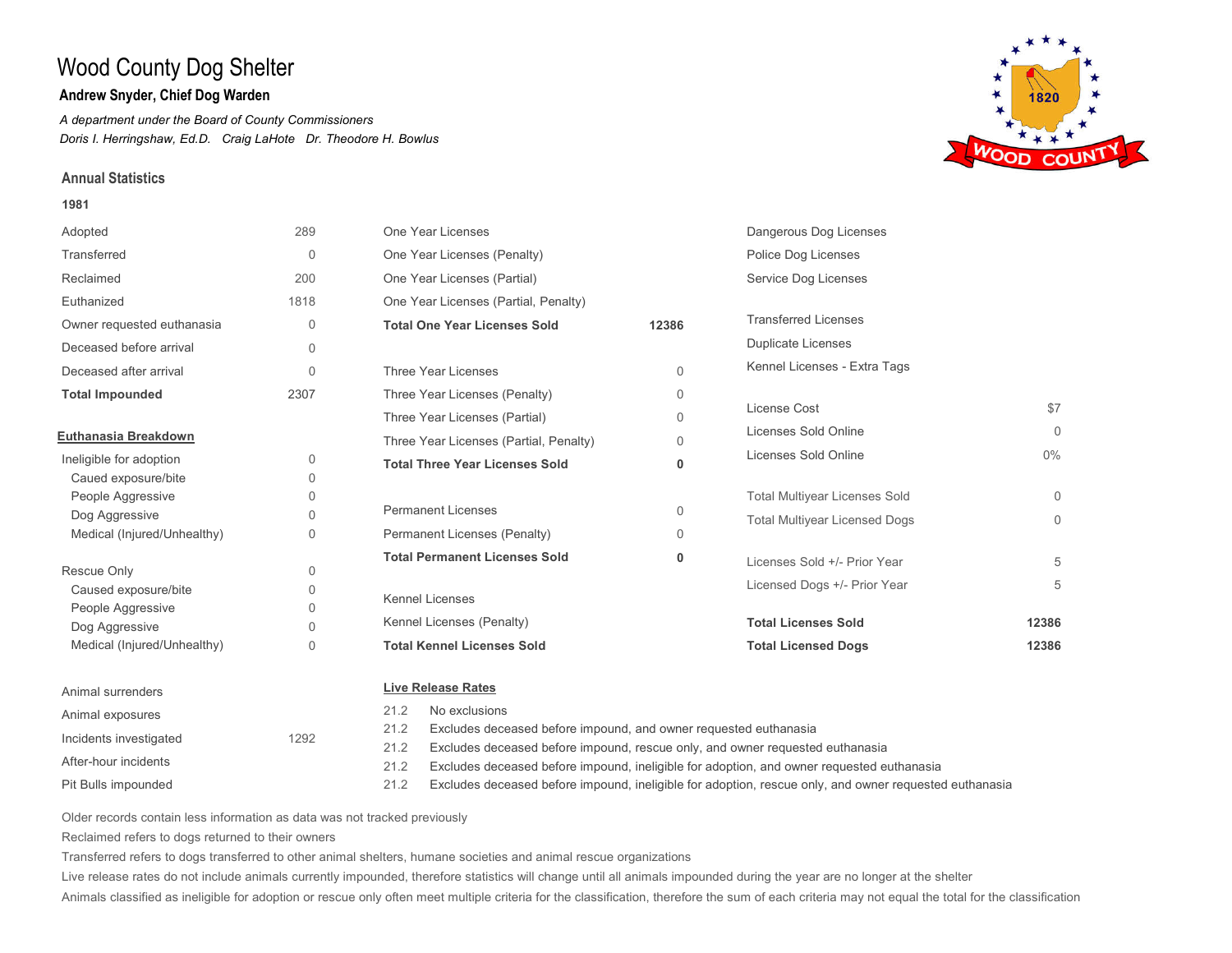## **Andrew Snyder, Chief Dog Warden**

*A department under the Board of County Commissioners Doris I. Herringshaw, Ed.D. Craig LaHote Dr. Theodore H. Bowlus*

### **Annual Statistics**

#### **1980**



27.1 Excludes deceased before impound, and owner requested euthanasia

- Excludes deceased before impound, rescue only, and owner requested euthanasia 27.1
- Excludes deceased before impound, ineligible for adoption, and owner requested euthanasia 27.1
- Excludes deceased before impound, ineligible for adoption, rescue only, and owner requested euthanasia 27.1

Older records contain less information as data was not tracked previously

Reclaimed refers to dogs returned to their owners

Incidents investigated 1155

Pit Bulls impounded

After-hour incidents

Transferred refers to dogs transferred to other animal shelters, humane societies and animal rescue organizations

Live release rates do not include animals currently impounded, therefore statistics will change until all animals impounded during the year are no longer at the shelter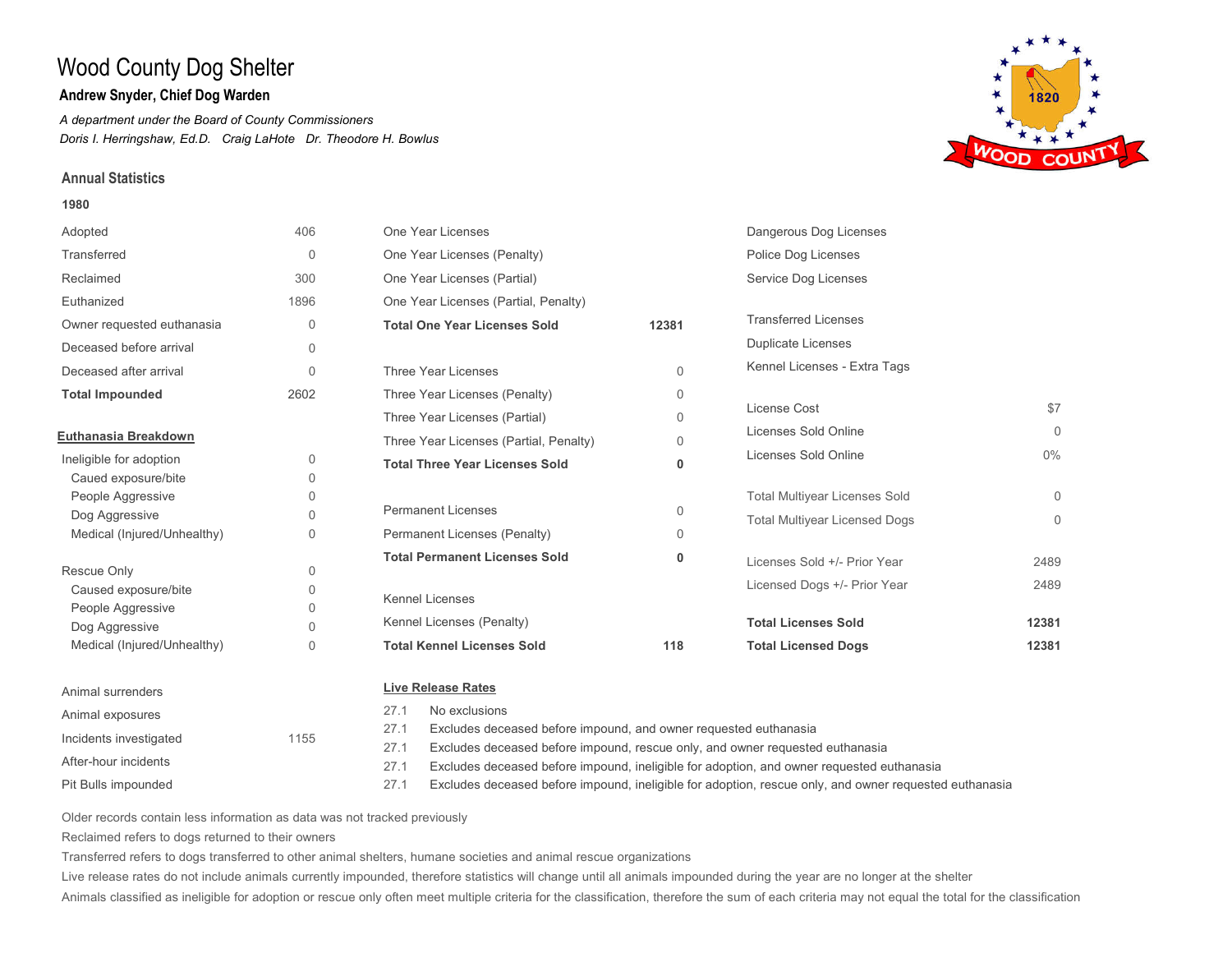## **Andrew Snyder, Chief Dog Warden**

*A department under the Board of County Commissioners Doris I. Herringshaw, Ed.D. Craig LaHote Dr. Theodore H. Bowlus*

### **Annual Statistics**

#### **1979**



23.1 Excludes deceased before impound, and owner requested euthanasia

Excludes deceased before impound, rescue only, and owner requested euthanasia 23.1

Excludes deceased before impound, ineligible for adoption, and owner requested euthanasia 23.1

Excludes deceased before impound, ineligible for adoption, rescue only, and owner requested euthanasia 23.1

Older records contain less information as data was not tracked previously

Reclaimed refers to dogs returned to their owners

Incidents investigated 1114

Pit Bulls impounded

After-hour incidents

Transferred refers to dogs transferred to other animal shelters, humane societies and animal rescue organizations

Live release rates do not include animals currently impounded, therefore statistics will change until all animals impounded during the year are no longer at the shelter

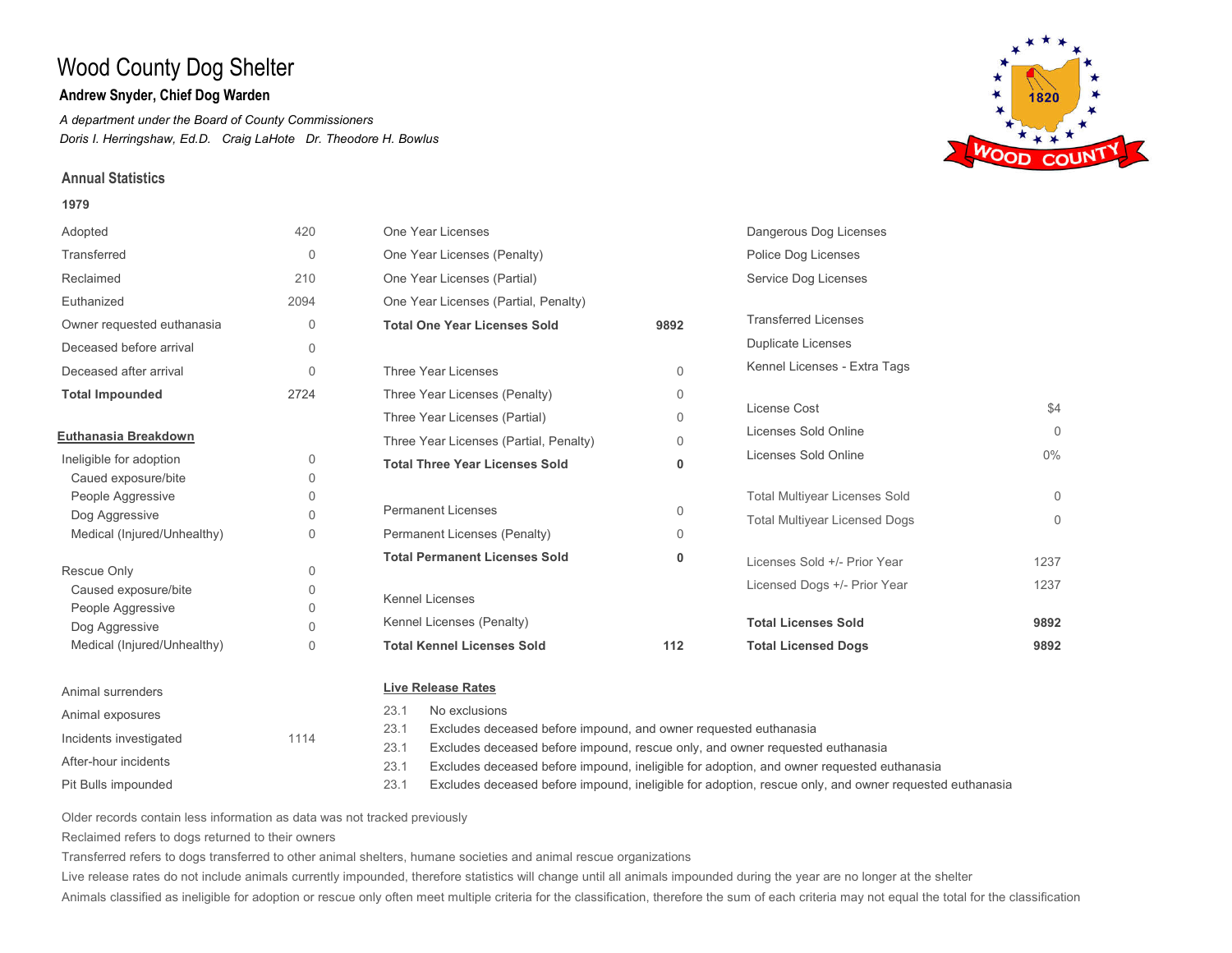## **Andrew Snyder, Chief Dog Warden**

*A department under the Board of County Commissioners Doris I. Herringshaw, Ed.D. Craig LaHote Dr. Theodore H. Bowlus*

### **Annual Statistics**

#### **1978**



Pit Bulls impounded After-hour incidents

Excludes deceased before impound, and owner requested euthanasia

- Excludes deceased before impound, rescue only, and owner requested euthanasia 17.1
- Excludes deceased before impound, ineligible for adoption, and owner requested euthanasia 17.1
- Excludes deceased before impound, ineligible for adoption, rescue only, and owner requested euthanasia 17.1

Older records contain less information as data was not tracked previously

Reclaimed refers to dogs returned to their owners

Transferred refers to dogs transferred to other animal shelters, humane societies and animal rescue organizations

Live release rates do not include animals currently impounded, therefore statistics will change until all animals impounded during the year are no longer at the shelter

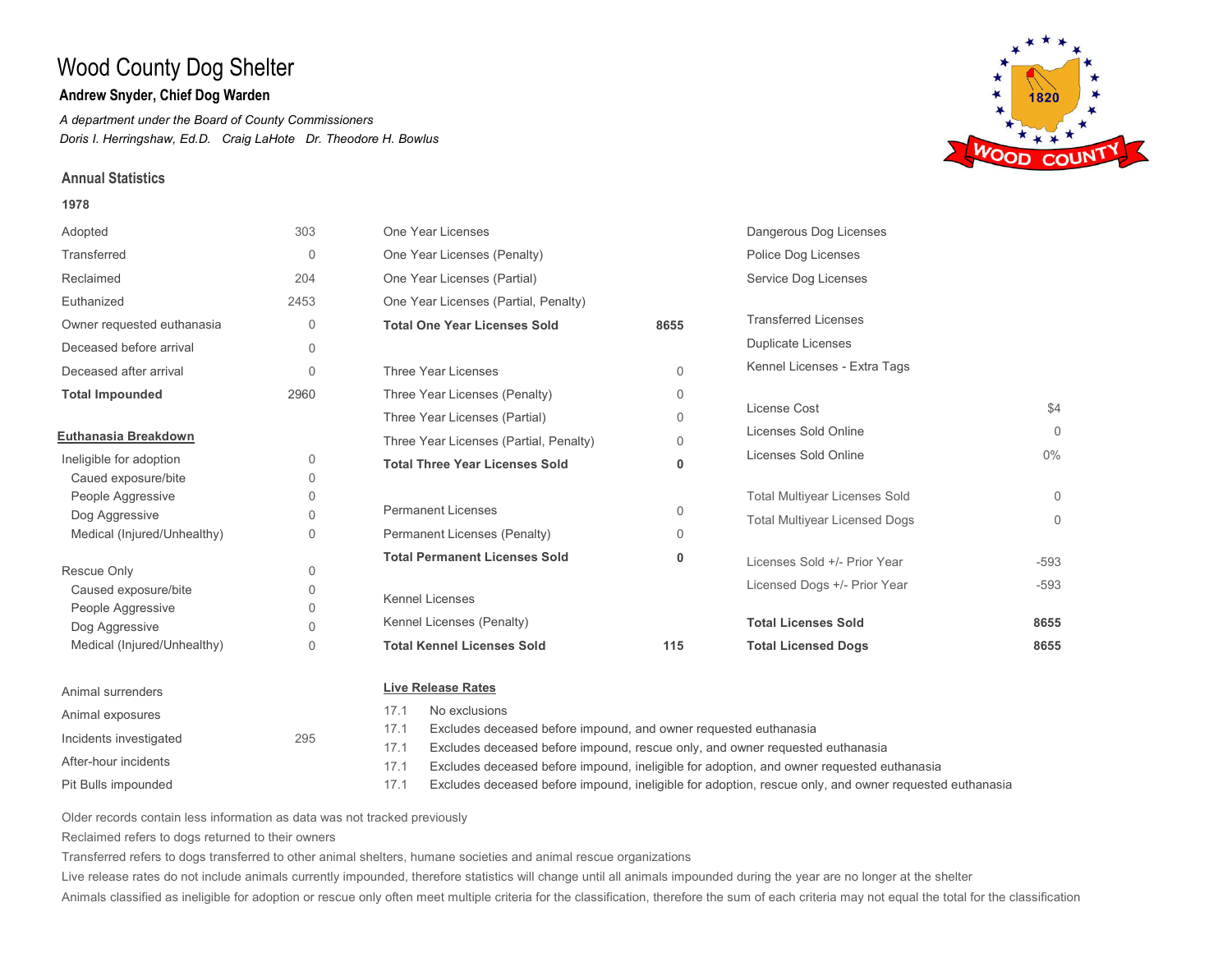## **Andrew Snyder, Chief Dog Warden**

*A department under the Board of County Commissioners Doris I. Herringshaw, Ed.D. Craig LaHote Dr. Theodore H. Bowlus*

### **Annual Statistics**

Pit Bulls impounded

After-hour incidents

Incidents investigated 248

#### **1977**





Older records contain less information as data was not tracked previously Reclaimed refers to dogs returned to their owners

Transferred refers to dogs transferred to other animal shelters, humane societies and animal rescue organizations

Live release rates do not include animals currently impounded, therefore statistics will change until all animals impounded during the year are no longer at the shelter

Animals classified as ineligible for adoption or rescue only often meet multiple criteria for the classification, therefore the sum of each criteria may not equal the total for the classification

25.2 Excludes deceased before impound, and owner requested euthanasia

Excludes deceased before impound, rescue only, and owner requested euthanasia 25.2

Excludes deceased before impound, ineligible for adoption, and owner requested euthanasia 25.2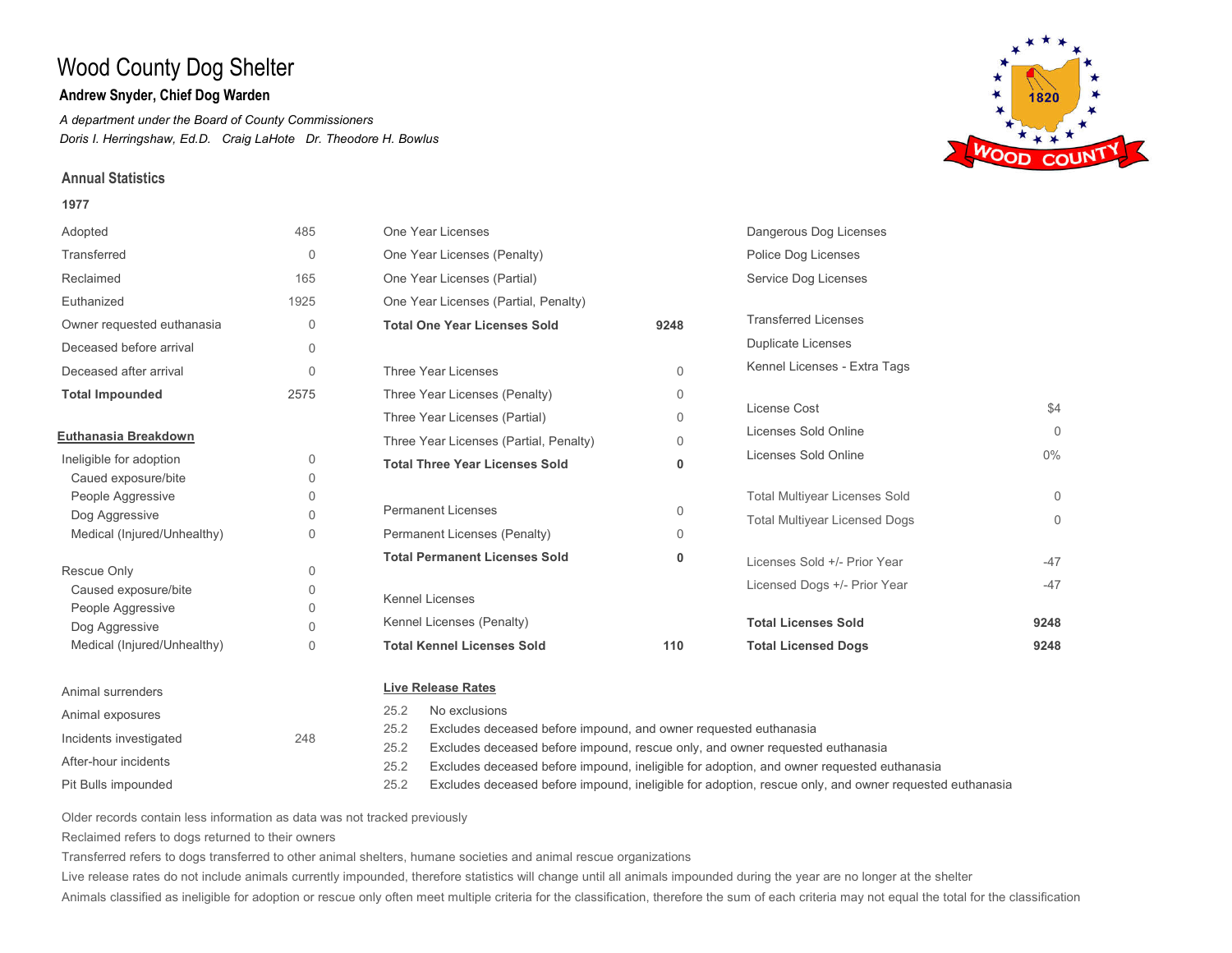## **Andrew Snyder, Chief Dog Warden**

*A department under the Board of County Commissioners Doris I. Herringshaw, Ed.D. Craig LaHote Dr. Theodore H. Bowlus*

### **Annual Statistics**

#### **1976**



Incidents investigated

After-hour incidents

Pit Bulls impounded

25.4 Excludes deceased before impound, and owner requested euthanasia

Excludes deceased before impound, rescue only, and owner requested euthanasia 25.4

Excludes deceased before impound, ineligible for adoption, and owner requested euthanasia 25.4

Excludes deceased before impound, ineligible for adoption, rescue only, and owner requested euthanasia 25.4

Older records contain less information as data was not tracked previously

Reclaimed refers to dogs returned to their owners

Transferred refers to dogs transferred to other animal shelters, humane societies and animal rescue organizations

Live release rates do not include animals currently impounded, therefore statistics will change until all animals impounded during the year are no longer at the shelter